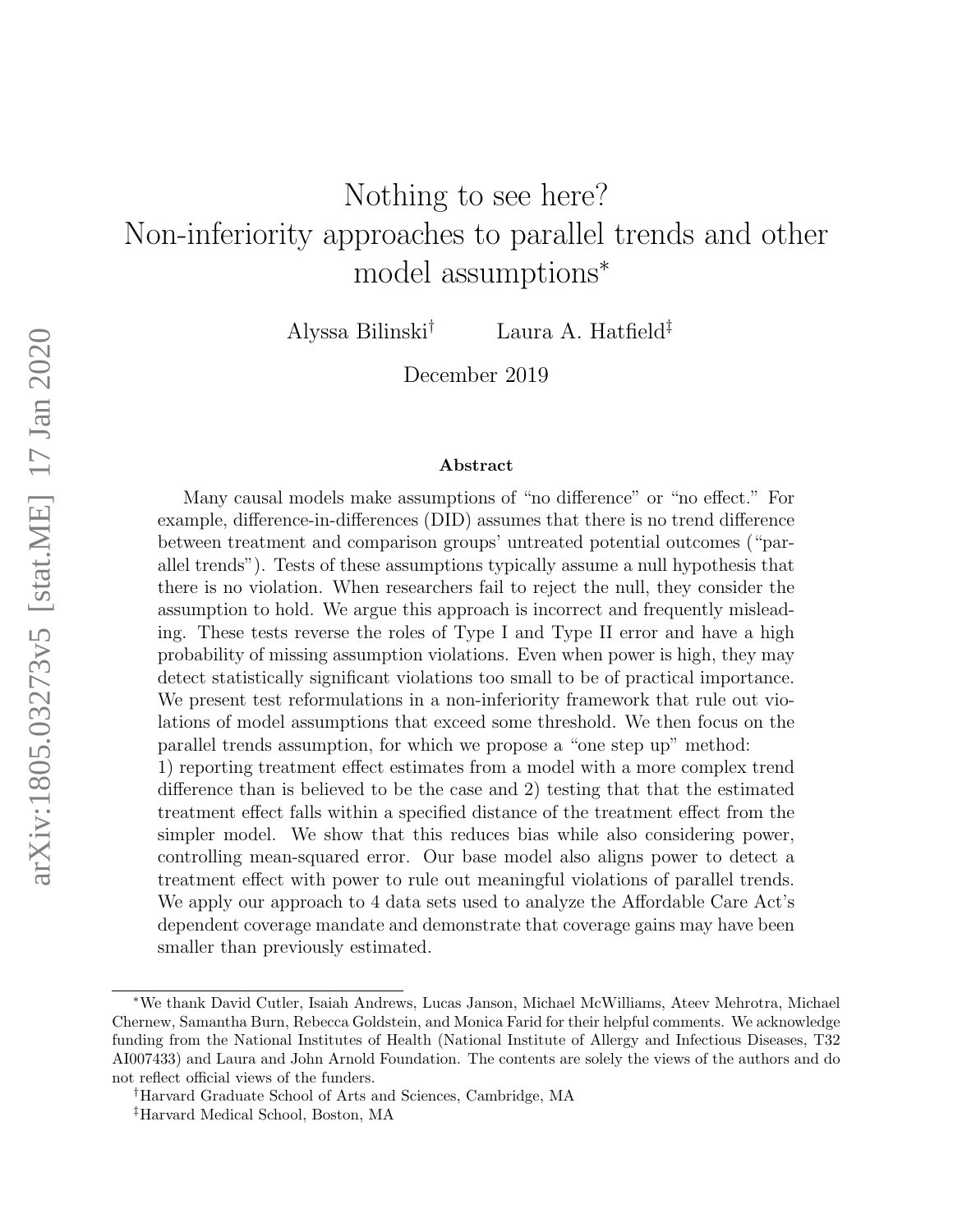# 1 Introduction

Economic and policy models rely on assumptions, and researchers often use statistical tests to assess the plausibility of these assumptions. For example, when conducting difference-in-differences (DID), researchers may use a parallel trends test to assess whether groups have different trends in outcome prior to the intervention. Likewise, they may use a placebo test to examine whether a group that did not receive an intervention experienced a change in outcome.

Traditionally, these tests use a null hypothesis of  $\theta = 0$ , where  $\theta$  measures the size of a violation. If researchers fail to reject the null hypothesis, they often interpret this as evidence that the assumption holds (i.e., "no violation"). Such tests of model assumptions are ubiquitous, both in economics and other disciplines.<sup>[1](#page-1-0)</sup> Table [1](#page-2-0) describes examples of these tests as well as their frequency in highly-ranked economics and finance journals during 2013-2017.[2](#page-1-1) Parallel trends and placebo tests are particularly common, used in 293 papers and 143 papers, respectively.

However, these tests can be misleading. Substantial evidence against the null of  $\theta = 0$ leads to rejection in favor of the alternative hypothesis. In the face of weak evidence, we "fail to reject" the null and informally conclude no violation. Failure to reject is as different from accepting the null as "not guilty" is from "innocent." Yet rather than putting the burden of proof on the investigator to demonstrate that an assumption holds, the tests in Table [1](#page-2-0) assume that it holds and seek evidence of a violation. If this evidence is uncertain, researchers may incorrectly conclude that none exists [\(Altman and Bland, 1995\)](#page-61-0). Furthermore, even if the point estimate of the violation is small, uncertainty around it may be substantial.

<span id="page-1-0"></span> ${}^{1}_{1}$ By "model assumption", we mean any testable condition or prerequisite for the chosen analysis. Many assumptions are un-testable (e.g., no unmeasured confounding), but the work here pertains to conditions for/against which we can obtain empirical evidence.

<span id="page-1-1"></span><sup>2</sup>These results likely underestimate the frequency of tests that may not be clearly labeled and captured in a text search, including placebo, balance, and McCrary tests. See Table [9](#page-44-0) for search results in different disciplines.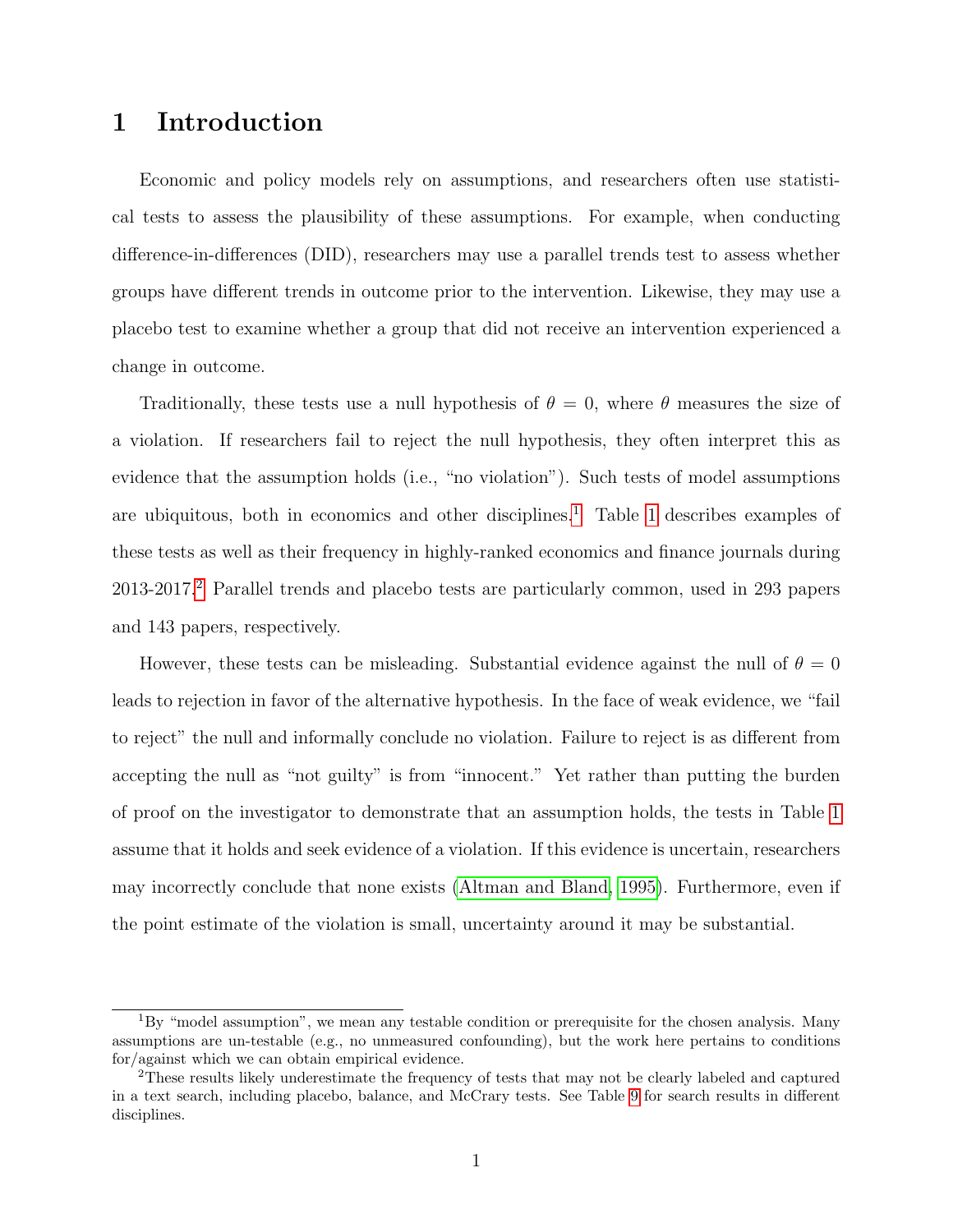| <b>Test</b>                                          | Purpose                                                                                                          | Null hypothesis                                                                                                                 | Alternatives                    | <b>Violation</b> | Economics      |  |
|------------------------------------------------------|------------------------------------------------------------------------------------------------------------------|---------------------------------------------------------------------------------------------------------------------------------|---------------------------------|------------------|----------------|--|
|                                                      |                                                                                                                  |                                                                                                                                 |                                 | parameter        | Google         |  |
|                                                      |                                                                                                                  |                                                                                                                                 |                                 | on scale of      | <b>Scholar</b> |  |
|                                                      |                                                                                                                  |                                                                                                                                 |                                 | treatment        | results        |  |
|                                                      |                                                                                                                  |                                                                                                                                 |                                 | effect           | $(2013 - 17)$  |  |
| Parallel trends test                                 | Test if pre-intervention trends<br>(difference-in-<br>are parallel<br>differences)                               | Pre-intervention trends are<br>parallel.                                                                                        | Sensitivity analysis            | Yes              | 293            |  |
| Placebo test                                         | Test if there is an effect where<br>we would not expect one                                                      | There is no effect.                                                                                                             |                                 | Yes              | 143            |  |
| Kolmogorov-Smirnov test                              | Test if data come from a nor-<br>mal distribution or two distri-<br>butions are equal                            | Sample comes from reference<br>distribution (1-sample) or two<br>samples come from same dis-<br>tribution $(2\text{-sample})$ . | Robust regression<br>techniques | - No             | 36             |  |
| Balance tests                                        | Check if distributions are the<br>same between treatment and<br>control groups (randomized<br>controlled trials) | There is no difference between<br>treatment and control groups.                                                                 | Sensitivity analysis            | N <sub>o</sub>   | 22             |  |
| Durbin-Wu-Hausman test                               | Assess if random effects are<br>appropriate                                                                      | There is correlation between Robust methods<br>errors and regressors.                                                           |                                 | N <sub>o</sub>   | 18             |  |
| Dickey-Fuller $(DF)/$ Aug-<br>mented DF              | Test if time series is stationary                                                                                | There is a unit root. (time se-<br>ries)                                                                                        |                                 | N <sub>o</sub>   | 14             |  |
| Sargan-Hansen test                                   | Test if model is over-identified<br>(instrumental variables)                                                     | Model is not over-identified.                                                                                                   |                                 | N <sub>o</sub>   | 11             |  |
| McCrary test                                         | Test for manipulation of the<br>running variable (regression<br>discontinuity)                                   | There is no manipulation of<br>the running variable.                                                                            |                                 | Yes              | $\overline{7}$ |  |
| Proportional hazards test                            | Assess proportional hazards<br>(Cox<br>assumption<br>survival<br>analysis)                                       | There is no relationship be-<br>tween residuals and time.                                                                       | Sensitivity analysis            | Yes              | $\overline{5}$ |  |
| Bartlett,<br>Levene,<br>White/Breusch-Pagan<br>tests | Assess homoskedasticity                                                                                          | Errors are homoskedastic.                                                                                                       | Robust<br>standard<br>errors    | N <sub>0</sub>   | 3              |  |

 $\mathcal{L}$ 

<span id="page-2-0"></span>Table 1: List of model assumption tests. The last column reflects the number of Google scholar search results for the test in AER, Quarterly Journal of Economics, Econometrica, Journal of Political Economy, Review of Economic Studies, and Journal of Finance from 2013-17. (See Appendix [A](#page-42-0) for search terms.)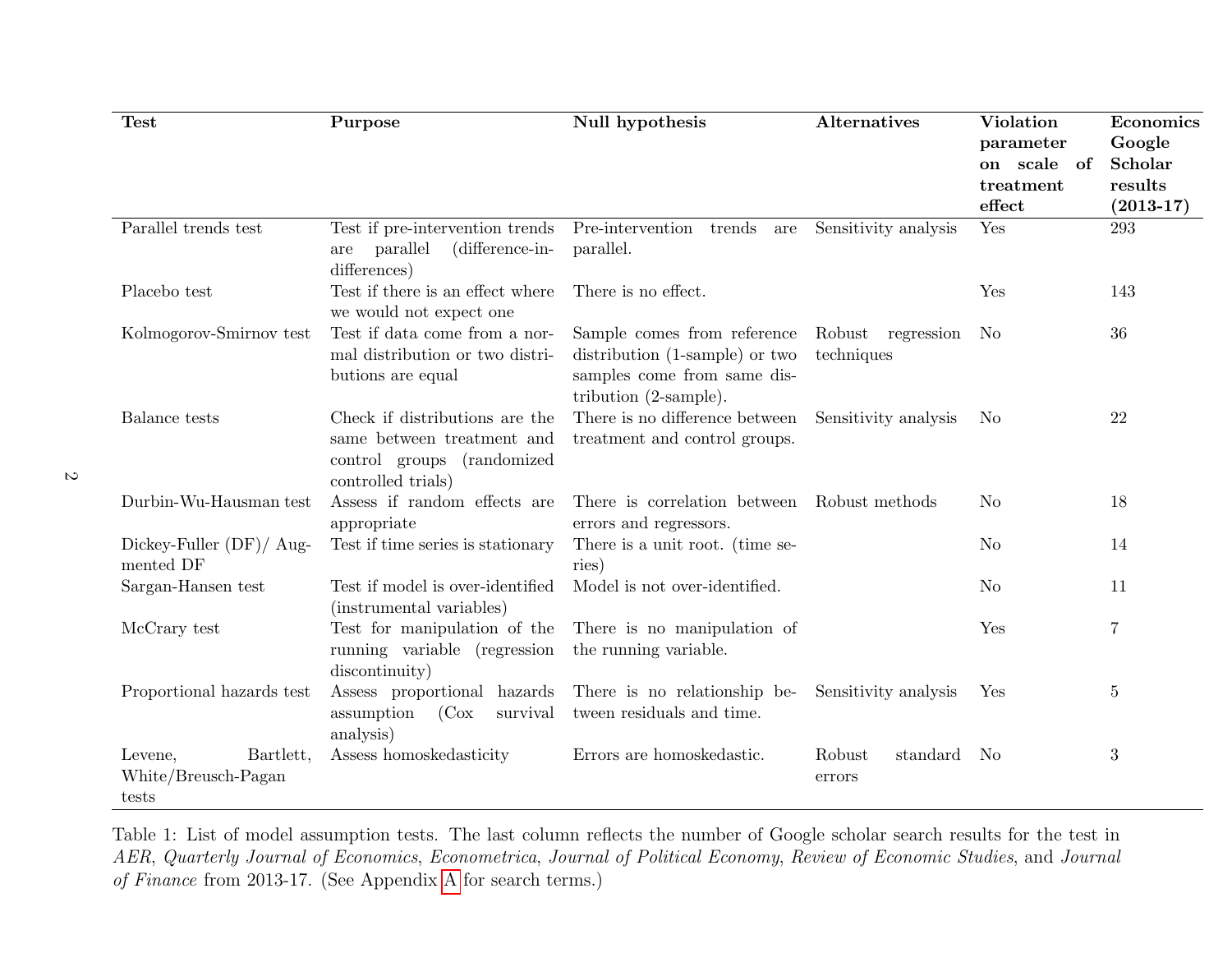<span id="page-3-0"></span>

|                              | Under $H_0$ : There is no Under $H_A$ : There is an |                          |
|------------------------------|-----------------------------------------------------|--------------------------|
|                              | effect.                                             | $\operatorname{effect.}$ |
| Probability of detecting an  | 5\% (false positive)                                | $80\%$ (true positive)   |
| effect                       |                                                     |                          |
| Probability of a null result | $95\%$ (true negative)                              | $20\%$ (false negative)  |

Table 2: Probabilities of hypothesis test results ( $\alpha = 5\%$ , power= 80%)

### 1.1 Problems with traditional tests of model assumptions

We argue that many model assumption tests are unlikely to reliably show either that model assumptions hold when  $p > 0.05$  or that model assumptions fail to hold when  $p < 0.05$ . We illustrate this using Table [2,](#page-3-0) the classic  $2 \times 2$  table that shows Type I and Type II error rates associated with hypothesis testing. For a classic, main effect hypothesis test, we begin with the null hypothesis that there is no effect and reject this when  $p < \alpha$ . If this test has 80% power for effects of size  $\theta = \theta^*$  and we use  $\alpha = 0.05$ , there is a 5% chance of finding an effect if there is none, and at least an 80% chance of finding an effect if the true effect is at least as large as  $\theta^*$ . We tightly control the probability of falsely finding a significant result, Type I error, but allow higher Type II error (false negatives). We prioritize Type I error over Type II error because we want to protect against falsely declaring that scientifically interesting results exist, even if we sometimes miss an effect. A prior belief that true effects are rare underlies this focus on controlling Type I error rates (i.e., guarding against spurious conclusions).

Next, reconsider Table [2](#page-3-0) in the context of a model assumption test. We begin with the analogous null hypothesis that there is no violation and reject this when  $p < \alpha$ . For the same power and  $\alpha$ , we have a 5% chance of incorrectly concluding that there is a violation when there is none, and a 80% chance of failing to detect a violation at least as large as  $\theta^*$ . We believe the *important* type of error is missing a violation of at least  $\theta^*$ , but we have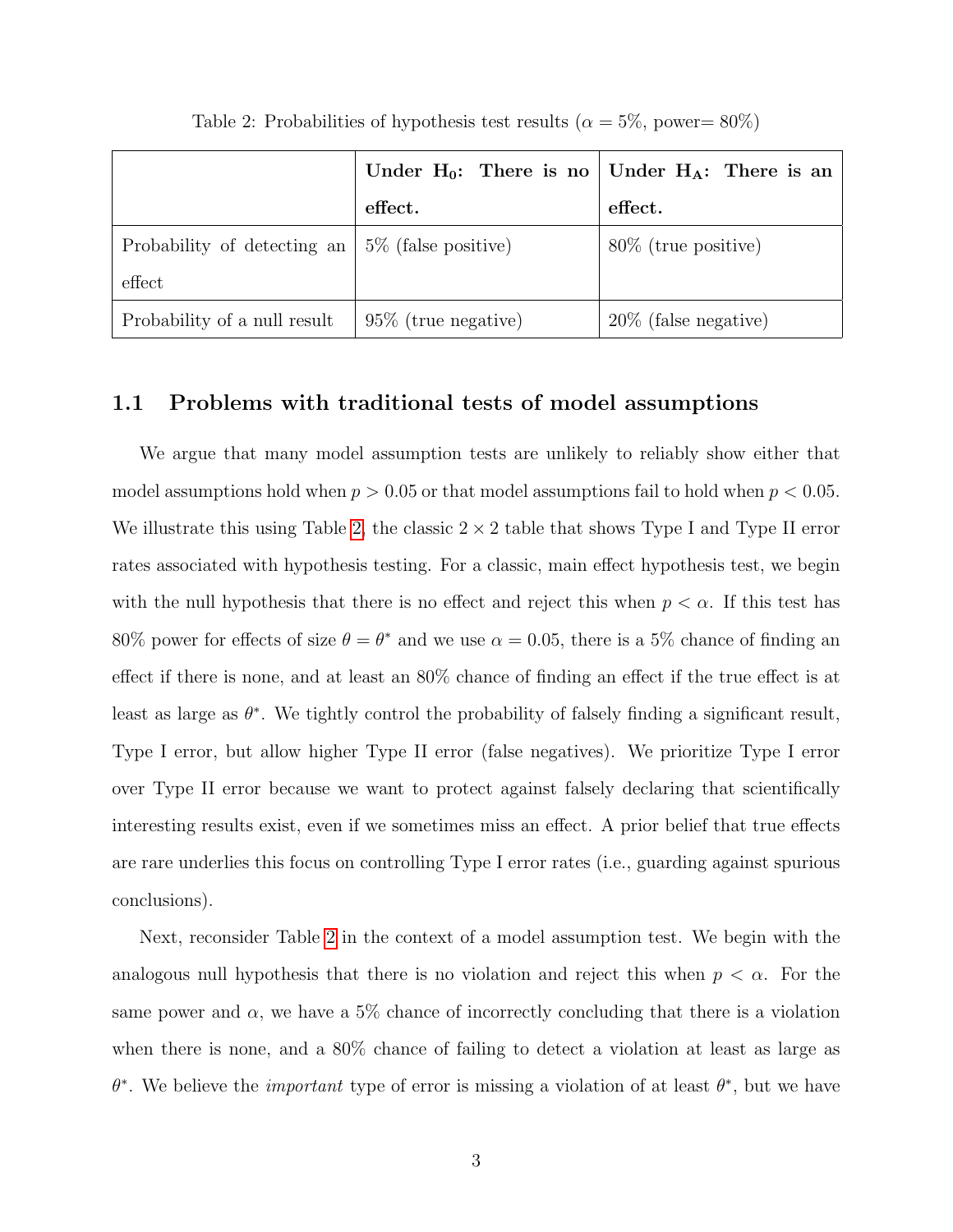only controlled that probability at 20%. By contrast, we have tightly controlled at 5% the probability of falsely detecting a violation that does not exist. Moreover, unlike in traditional hypothesis tests, tests of model assumptions have a different prior probability of a real effect (i.e., a violation). For strong assumptions, violations may be very likely a priori.

To control the probability of concluding no violation at 5%, the original test would have needed 95% power, well above the conventional standard of 80%. In fact, research on power in the economics literature has found average study power to be much lower, with one estimate of median statistical power at 18% [\(Ioannidis et al., 2017\)](#page-63-0). While model assumption test power may differ from treatment effect power, researchers rarely estimate or report power for tests of scientific interest, let alone for tests of model assumptions. When model assumption tests that use the null hypothesis of "no violation" are presented, the reader cannot easily discern the probability of failing to detect meaningful assumption violations.

Finally, even when power is adequate, model assumption tests are oriented toward statistical, rather than practical, significance. As sample size grows, they will always eventually achieve statistical significance, indicating a violation of the assumption. However, the magnitude of violation may be too small to have practical importance. We argue that researchers should use study context to determine what violation *magnitude* is meaningful.

#### 1.2 Our contribution

To address these issues, we first introduce non-inferiority model assumption tests. We provide two formulations of these tests: one tests whether a violation is below a pre-specified threshold. Another focuses on differences in treatment effects across subgroups or model specifications. In both types of tests, we cannot show "no difference"; we can only rule out differences exceeding a threshold. We link this approach to p-values from traditional model assumption tests: researchers can only rule out violations less than the 95% confidence interval lower bound and greater than the upper bound at the 5% level. We also provide guidance around threshold-setting for non-inferiority tests, and note potential power limitations when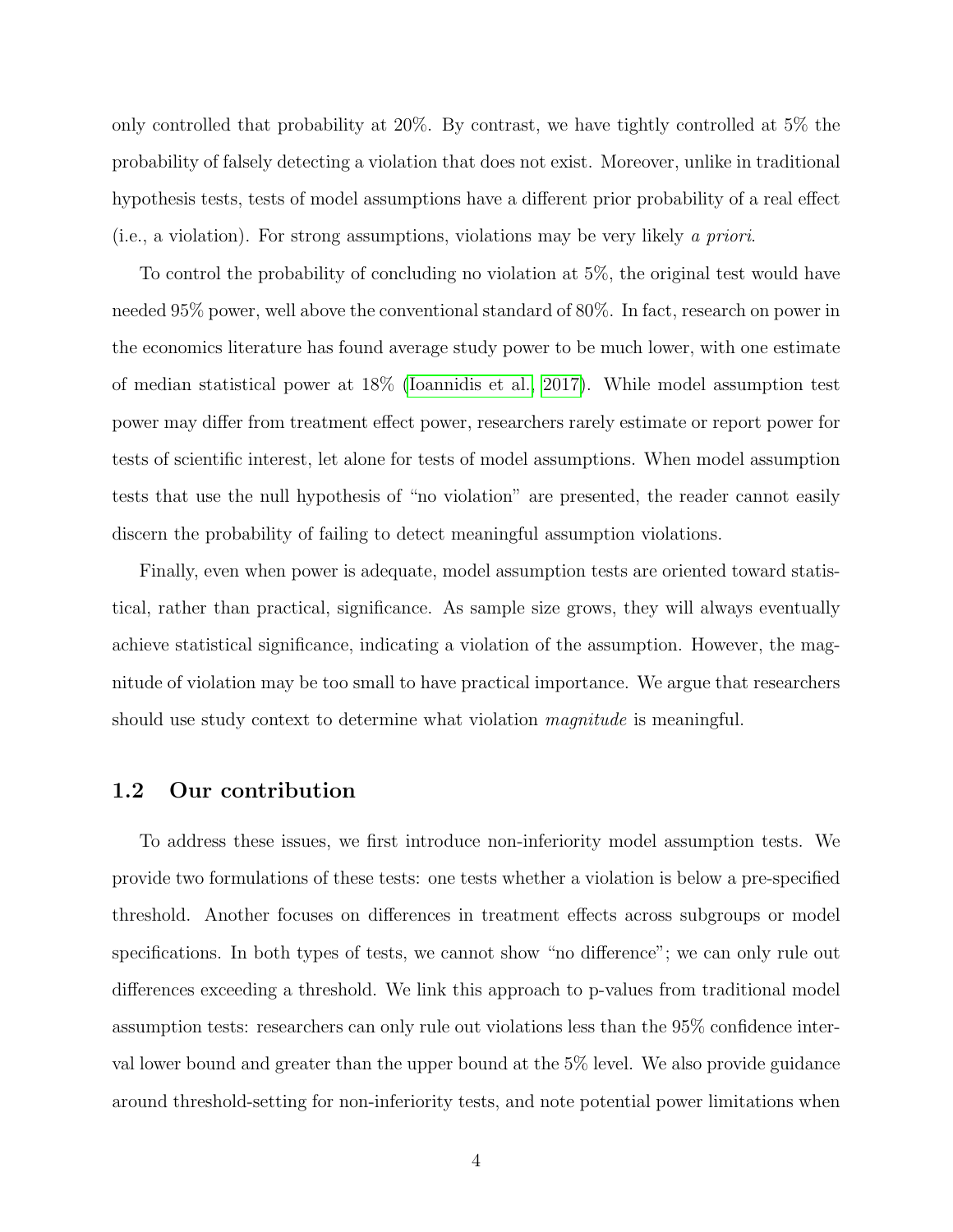tests are reformulated in a non-inferiority framework.

We then present a non-inferiority approach to the parallel trends test used in DID. We propose a "one step up" method, in which researchers present baseline estimates from a model that has a more complex trend difference between treatment and comparison groups than they believe to be the case. They then test whether the effect from the more complex model falls within a specified range of the effect when estimated from a model that constrains trend differences to be simpler.

There are several benefits of our "one step up" approach. First, we show that presenting base treatment effect results from a model with a trend difference more closely aligns power to detect a treatment effect with the power to rule out meaningful violations of parallel trends. This also reduces treatment effect bias by not artificially constraining the trend difference to be 0, as in the traditional DID model. Due to power considerations and a desire to control both bias and variance, we suggest that a linear trend difference is often the most appropriate base model. In our simulations, this model minimized overall meansquared error even when the linear model was biased, and this model will also often be able to detect even non-linear violations of parallel trends. However, because trend differences can be non-parallel in many ways, we also consider more complex trend differences for sensitivity analysis or for validating a parallel growth rather than a parallel trend assumption.

We illustrate these points in simulation analyses. We also apply our ideas to 4 previously published papers that examine the Affordable Care Act's dependent coverage mandate. We show that results for one paper change substantially under alternative trend difference assumptions, and argue that effects may have been overstated.

#### 1.3 Literature

We draw on several papers that have discussed model assumptions and limitations of pvalues. Previous work has noted that these tests may have low power to rule out meaningful violations. [Freyaldenhoven et al.](#page-62-0) [\(2019\)](#page-62-0) and [Roth](#page-63-1) [\(2019\)](#page-63-1) provide examples in which the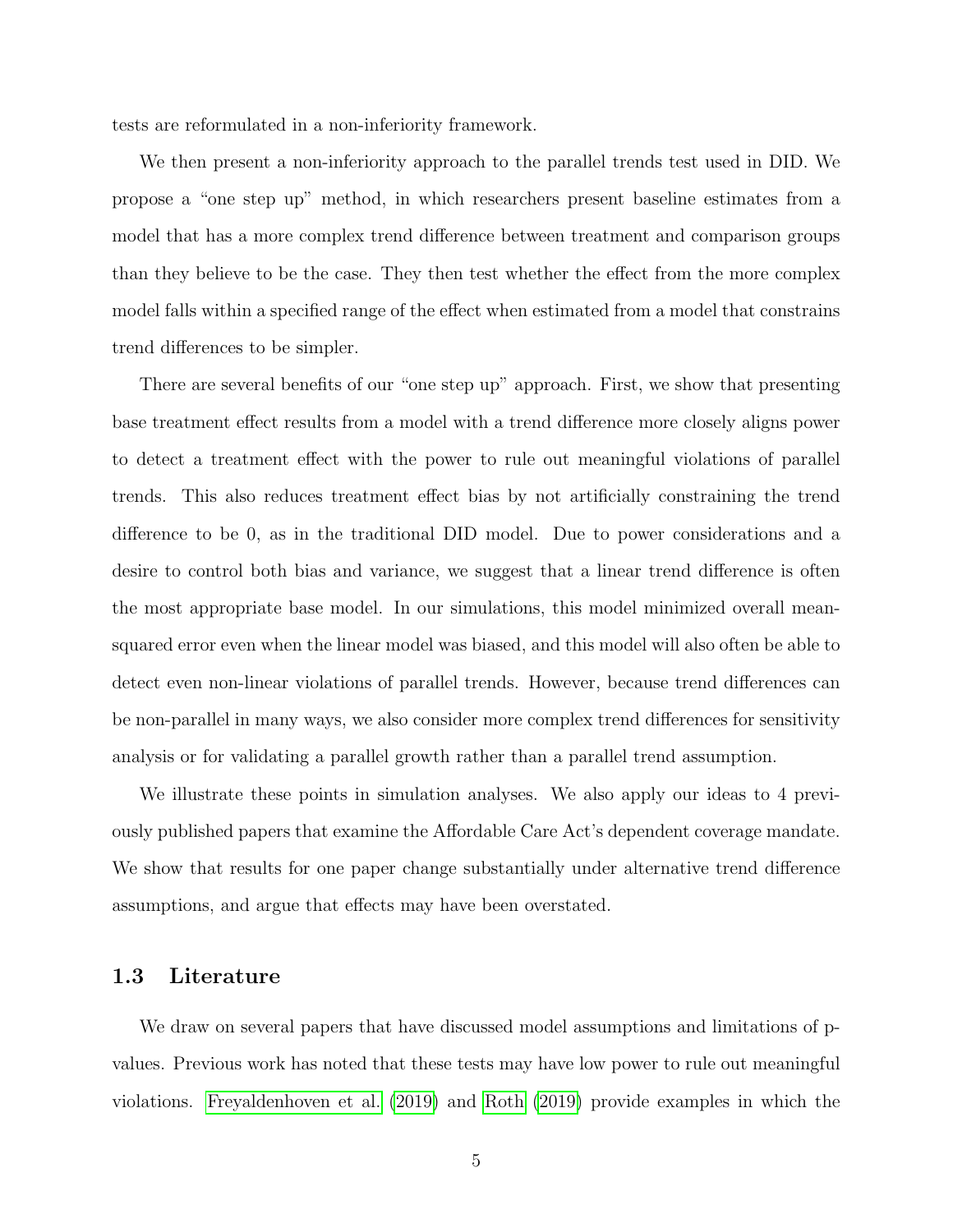parallel trends test fails to detect important violations. [Kahn-Lang and Lang](#page-63-2) [\(2018\)](#page-63-2) also discuss the parallel trends test, noting that failure to reject the null does not prove that the parallel trends assumption holds. However, these papers do not discuss the spurious focus on absence of evidence underlying these tests or the issue of systematically low statistical power. Likewise, when developing novel tests for which a large p-value suggests that an assumption holds, authors do not routinely present these from a non-inferiority framework nor do they discuss the power required to detect violations (e.g., [McCrary](#page-63-3) [\(2008\)](#page-63-3)). [Abadie](#page-61-1) [\(2018\)](#page-61-1) discussed information contained in null results, noting that when power is high, null results may be more informative than significant results. We similarly emphasize the importance of practically significant, rather than statistically significant, effects.

Other authors have stressed that p-values are not meant to express the strength of evidence in favor of the null. For example, [Angrist and Pischke](#page-61-2) [\(2009\)](#page-61-2) state that tests of overidentifying restrictions are "often of little value in applied work" because they are largely driven by sample sizes. The American Statistical Association released a statement stressing that "p-values do not measure the probability that the studied hypothesis is true", "[do] not measure the size of an effect or the importance of a result", and should not be the sole basis of scientific or policy decisions [\(Wasserstein and Lazar, 2016\)](#page-64-0). Despite this, conventional hypothesis tests and p-value-driven decisions about model assumptions remain common.

Finally, some papers have considered alternative approaches to measure and address model assumption violations. [Hartman and Hidalgo](#page-62-1) [\(2018\)](#page-62-1) propose non-inferiority versions of balance and placebo tests, but do not consider estimators that compare treatment effects across model specifications. Other authors have proposed DID corrections that model trends or use matching or instruments to eliminate the impact of confounders [\(Freyaldenhoven et](#page-62-0) [al., 2019;](#page-62-0) [Kahn-Lang and Lang, 2018;](#page-63-2) [Ryan et al., 2019\)](#page-64-1). Some have noted the possibility for bias created by matching or discarding studies below a parallel trends test threshold and proposed adjustments for "passing" a conventional test [\(Daw and Hatfield, 2018;](#page-62-2) [Roth,](#page-63-1) [2019\)](#page-63-1).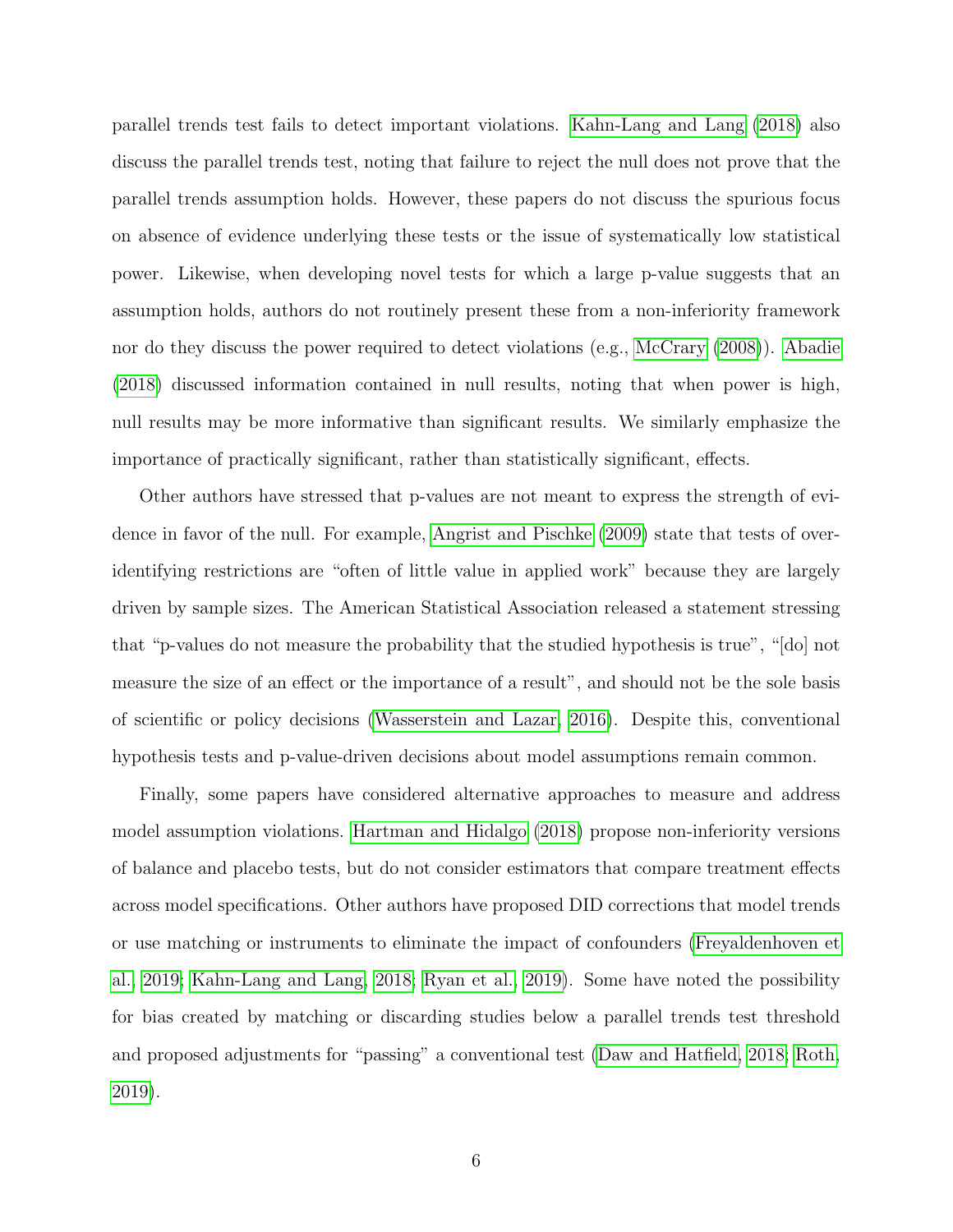Our approach reduces bias by relying on baseline estimates from more complex models, rather than constraining trends to be parallel. Because parallel trends testing is often used to guide whether a more complex model should be presented (e.g., [Duflo](#page-62-3) [\(2001\)](#page-62-3), [Mora and Reg](#page-63-4)[gio](#page-63-4) [\(2012\)](#page-63-4)) rather than merely whether an analysis should be conducted, we also provide a framework for validating models with more complex trend differences (e.g., parallel growth). Depending on the availability of instruments and the procedure used to determine whether to proceed with an analysis, our method could be complemented by or combined with these approaches and with other sensitivity analysis methods (e.g. [Freyaldenhoven et al.](#page-62-0) [\(2019\)](#page-62-0), [Roth and Rambachan](#page-64-2) [\(2019\)](#page-64-2)). Our work in particular highlights the importance of presenting evidence about parallel trends in a non-inferiority framework, quantifying violations that can be ruled out at a given level of certainty, and statistically comparing treatment effects from flexible models to treatment effect from the simpler assumed data-generating process.

Overall, our paper 1) argues that traditional model assumption tests should not be a factor in determining whether model assumptions hold; 2) proposes a non-inferiority estimator for model assumption testing that measures difference in the treatment effect across models; and 3) provides a non-inferiority approach to parallel trends tests that quantifies violations on the scale of the treatment effect. To our knowledge, our paper is the first to apply non-inferiority tests to DID and to suggest changing the baseline DID model to align power to detect an effect with power to rule out violations of parallel trends.

**Roadmap.** Section 2 explains how to formulate tests of assumptions as equivalence/noninferiority tests and the relationship between these and traditional tests. Section 3 considers threshold-setting and power. Section 4 develops the "one step up" approach for parallel trends testing. Section 5 applies our proposed method to the ACA dependent coverage mandate. Section 6 concludes.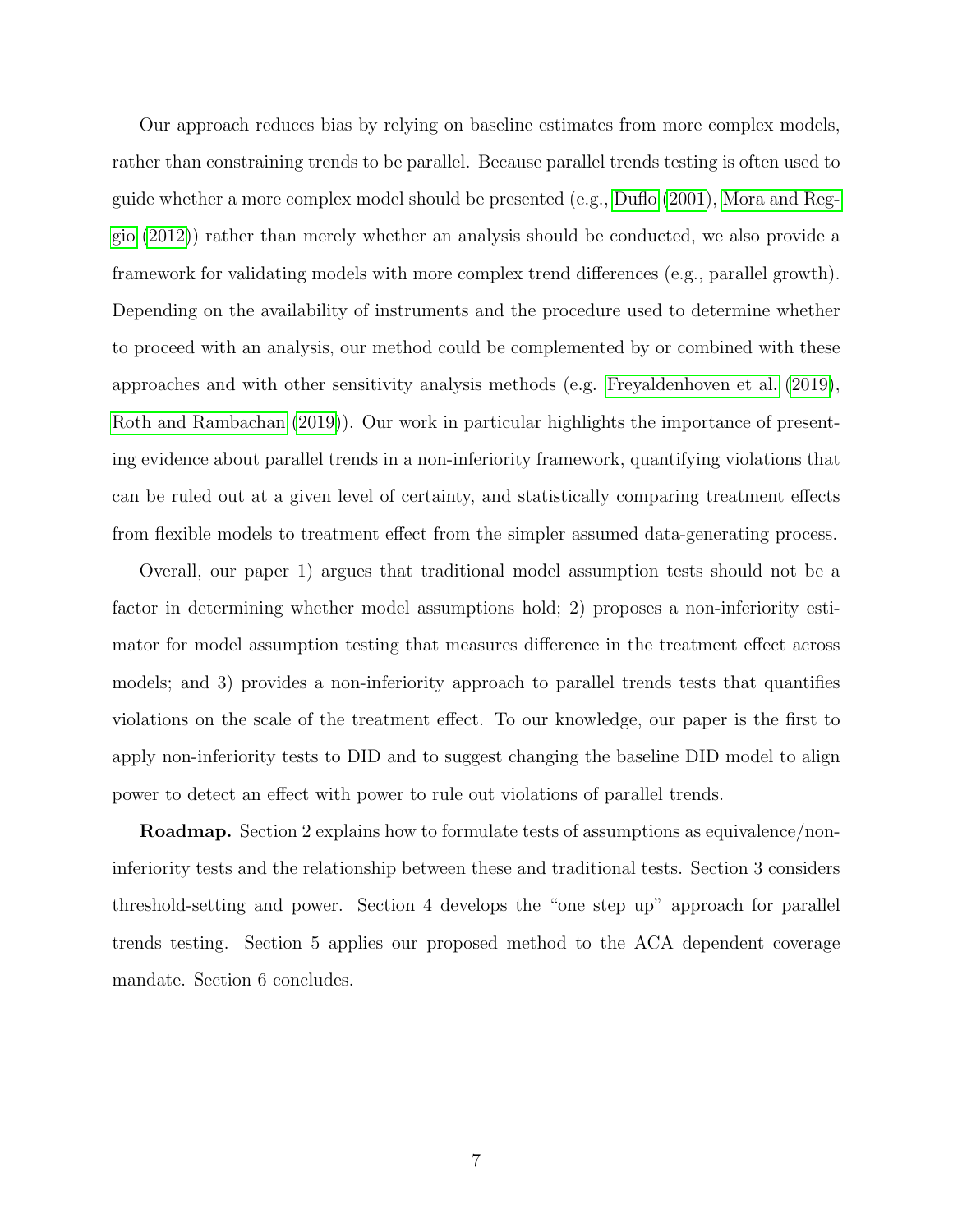# 2 Non-inferiority model assumption tests

### 2.1 Setup

Suppose we have panel data for DID, with n observations,  $n_1$  in the treatment group and  $n_0$  in the comparison group. Treatment is indexed by  $d_i$ , where  $d_i = 1$  indicates that observation i is part of the treated group and  $d_i = 0$  indicates that it is part of the comparison group. Let t index time from  $\{1, ..., T\}$  and suppose that an intervention begins at time  $T_0$ for the treated group. Our model is:

<span id="page-8-1"></span>
$$
y_{it} = \beta_0 + \sum_{k=T_0}^{T} \beta_k \mathbb{I}(t = k \cap d_i = 1) + \alpha_i + \gamma_t + \epsilon_{it}, \tag{1}
$$

where  $y_{it}$  is the outcome for observation i at time t,  $\gamma_t$  is a time fixed effect, and  $\alpha_i$  is a unit fixed effect. The treatment effects of interest are  $\beta_k$ , representing differential post-period changes in the treated group relative to comparison at each time point. The average of these,  $\beta = \frac{1}{T-T}$  $\frac{1}{T-T_0-1}\sum_{k=T_0}^T \beta_k$  is the average treatment effect.<sup>[3](#page-8-0)</sup> In this context, there are a few different traditional model assumption tests of a violation  $(\theta)$ :

• Parallel trends test (slope): In a parallel trends test for DID,  $\theta$  may be the difference in slope between treatment and comparison groups prior to the intervention. Using

<span id="page-8-3"></span>
$$
y_{it} = \beta'_0 + \sum_{k=T_0}^{T} \beta'_k \mathbb{I}(t = k \cap d_i = 1) + \theta d_i t + \alpha_i + \gamma_t + \epsilon'_{it}, \tag{2}
$$

researchers test whether the differential slope  $\theta = 0$ . If  $p > 0.05$  for this test, researchers may conclude that trends are parallel and report results from the constrained model in Eq. [\(1\)](#page-8-1), which assumes that  $\theta = 0^{4}$  $\theta = 0^{4}$  $\theta = 0^{4}$ 

<span id="page-8-0"></span><sup>&</sup>lt;sup>3</sup>This model estimates treatment effects at each post-intervention time point because when we introduce differences in trends, it will fit the trend difference only to the pre-intervention period. If we instead estimated a single treatment effect, the model would use changes in the treatment effect over time in estimating the trend difference (see e.g., [Wolfers](#page-64-3) [\(2006\)](#page-64-3)).

<span id="page-8-2"></span><sup>4</sup>For examples, see [Akosa Antwi et al.](#page-61-3) [\(2013\)](#page-61-3), [Muralidharan and Prakash](#page-63-5) [\(2017\)](#page-63-5).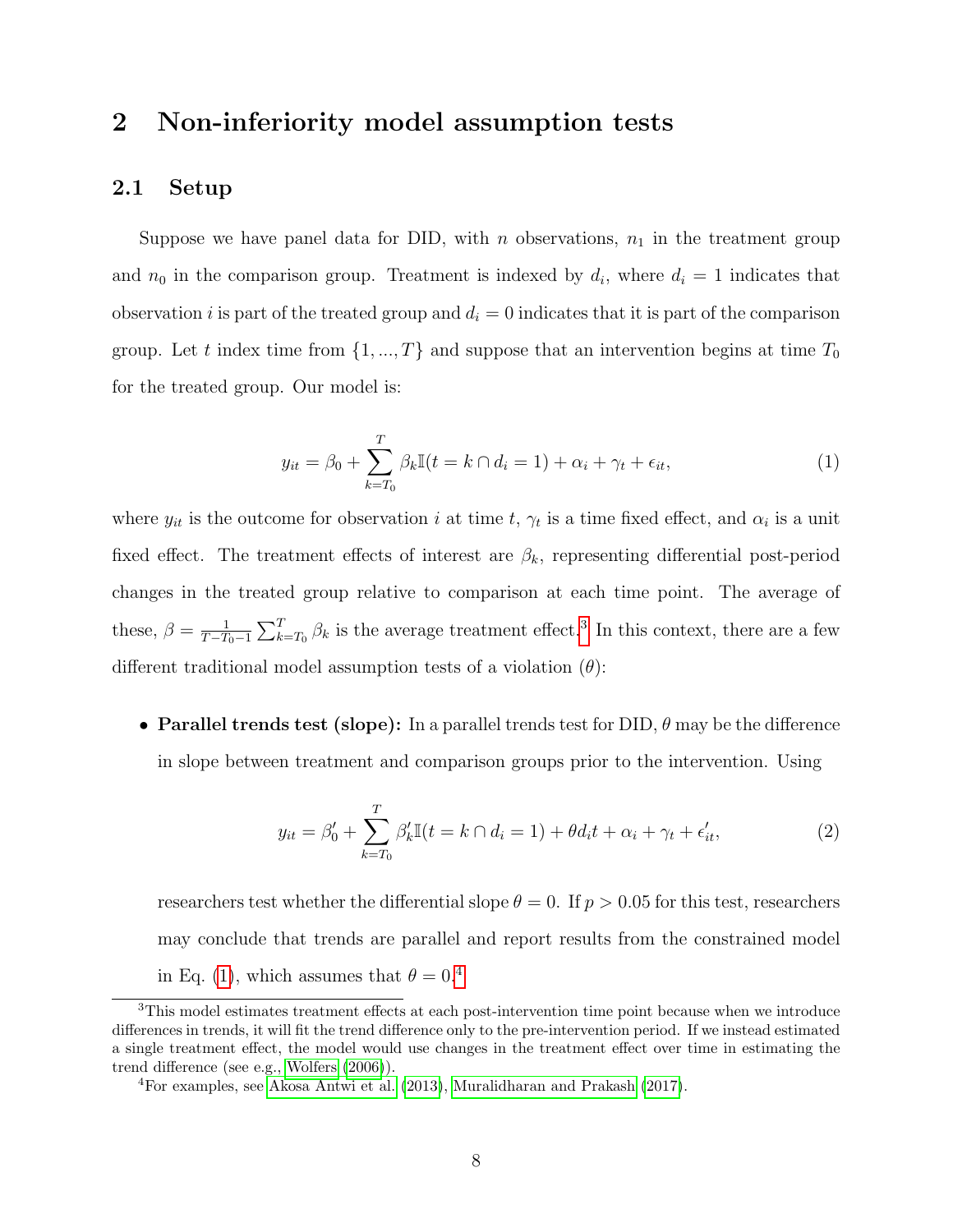• Parallel trends test (placebo): Researchers may instead examine the parallel trends assumption by testing whether there is a significant "treatment" effect prior to the intervention starting at  $T_0^* < T_0$ . In this context, they might use the model:

$$
y_{it} = \beta_0 + \sum_{k=T_0^*}^{T_0-1} \theta_k \mathbb{I}(t = k \cap d_i = 1) + \alpha_i + \gamma_t + \epsilon_{it}, \tag{3}
$$

omitting data from after  $T_0$ . If  $\theta = \frac{1}{T_0 - T_0}$  $\frac{1}{T_0 - T_0^* - 1} \sum_{k=T_0^*}^{T_0 - 1} \theta_k$  is significant, this again suggests a violation of parallel trends. (Alternatively, a joint F-test may be used to test whether placebo effects at all possible  $T^* < T_0$  were insignificant.)<sup>[5](#page-9-0)</sup>

• Placebo test: Other types of placebo tests also exist. For example, researchers may test whether an effect was observed in a different sample that should not have been affected by the intervention. In this placebo test,  $\theta$  is the change in outcome in the group that should be unaffected by the intervention. This might involve using the same model as Eq. [\(1\)](#page-8-1) on a different population, and seeing whether there is a significant average treatment effect.[6](#page-9-1)

## 2.2 Test reformulation

In all of these cases, researchers use the null hypothesis of no violation  $H_0$ :  $\theta = 0$  versus  $H_A: \theta \neq 0$ , despite wanting to show that  $\theta$  is in fact 0. The challenge of wanting to show "no difference" or "no effect" is not unique to tests of model assumptions. In biomedical research, investigators often wish to demonstrate that two treatments are equivalent. A large body of literature, mainly in clinical trials methods, re-formulates the null hypothesis to hold that the two treatments differ by at least some clinically meaningful amount [\(Hahn](#page-62-4) [\(2012\)](#page-62-4)). Then the burden of proof is on the researcher to demonstrate that they do not. When there is insufficient evidence, researchers do not conclude that the treatments are equivalent.

<span id="page-9-0"></span> ${}^{5}$ For examples, see [Cantor et al.](#page-61-4) [\(2012\)](#page-61-4), [Goldman et al.](#page-62-5) [\(2018\)](#page-62-5), [Yurukoglu et al.](#page-64-4) [\(2017\)](#page-64-4).

<span id="page-9-1"></span> ${}^{6}$ For examples, see [Alpert et al.](#page-61-5) [\(2019\)](#page-61-5), [Ghosh et al.](#page-62-6) [\(2017\)](#page-62-6), [Hoynes et al.](#page-63-6) [\(2016\)](#page-63-6).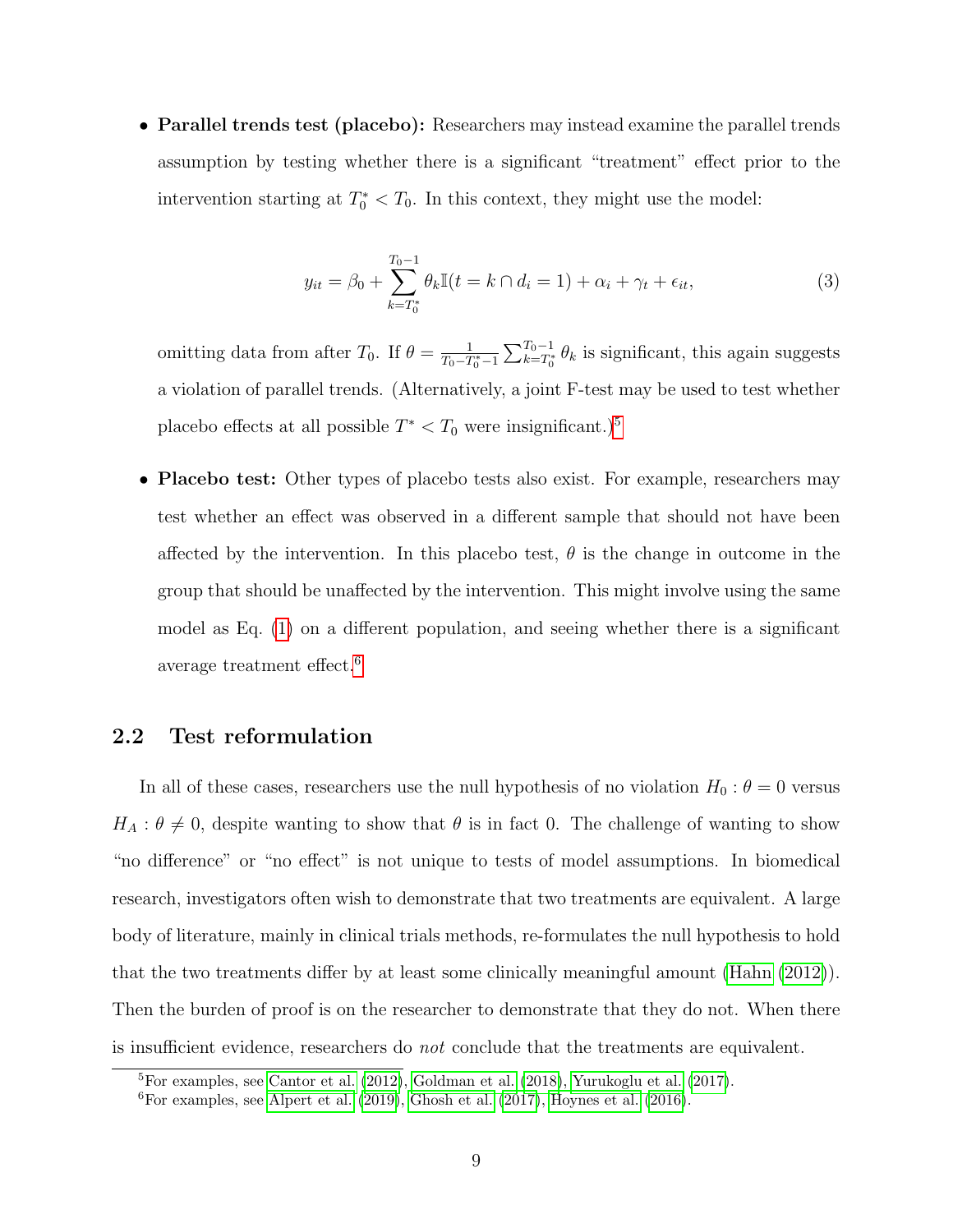This suggests a fix to the problem identified above (also identified by [Hartman and](#page-62-1) [Hidalgo](#page-62-1) [\(2018\)](#page-62-1)). Researchers can specify a threshold,  $\delta$ , for a meaningfully large violation of an assumption. They can then test  $H_0$ :  $\theta \geq \delta$  versus  $H_A$ :  $\theta < \delta$ . Adopting language from clinical trials methods, we call this test a "non-inferiority" test. Adding absolute value around  $\theta$  yields a two-sided test, which we call an "equivalence" test. All of the tests in Table [1](#page-2-0) can be easily reformulated as non-inferiority or equivalence tests. For simplicity in this paper, we refer to both types as "non-inferiority tests".

## 2.3 Tests of the change in treatment effect

In many cases, however, the primary unit of interest is not the size of the violation  $(\theta)$  but rather the impact of the violation on the treatment effect  $(\beta_k)$ . We next provide approaches for comparing treatment effects across model specifications and across subgroups.

#### 2.3.1 Comparing treatment effects across model specifications

A common model assumption test involves evaluating the impact of a new parameter or set of parameters. For example, in a parallel trends test, we might want to compare treatment effects in models with and without differential linear trends (Eq. [1](#page-8-1) vs Eq. [2\)](#page-8-3). We present an estimator for this in DID to provide intuition and then a more general estimator for other comparisons.

#### Difference-in-differences

We consider Eq. [1](#page-8-1) and Eq. [2:](#page-8-3)

<span id="page-10-1"></span>
$$
\text{Reduced: } y_{it} = \beta_0 + \sum_{k=T_0}^{T} \beta_k \mathbb{I}(t = k \cap d_i = 1) + \alpha_i + \gamma_t + \epsilon_{it} \tag{4}
$$

<span id="page-10-0"></span>**Expanded:** 
$$
y_{it} = \beta_0' + \sum_{k=T_0}^{T} \beta_k' \mathbb{I}(t = k \cap d_i = 1) + \theta d_i t + \alpha_i + \gamma_t + \epsilon_{it}'
$$
(5)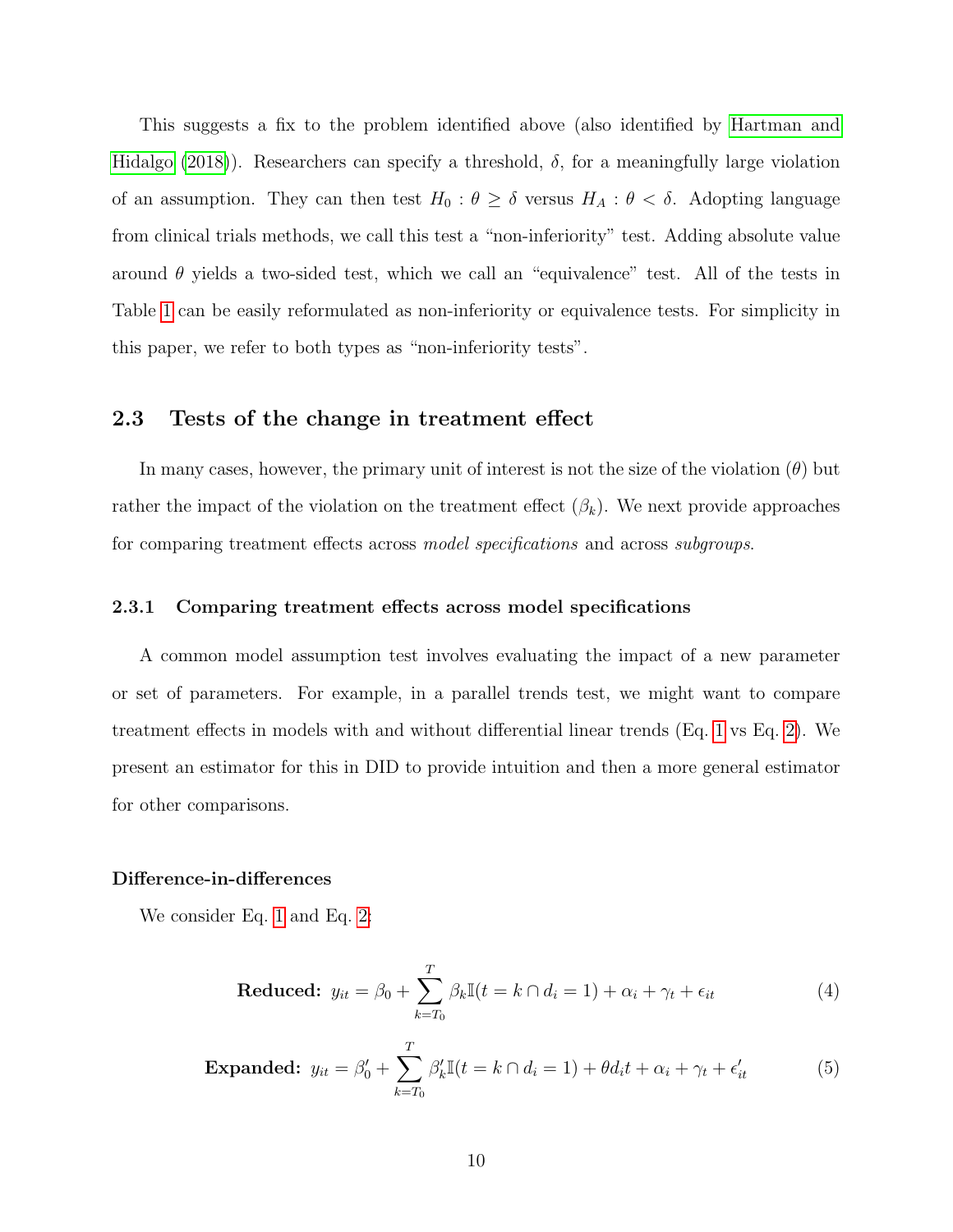Let  $\beta$  and  $\beta'$  represent average treatment effects:  $\beta = \frac{1}{k}$  $\frac{1}{k} \sum_{i=1}^{k} \beta_k$  and  $\beta' = \frac{1}{k}$  $\frac{1}{k} \sum_{i=1}^{k} \beta'_k$ . These two models cannot both be true unless  $\theta = 0$ . For our test, we will assume that Eq. [\(5\)](#page-10-0) is the true data-generating process and thus, the expanded model better represents our data, while Eq. [\(4\)](#page-10-1) is affected by omitted variable bias.

<span id="page-11-1"></span>**Proposition 1** The difference in treatment effects is a linear transformation of  $\hat{\theta}$ :

$$
\hat{\beta} - \hat{\beta}' = \left(\frac{1}{T - T_0} \sum_{t=T_0}^{T} t - \frac{1}{T_0 - 1} \sum_{t=1}^{T_0 - 1} t\right) \hat{\theta}.
$$
\n(6)

This derivation is shown in Appendix [B.](#page-45-0) Standard regression output will produce both an estimate of  $\hat{\theta}$  and its variance. We can then select  $\delta$ , the maximum difference in treatment effect that would imply substantive equivalence between groups and test  $H_0$ :  $\beta - \beta' \ge \delta$ versus  $H_A: \beta - \beta' < \delta$ .

If we reject the null hypothesis that the treatment effects from those two regression specifications are more different than our threshold,  $\delta$ , we feel more comfortable about the assumption of parallel trends.[7](#page-11-0)

#### General case

The above approach can be cumbersome to generalize when the treatment effect is more complex or when multiple parameters are added in the expanded model. Still, we can estimate the distribution of the difference between treatment effects. We write the more general reduced and expanded models, assuming our base model has p parameters,  $x_1, ..., x_p$ and our expanded model contains an additional  $q$  parameters,  $Z_1, ..., Z_q$ :

$$
Reduced: y_i = \beta_0 + \beta_1 x_{i1} + \dots + \beta_p x_{ip} + \epsilon_i \tag{7}
$$

**Expanded:** 
$$
y_i = \beta_0 + \beta'_1 x_{i1} + ... + \beta'_p x_{ip} + \beta_{p+1} Z_{i1} + ... + \beta_{p+q} Z_{iq} + \epsilon_i
$$
 (8)

<span id="page-11-0"></span><sup>&</sup>lt;sup>7</sup>In this simple case, testing the null hypothesis  $H_0$ :  $\beta - \beta' = 0$  would yield the same result and p-value as testing  $H_0: \theta = 0$ . However, the scale factor is required to test a non-inferiority hypothesis.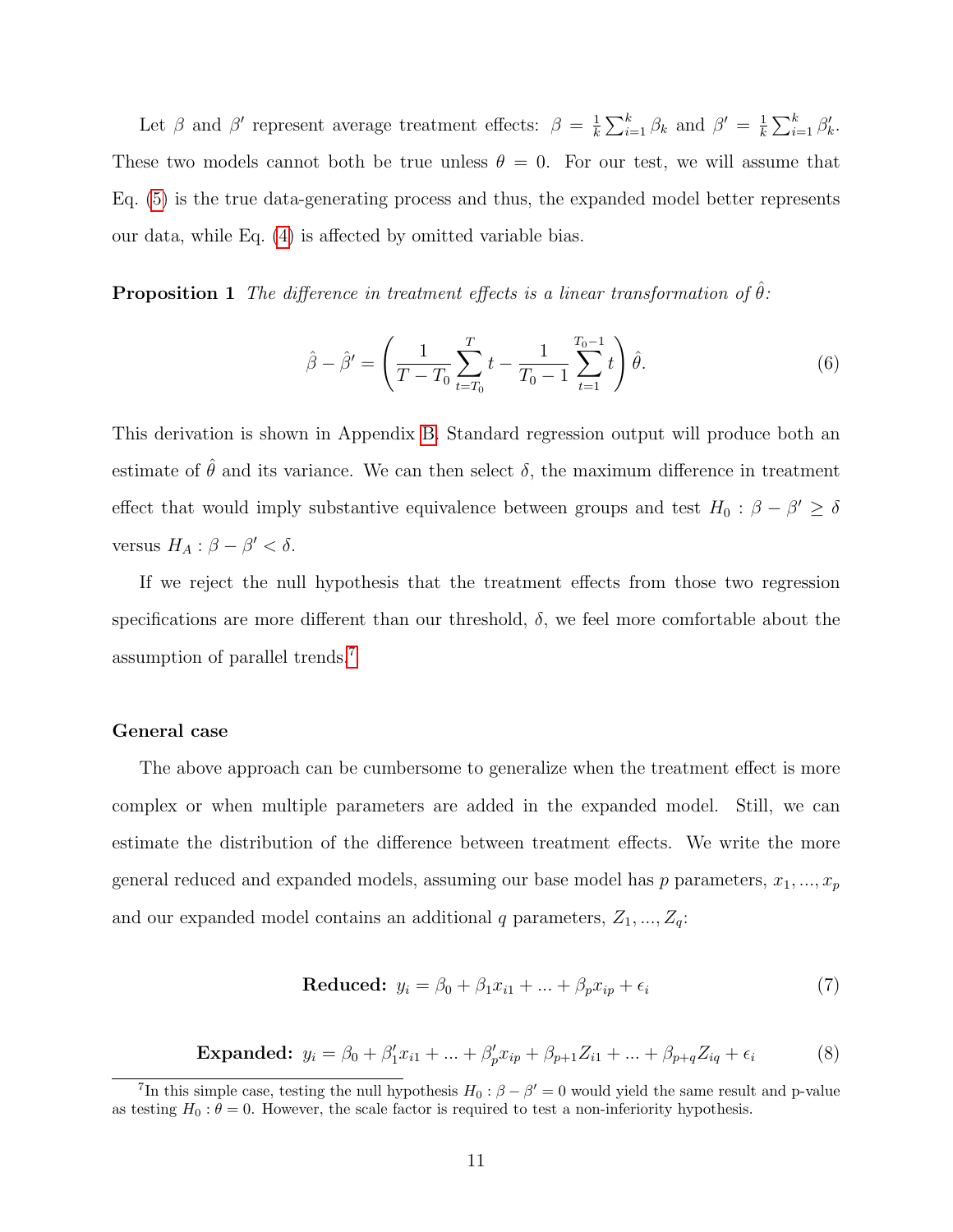**Proposition 2** Assuming that  $\epsilon_i \sim N(0, \sigma_{Exp}^2)$ ,

$$
\kappa = \hat{\beta}_1 - \hat{\beta}'_1 \sim N\left(\beta_1 - \beta'_1, \sigma^2_{\beta'_1} - \sigma^2_{\beta_1} \frac{\sigma^2_{Exp}}{\sigma^2_{Red}}\right),\tag{9}
$$

where  $\sigma_{\beta'_1}^2$  is the estimated variance associated with  $\beta'_1$  in the expanded model, and  $\sigma_{\beta_1}^2$  is the estimated variance associated with  $\hat{\beta}_1$  in the reduced model. Likewise,  $\sigma_{Red}^2$  and  $\sigma_{Exp}^2$  are the residual variance in the reduced and expanded models. The derivation can be found in [Clogg et al.](#page-61-6) [\(1995\)](#page-61-6), and we show equivalence between the general case and the difference-indifferences estimator in Appendix [C.](#page-47-0) The sample analogs of these parameters can be found in standard regression output.[8](#page-12-0)

This approach can be generalized to incorporate clustering and robust standard errors using a cluster-adjusted sandwich estimator of the joint variance-covariance matrix, as de-scribed in [Weesie](#page-64-5) [\(2000\)](#page-64-5).<sup>[9](#page-12-1)</sup> Alternatively, resampling methods like bootstrapping or randomization inference will produce confidence intervals on the difference between treatment effects in the two models [\(Rokicki et al., 2018\)](#page-63-7).

#### 2.3.2 Comparing treatment effects across subgroups

Alternatively, suppose we want to evaluate differences between treatment effects measured with the same model specification but in different subgroups (e.g., the treatment group and a placebo group). If we have a clear sense of a "practically significant" placebo effect, we can use this to set  $\delta$  and perform a non-inferiority test on  $\theta$ , the treatment effect in the placebo group. If we do not have a ready value for  $\delta$ , we might instead compare  $\theta$  to

<span id="page-12-0"></span><sup>8</sup>This test is similar to the estimator for a Hausman specification test, except that the Hausman test uses a null hypothesis of no misspecfication and therefore calculates variance differently [\(Hausman, 1978\)](#page-62-7).

<span id="page-12-1"></span><sup>9</sup>This variance-covariance matrix can be obtained using the command "suest" (seemingly unrelated estimation) in Stata (see [Suest](#page-64-6) [\(n.d.\)](#page-64-6)). (This is distinct from the "sureg" (seemingly unrelated regression) procedure, which should not be used here as it would incorrectly estimate the treatment effects for this purpose.)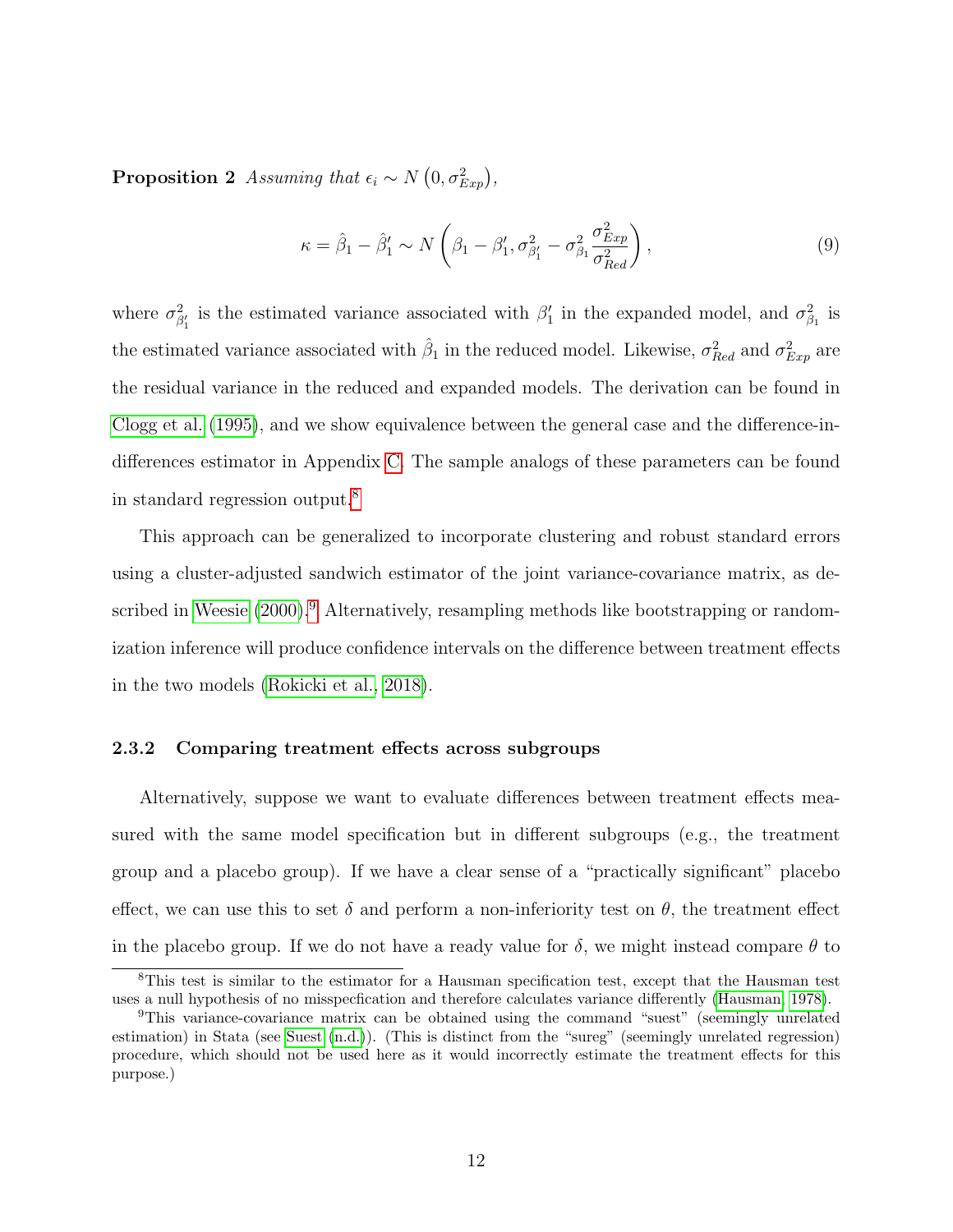the observed treatment effect.<sup>[10](#page-13-0)</sup> We add a term for the differential treatment effect between subgroups,  $\kappa = \theta - \beta_k$ . Let  $w_i = 1$  if an observation is from a placebo subgroup, and  $w_i = 0$ otherwise. Our model becomes:

$$
y_{it} = \beta_0 + \sum_{k=T_0}^{T} \beta_k \mathbb{I}(t = k \cap d_i = 1) + \kappa \mathbb{I}(t \ge T_0 \cap w_i = 1) +
$$
  

$$
\alpha_i + \gamma_j + \epsilon_{ij}
$$
 (10)

We can create a confidence interval for  $\kappa$  or test  $H_0 : \kappa \geq \delta$  versus  $H_A : \kappa < \delta$ .

#### 2.4 Mapping from traditional to non-inferiority tests

#### 2.4.1 P-values

In Figure [1,](#page-14-0) we show the relationship between the p-value obtained in a traditional test (x-axis) and the absolute value of effect size (measured in standard deviations) that can be ruled out at the 5% level (y-axis). In the usual approach, all p-values to the right of 0.05 (marked with a dashed vertical line) would "pass" the test (i.e., be interpreted as no evidence of a violation). However, large effects may not ruled out by a non-inferiority test even when p-values are high.

<span id="page-13-0"></span> $10$ Due to publication bias, treatment effects may be biased in the direction of greater magnitude [\(Ioannidis](#page-63-0) [et al., 2017\)](#page-63-0), rendering this test less conservative than desired. Nevertheless, observed treatment effects may provide a reasonable starting point, and simple adjustments (e.g., comparing the placebo effect to half the observed treatment effect) can also be implemented.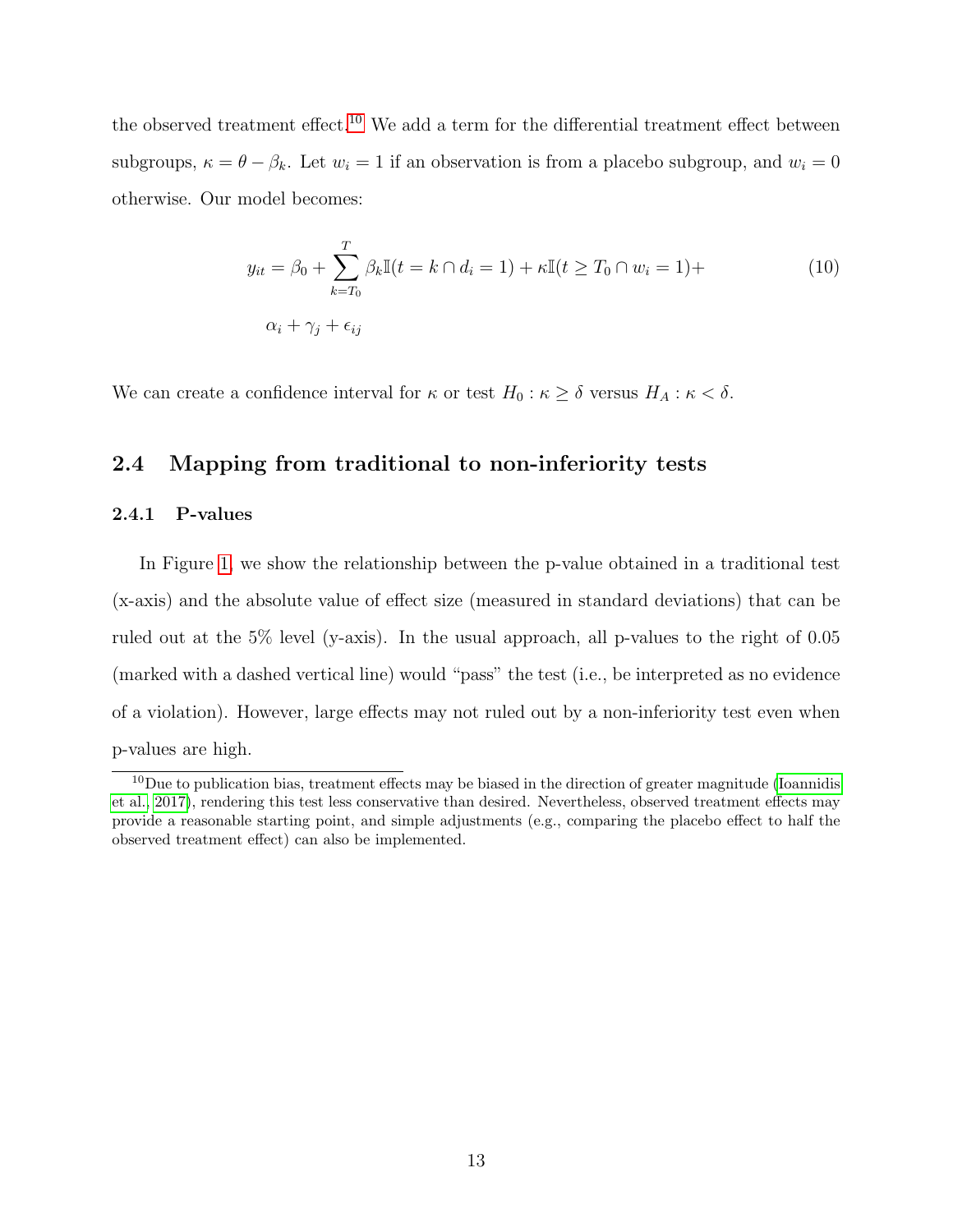<span id="page-14-0"></span>

Figure 1: Effect size vs. p-value. The x-axis denotes the p-value obtained in a conventional 2-sided z-test, and the y-axis denotes the absolute value of the effect size, measured in standard deviations. The dotted line indicates the traditional cutoff of  $p = 0.05$ . The gray region indicates effect sizes ruled out at the 5% level by a non-inferiority test given the corresponding p-value on the x-axis. The white region indicates effect sizes consistent with the corresponding x-axis p-value at the 5% level.

#### 2.4.2 Confidence intervals

With a confidence interval from a traditional test, we can also assess the range of values that can be ruled out at the 5% level. Suppose a researcher performs non-inferiority tests over a range of thresholds (e.g., Figure [2\)](#page-15-0). There is always some  $\delta$  sufficiently large that  $p < 0.05$ ; this is approximately  $\delta = 0.7$  in Figure [2.](#page-15-0) This  $\delta$  where the p-value crosses 0.05, the smallest effect that can be ruled out with a 5% error rate, is equivalent to the upper bound on the one-sided 95% confidence interval for  $\theta$ . To understand this relationship between noninferiority testing and the confidence interval, recall the link between confidence intervals and hypothesis tests: we reject the null hypothesis of no effect at the  $\alpha$  level if 0 does not lie in the  $1 - \alpha$  confidence interval. The same relationship holds for other null hypotheses, and confidence intervals can be made by inverting test statistics.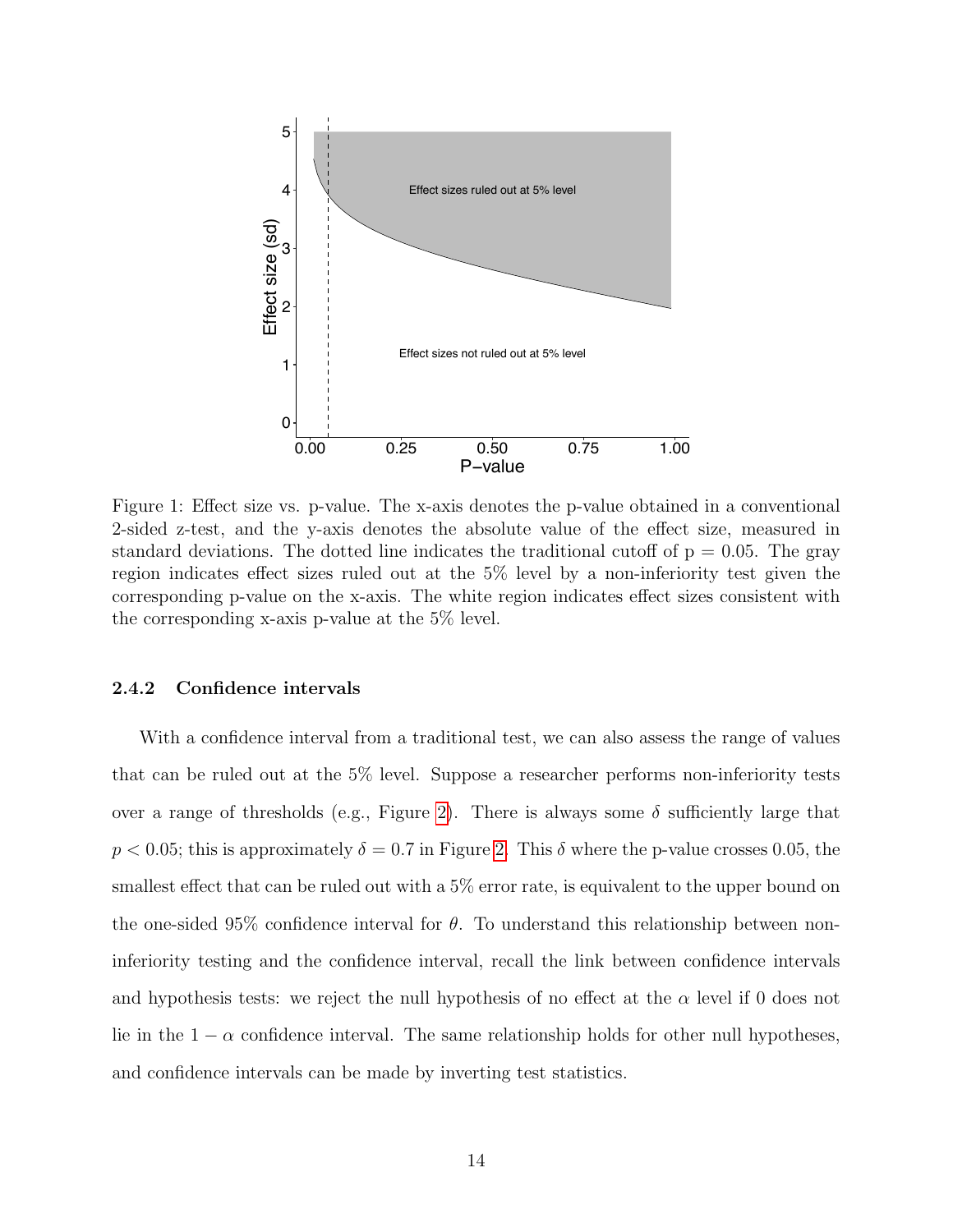<span id="page-15-0"></span>

Figure 2: Non-inferiority plot. The x-axis indicates the non-inferiority margin, and the y-axis the p-value. The dotted horizontal line indicates  $p = 0.05$ . The solid line corresponds to the p-value associated with a test that the effect is less than the corresponding non-inferiority margin. Generated from simulated data.

#### 2.4.3 Recommendations

If researchers know a non-inferiority threshold, they can run a non-inferiority test. When a threshold is difficult to define, they can instead present the confidence interval in a noninferiority framework. For example, researchers might avoid statements like, "We find no evidence of an effect ( $p = 0.6, 95\%$  CI: -1.4 to 2.6)" or "The effect is statistically insignificant and small." Instead, they can say, "We can rule out effects less than -1.4 and greater than 2.6 at the  $\alpha = 0.05$  level," and interpret the magnitude of these effects in the context of the problem. Researchers can also select different values of  $\alpha$ , e.g.,  $\alpha = 0.1$  for a narrower interval, based on the importance of the assumption under evaluation.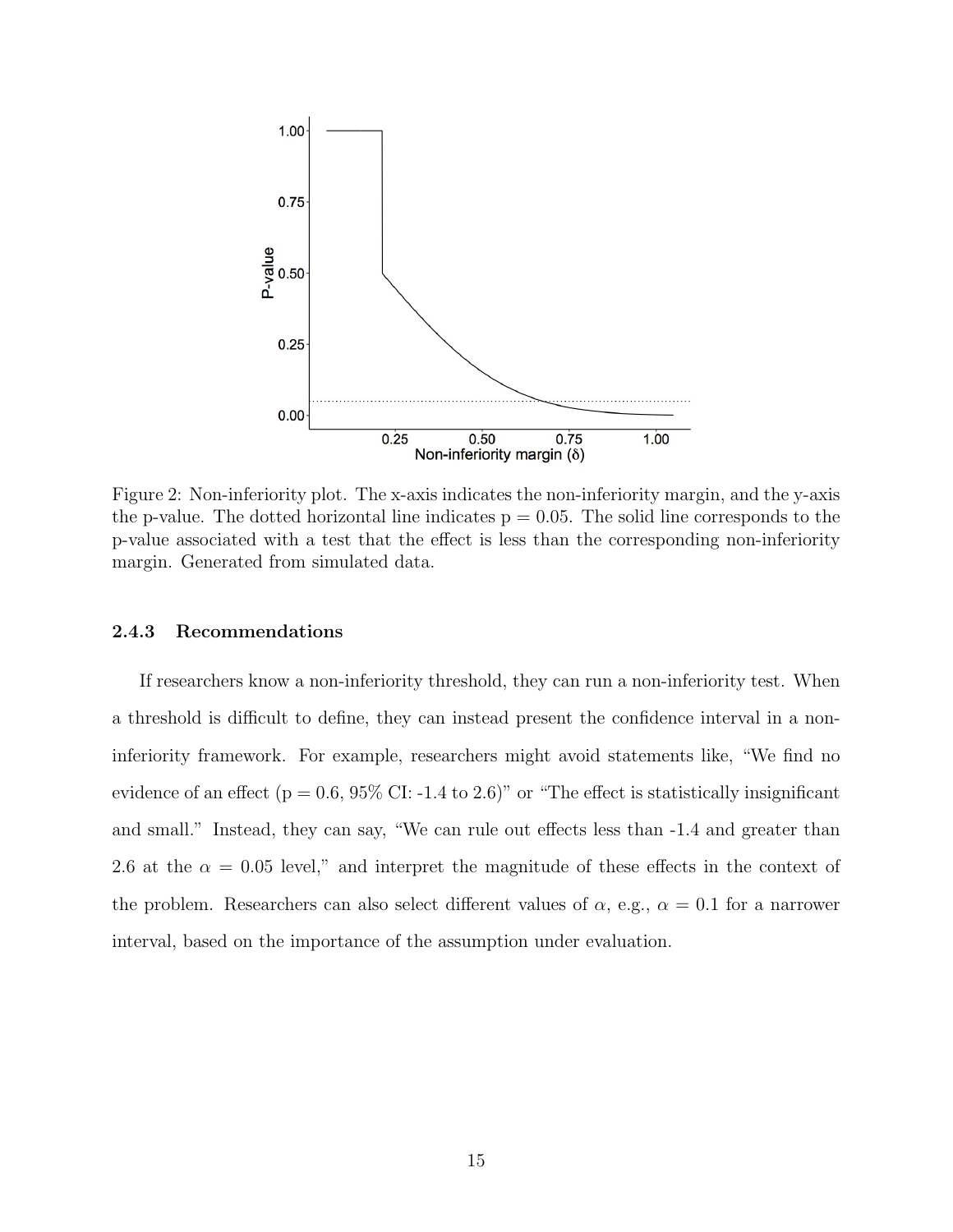# 3 Threshold selection and power

These recommendations leave unresolved the question of how to select a reasonable threshold. Researchers want violations to be as small as possible. Ideally, a researcher could rule out all violations that are meaningful in the context of the problem, whether by selecting a specific threshold or by examining the bounds of the confidence interval of the violation. However, researchers may be limited by a lack of power. In this section, we discuss the power of tests that examine a violation parameter that is measured on the scale of the treatment effect and use this to inform threshold recommendations.

### <span id="page-16-1"></span>3.1 Non-inferiority power heuristic

<span id="page-16-0"></span>**Proposition 3 (Non-inferiority power heuristic)** If a one-sided test has probability 1– β of detecting  $θ = θ^*$  (given such an effect exists) at the 1 – α level, then the non-inferiority formulation will have probability approximately  $1-\beta$  of ruling out  $\theta \geq \theta^*$  (given no violation exists). (A derivation is provided in Appendix [D,](#page-49-0) with additional discussion in Appendices  $E$  and  $F$ .)

This heuristic informs us that when an assumption is met (i.e., no violation), our power to rule out a violation as big as the treatment effect for which our main analysis is powered is approximately the same as the power of the main analysis. Put another way, if the main study is just powered for all treatment effects of practical significance, tests of assumptions will be just powered to detect violations of that magnitude.

While this heuristic appears to suggest that a well-powered study is well-powered to examine assumptions, in truth, we low power in many cases. First, tests of model assumptions may guide whether an analysis should be performed. Therefore, researchers may need to pass both the model assumption test and the main treatment effect test to report a positive result. Even if researchers were only interested in ruling out violations of the same magnitude as the treatment effect the main study is powered to detect, there is a lower probability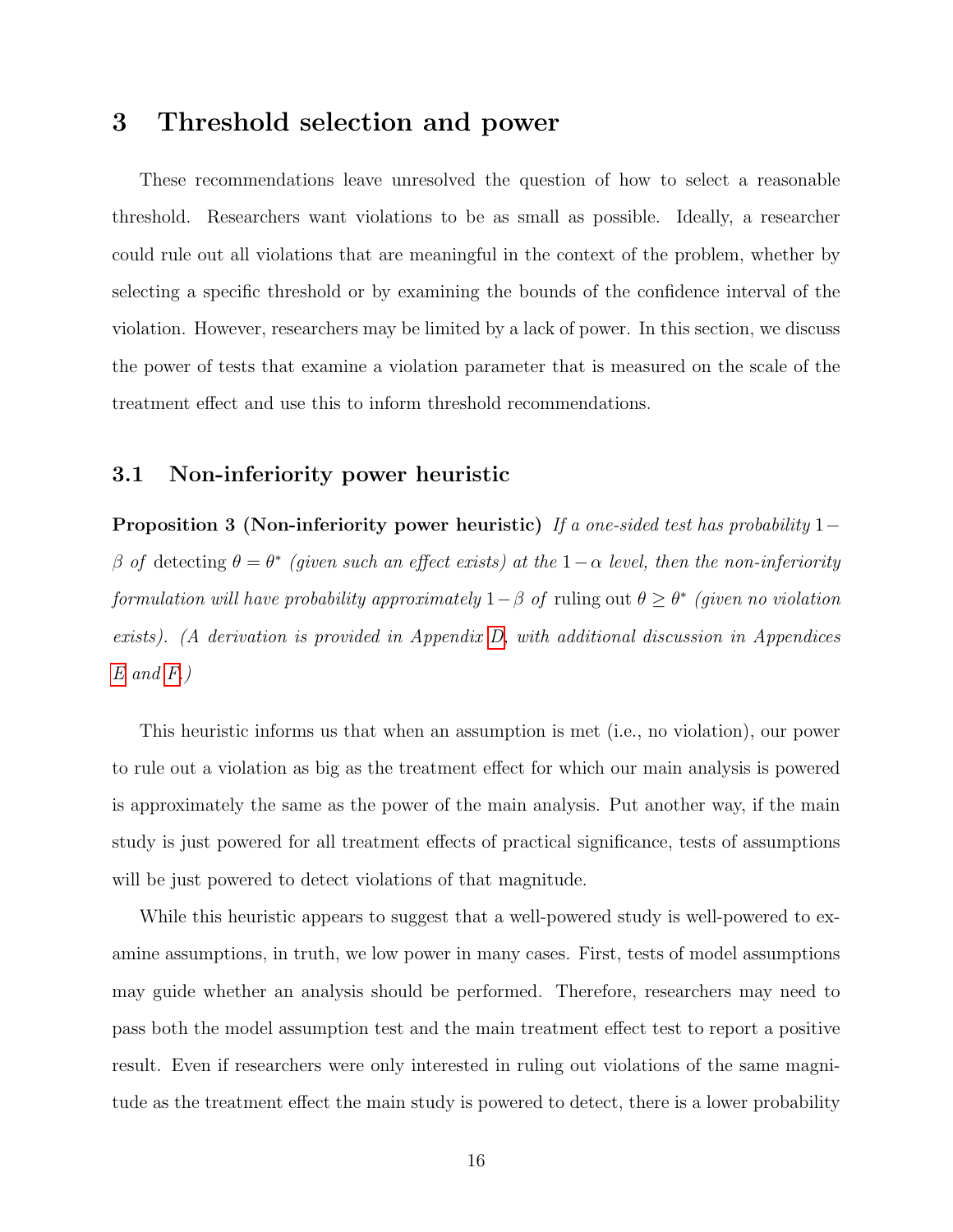of passing both the model assumption test and the treatment effect test.

If the power of the main study is low, this heuristic tells us that the power of tests of model assumptions will also be low. Still, even if a study is well-powered, tests of model assumptions often have low power. For instance, researchers may perform a placebo test on a portion of the sample. Likewise, researchers exclude data from after the start of the intervention to perform a parallel trends test.

A non-inferiority test will also have lower power to rule out a violation smaller than the treatment effect of interest. For example, in Figure [3,](#page-18-0) we display the power to rule out a range of violations. Suppose the main study has 80% power to detect an effect of  $\theta = \delta$ . As the top line shows, there is 80% power to rule out violations greater than or equal to  $\delta$ if there is truly no effect  $(\theta = 0)$ . However, if were are interested in smaller violations, we have much less power. For example, we have only 31% power to rule out a violation  $\geq 0.5\delta$ when  $\theta = 0$ . In the context of the parallel trends test, this would suggest we have low power to rule out violations that might account for half of our treatment effect, even if the study is well-powered.

In addition, a violation may be small but still greater than 0. Suppose our main study has 80% power to detect an effect of size  $\delta$ . We have 80% power to rule out this violation if it is truly 0, the peak of the top line in Figure [3.](#page-18-0) As the true violation increases, power decreases, corresponding to the different lines in Figure [3.](#page-18-0) For example, if there is a true violation of  $\theta = 0.5\delta$ , we have only 25% power to rule out a violation of size  $\delta$ . Even if the true violation size is not practically significant, it will nevertheless reduce power to rule out large violations.

#### 3.2 Threshold selection

In general, researchers should select thresholds that are grounded in their research context. They should also consider the treatment effect for which the main study was powered as an upper bound on  $\delta$ . If authors performed a pre-specified power analysis, the minimum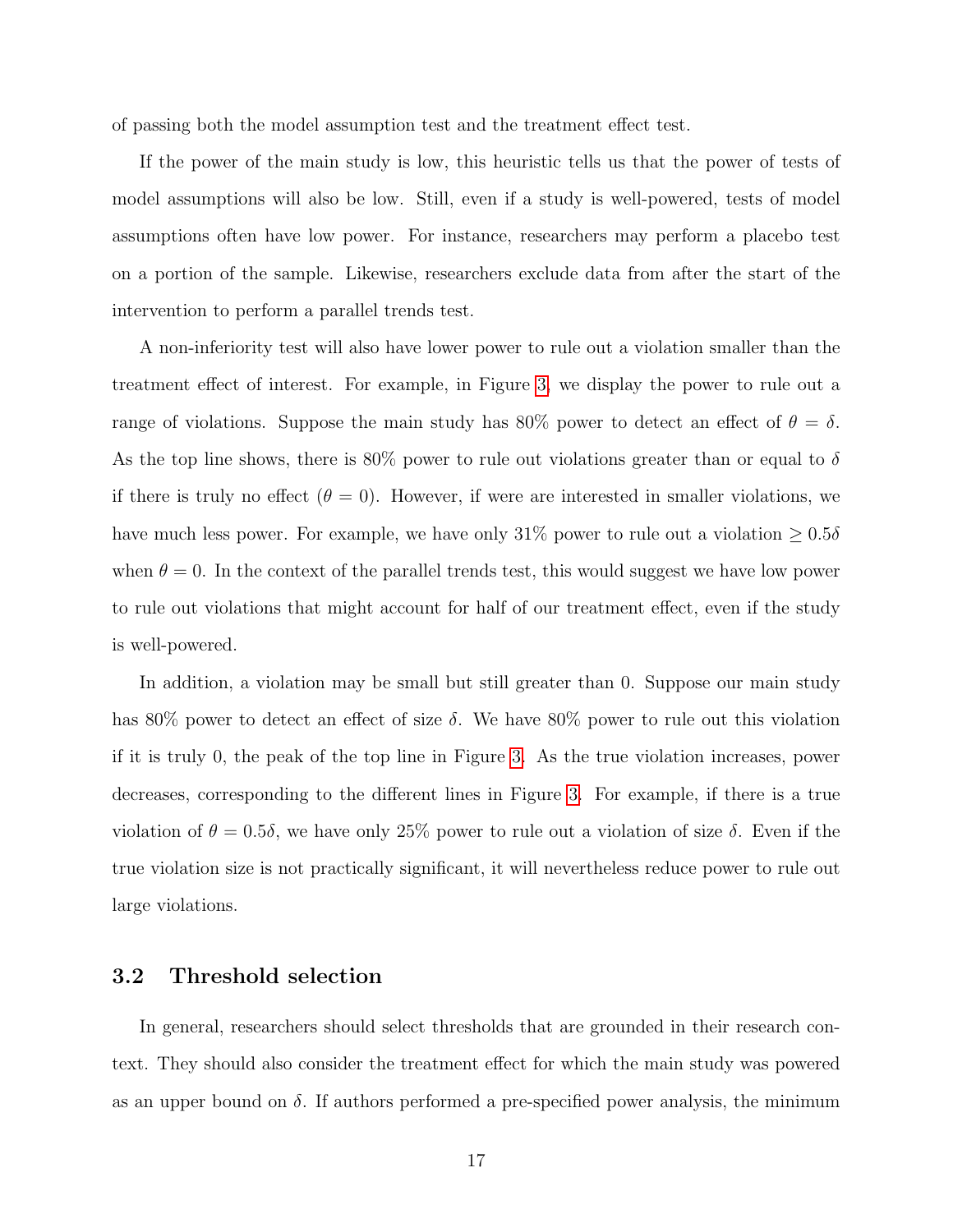<span id="page-18-0"></span>

Figure 3: Non-inferiority power. The left panel refers to a one-sided test and the right panel to a two-sided test. The x-axis indicates the value of p in the null hypotheses,  $\theta \geq p\delta$ and  $\theta \geq p|\delta|$  respectively. The y-axis indicates the power to reject this null, with each line indicating a different true effect size. Maximum power is achieved when  $\theta = 0$ , and power decreases as  $\theta$ , the size of the violation, increases. The solid lines show power to reject in cases in which the null hypothesis is not true; the dotted line refers to the case when  $\theta = \delta$ , thus falling under the null hypothesis.

detectable effect (MDE) can be used to set this threshold. If a pre-specified analysis is not available, some authors have proposed using randomization inference on observed data to estimate the MDE (e.g., [Black et al.](#page-61-7) [\(2019\)](#page-61-7)).

It may be tempting to use estimated coefficients and standard errors to understand a study's power. By this logic, researchers would use the observed distribution to estimate the probability that a coefficient drawn from that distribution would be statistically significant. However, this "empirical power" is a misleading transformation of the p-value [\(Levine and](#page-63-8) [Ensom, 2001;](#page-63-8) [Gelman, 2019\)](#page-62-8). (See Appendix [H](#page-58-0) for further details.) A related approach could involve subtracting off the treatment effect of interest, then adding in a pre-specified violation, and estimating power, but this has similar limitations [\(Hoenig and Heisey, 2001\)](#page-62-9).

If authors use the estimated treatment effect as the chosen non-inferiority threshold without additional analysis, they will not know the study's expected power to rule out an effect of this magnitude. However, this would most likely be a relatively generous threshold for the test, as evidence suggests that treatment effects are often inflated due to publication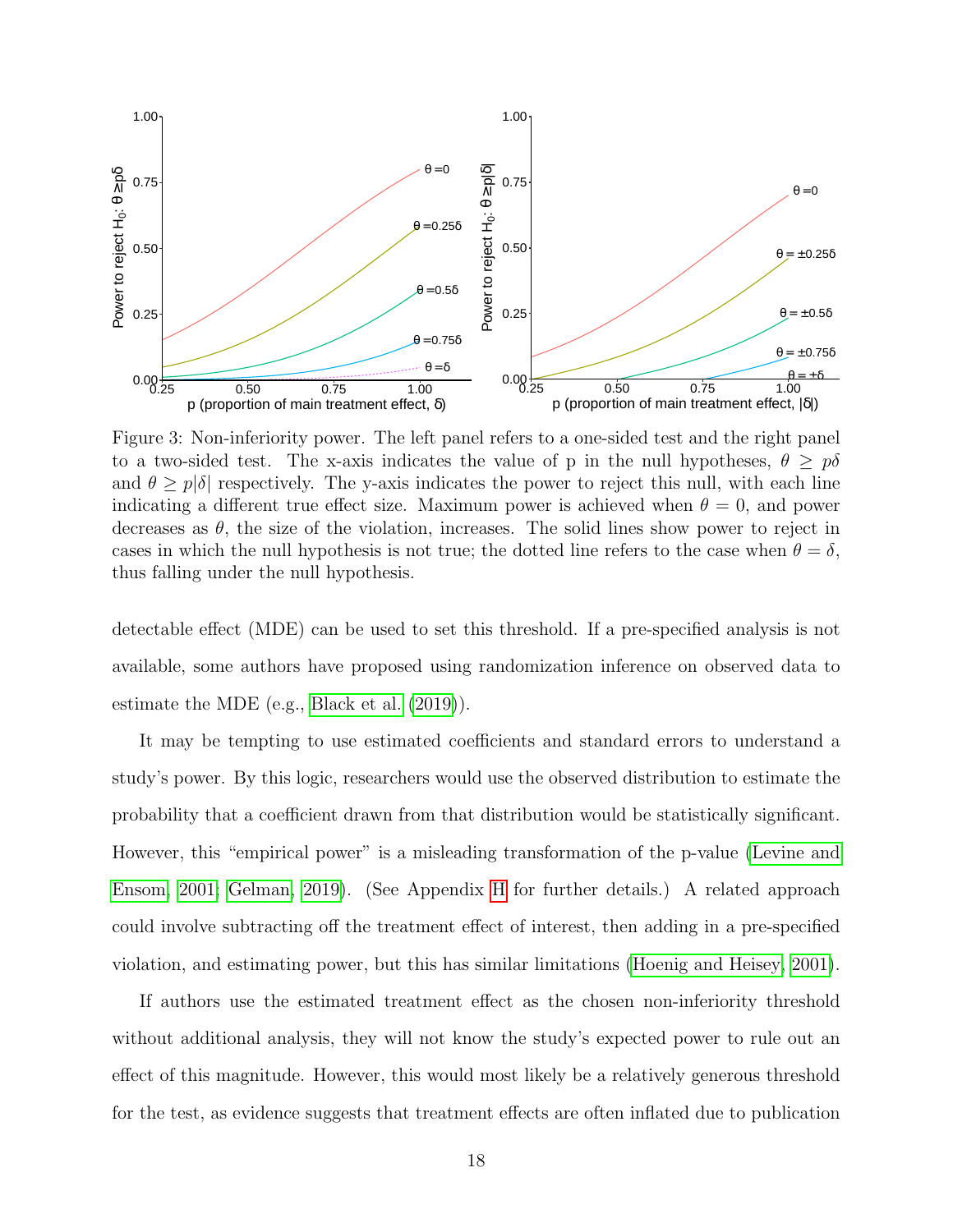bias [\(Ioannidis et al., 2017\)](#page-63-0).

## 4 Difference in differences and parallel trends

We next consider in greater detail applying these principles to testing the parallel trends assumption in DID. The parallel trends assumption as currently implemented serves two functions. First, it is reflected in the estimation strategy, setting the trend difference between treatment and comparison groups equal to 0. Second, observing parallel trends in the pre-intervention period provides evidence that the relationship between treatment and comparison groups is sufficiently smooth that it can be extrapolated into the post-intervention period. Researchers use the comparison group to impute the counterfactual for the treatment group in the post-intervention period. They want to trust that there is a stable relationship between the two groups and that any shocks would have impacted the two groups similarly. If the groups appear to be on very different trajectories, this seems less plausible.

We separate these two aspects of parallel trends. We argue that researchers should include a differential trend in the base model for the same reason that they model level differences between units: it would introduce bias to incorrectly assume that groups have the exact same value, and we typically do not think that small differences would change the validity of our counterfactual. Even if a trend difference is small, forcing this parameter to be exactly 0 introduces bias. Nevertheless, researchers should provide evidence that trends are fairly stable, close enough to parallel, that we trust DID's extrapolation into the post-intervention period. This entails providing evidence that trend differences between treatment and comparison groups are small enough to have a negligible impact on the treatment effect. If this is not the case, researchers should then provide statistical evidence that trend differences are sufficiently close to a different stable data-generating process, such as parallel paths.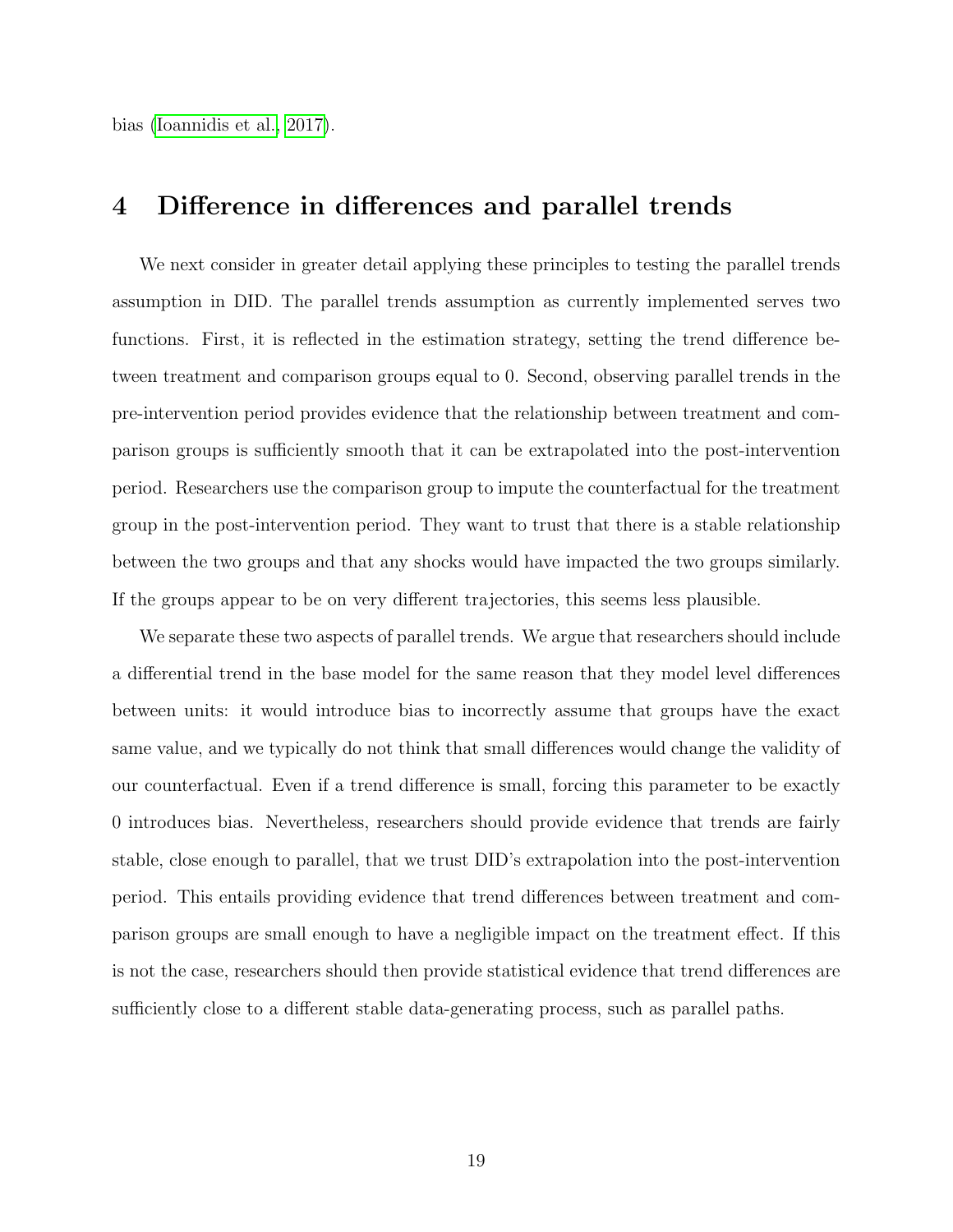## 4.1 "One step up" approach

Applying a non-inferiority framework, researchers can examine evidence that differential trends between treatment and comparison groups would meaningfully impact the treatment effect estimate. They involves ruling out large trend differences between treatment and comparison groups. To implement this, we propose a "one step up" approach:

- 1. Specify a base model that includes a linear trend difference  $(+\beta td_i)$  (Eq. [2\)](#page-8-3). This is often the specification used in a parallel trends test, including post-intervention data.[11](#page-20-0)
- 2. Compare the treatment effect in the base specification to the treatment effect in a specification without a trend difference (Eq. [1\)](#page-8-1). Conclude one of the following:
	- (a) Unclear evidence: If there is a wide confidence interval on the difference in treatment effects that includes  $\delta$ , conclude that there is weak evidence to evaluate the parallel trends assumption. Authors cannot provide statistical evidence about the strength of this assumption.
	- (b) Strong evidence of no change: If authors can rule out differences greater than  $\delta$ , conclude that parallel trends holds. Consider doing sensitivity analysis with a more complex model (e.g., spline trend difference).
	- (c) Strong evidence of change: If treatment effects and their difference are precisely estimated but we cannot rule out differences of at least  $\delta$ , proceed to (3) if the parallel growth assumption seems reasonable in study context.
- 3. If trends are not parallel, use a more complex trend difference, such as a spline, in the baseline model and compare to the linear specification. Use the procedure in (2) to determine the strength of evidence for this model. If tests are applied sequentially, a correction for multiple testing should be used.

<span id="page-20-0"></span> $11$ If we include different time fixed effects for treatment and comparison, a popular approach in economics, we are only considering a trend difference in the pre-intervention time period. The post-intervention difference is still estimated assuming the comparison group as counterfactual.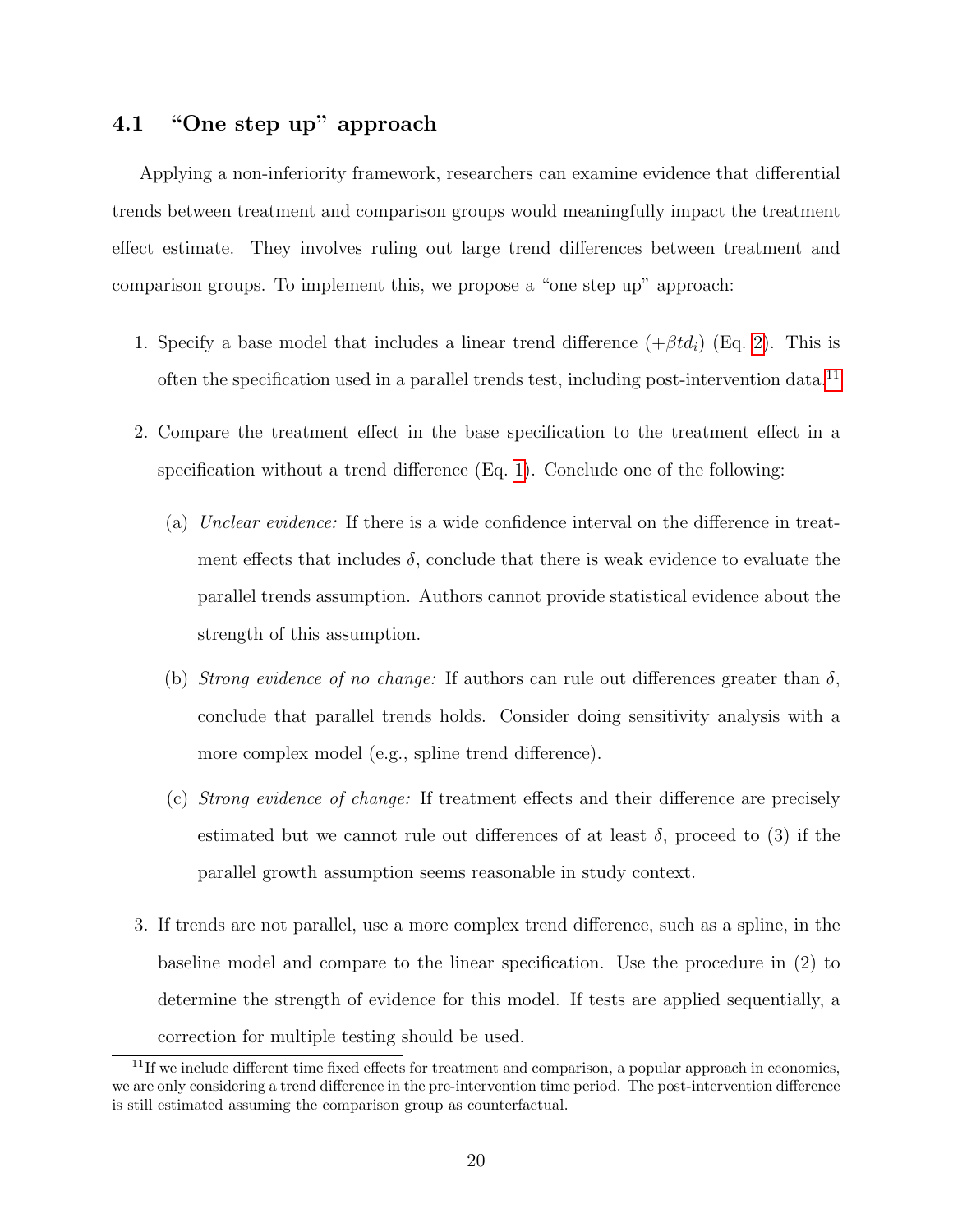### 4.2 Justification and trade-offs

Our approach calls for reporting the baseline treatment effect from a model with a linear trend difference. If there is no violation, this model is still unbiased, but reduces power to detect a treatment effect compared to the conventional model that assumes no trend difference. However, we believe that power to evaluate the treatment effect in a model that includes a trend difference is key to DID. Whenever we lack power to detect a treatment effect in a more complex model, we also lack power to detect meaningful violations of parallel trends. Forcing the trend difference to be 0 increases power but overstates our confidence in our model assumption. Likewise, if we do not believe that trends are parallel and want to model linear trend differences between treatment and comparison groups, we need to show evidence against more complex trend differences.

<span id="page-21-0"></span>As trend differences become more complex, the power to detect an effect decreases.

Proposition 4 (Trend difference impact on standard error) When we add a trend difference into Eq.  $(1)$ , creating Eq.  $(2)$ , if there is no violation of parallel trends, the standard error on our treatment effect in the expanded model  $\beta_{1j}$  relates to the standard error of our treatment effect in the original model,  $\beta'_{1k}$ :

$$
\frac{\sigma_{\beta_{1j}}^2}{\sigma_{\beta'_{1k}}^2} \ge 1 - \frac{R_{\mathbb{I}(T=k\cap D=1)|DT}^2}{1 - R_{\mathbb{I}(T=k\cap D=1)|X_{-k}}} \tag{11}
$$

where  $R^2_{\mathbb{I}(T=k\cap D=1)|X_{-k}}$  is the coefficient of determination when  $\mathbb{I}(T=k\cap D=1)$  is regressed on all other variables in the reduced model and where  $R_{DT|I(T=k\cap D=1)}^2$  is the coefficient of determination when  $d_i t_i$  is regressed on  $\mathbb{I}(t = k \cap d_i = 1)$ . This relationship similarly applies to other trend differences, e.g., replace  $d_i t_i$  with  $d_i t_i^2$ . See Appendix [G](#page-57-0) for proof.

If there is no violation, adding a trend difference will increase the standard error of our treatment effect. The term in the numerator tells us that holding all other parameters fixed, the decrease in power will be smaller when the length of the pre-intervention time series is different than the length of the post-intervention time series. Power decreases more sharply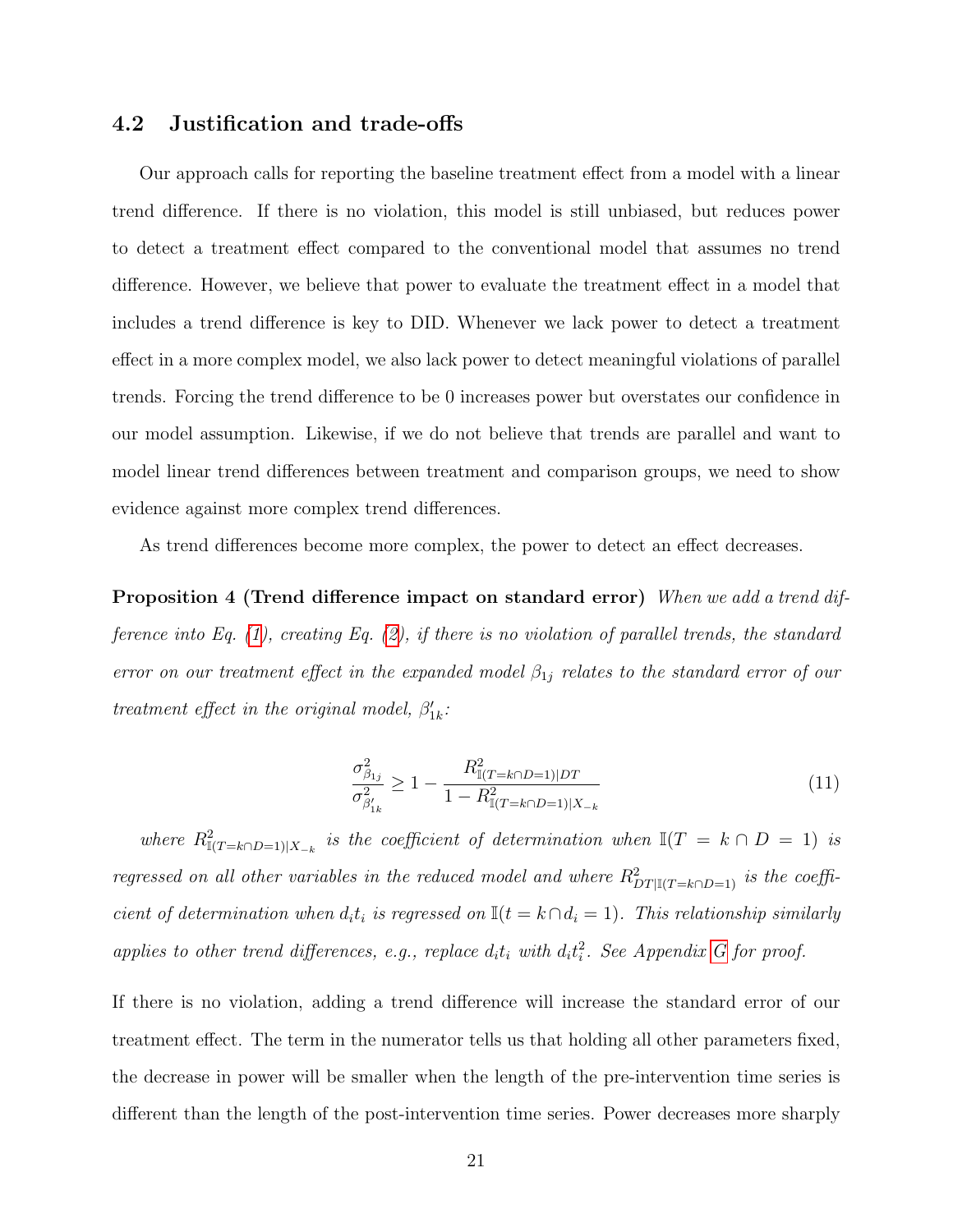when the two are nearly equal. However, models with a greater number of time points will generally have higher power initially, making an increase in standard error less consequential.

The decrease in power will also be more substantial in models with pre-existing correlated covariates, per the term in the denominator. For example, when adding a linear trend difference, standard error increases somewhat. By contrast, as we move from linear to quadratic trend difference, there is a much greater decrease in power, rendering it often impractical to use the latter. Overall, a baseline linear trend difference model reduces bias and detects many violations of parallel trends while also maintaining reasonable power to detect a treatment effect when there is no violation.

#### 4.2.1 Simulations

We illustrate this trade-off more concretely with simulations, using parameters from Table [3.](#page-22-0) In the "none" type, we assume the data-generating process from Eq. [\(1\)](#page-8-1), with  $\epsilon_i \sim N(0, 1).$ <sup>[12](#page-22-1)</sup> In the "linear" type, there is a linear trend difference between treatment and comparison groups. In the "midpoint change" type, a linear trend difference of the same slope begins after the midpoint of the pre-intervention time period. In the "last pre-period jump" type, the treatment effect begins in the last pre-intervention period.

<span id="page-22-0"></span>

| Number of treatment groups                      | $\{5,10,50\}$                                         |
|-------------------------------------------------|-------------------------------------------------------|
| Number of comparison groups                     | $\{10, 50, 100\}$                                     |
| Number of pre-intervention periods              | $\{5,15\}$                                            |
| Number of post intervention periods $\{5, 15\}$ |                                                       |
| Violation types                                 | {None, last pre-period jump, linear, midpoint change} |
| Treatment effects (sd)                          | $\{.5, 1\}$                                           |

Table 3: Simulation parameters.

<span id="page-22-1"></span><sup>&</sup>lt;sup>12</sup>It is common in the literature to have a clustered data structure and use clustered robust standard errors. For simplicity, and because the general power pattern persists across a range of error specifications, we use an *i.i.d.* error structure here.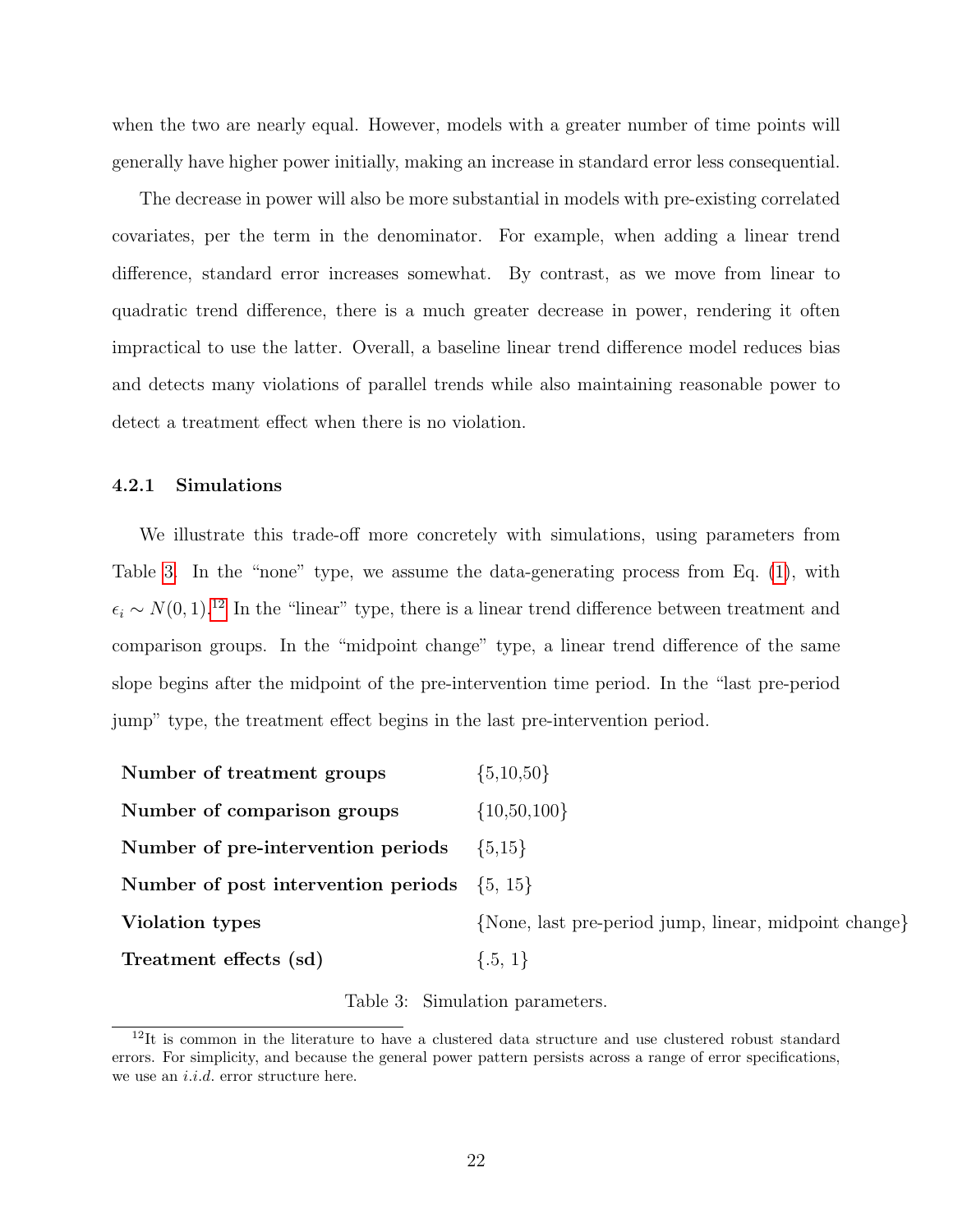For each scenario, we run 500 trials. We fit 6 models each time: no trend difference, linear, quadratic, cubic, a restricted cubic splines with 2 degrees of freedom (knot placed at the median), and a generalized additive model (GAM) with penalty selected by generalized cross-validation.

#### 4.2.2 Power decreases as trend differences become more complex.

Figure [4](#page-24-0) shows that when there is no violation of parallel trends, power declines as the modeled trend difference becomes more complex. This decline is steeper when there are fewer treated groups or pre-intervention periods or when the treatment effect is smaller. It is also steeper when there are more post-intervention periods as trend differences become more extreme when extrapolated over a long time horizon. Even in situations with extremely high power to detect an effect in a model with no trend difference, quadratic and cubic trend differences often reduce power to an impractical extent, and we do not recommend these models.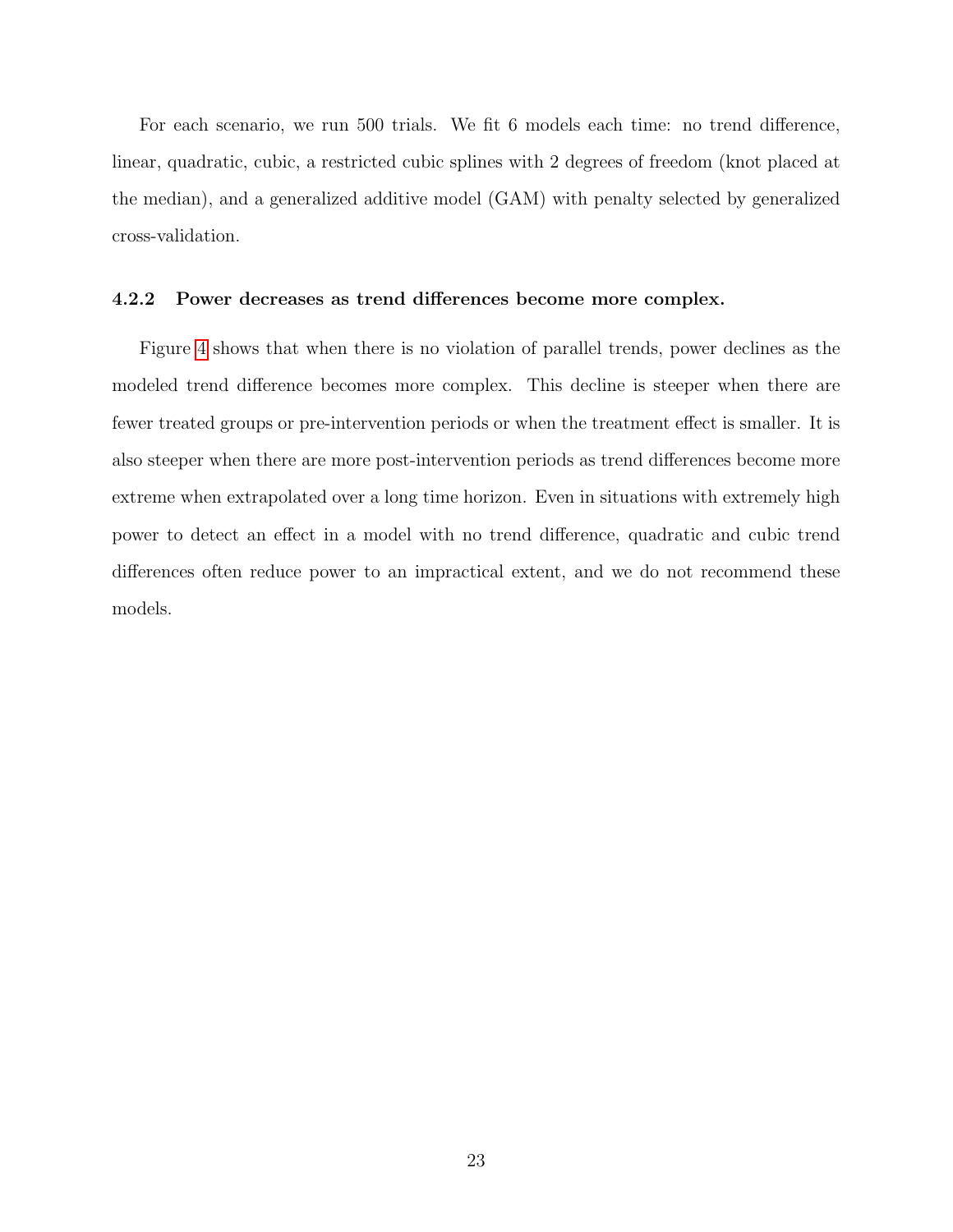<span id="page-24-0"></span>

Figure 4: Power across different scenarios (no violation). We show the power to detect an effect when there is no trend violation using the trend difference model on the x-axis. Across the rows, we vary the number of treated groups, and across the columns the number of preintervention periods. Color indicates treatment effect size: orange is 1 standard deviation, and green is  $0.5$  standard deviations. Median power across different scenarios (trials  $= 200$ ) per scenario) is labeled.

# 4.2.3 We have similar power to detect treatment effects as we do to rule out changes in treatment effects across models.

In Figure [5,](#page-25-0) we consider the heuristic described in the previous section. We observe that we have approximately equal power to rule out a violation the size of our treatment effect as we do to detect the treatment effect in the model with a trend difference. (All of these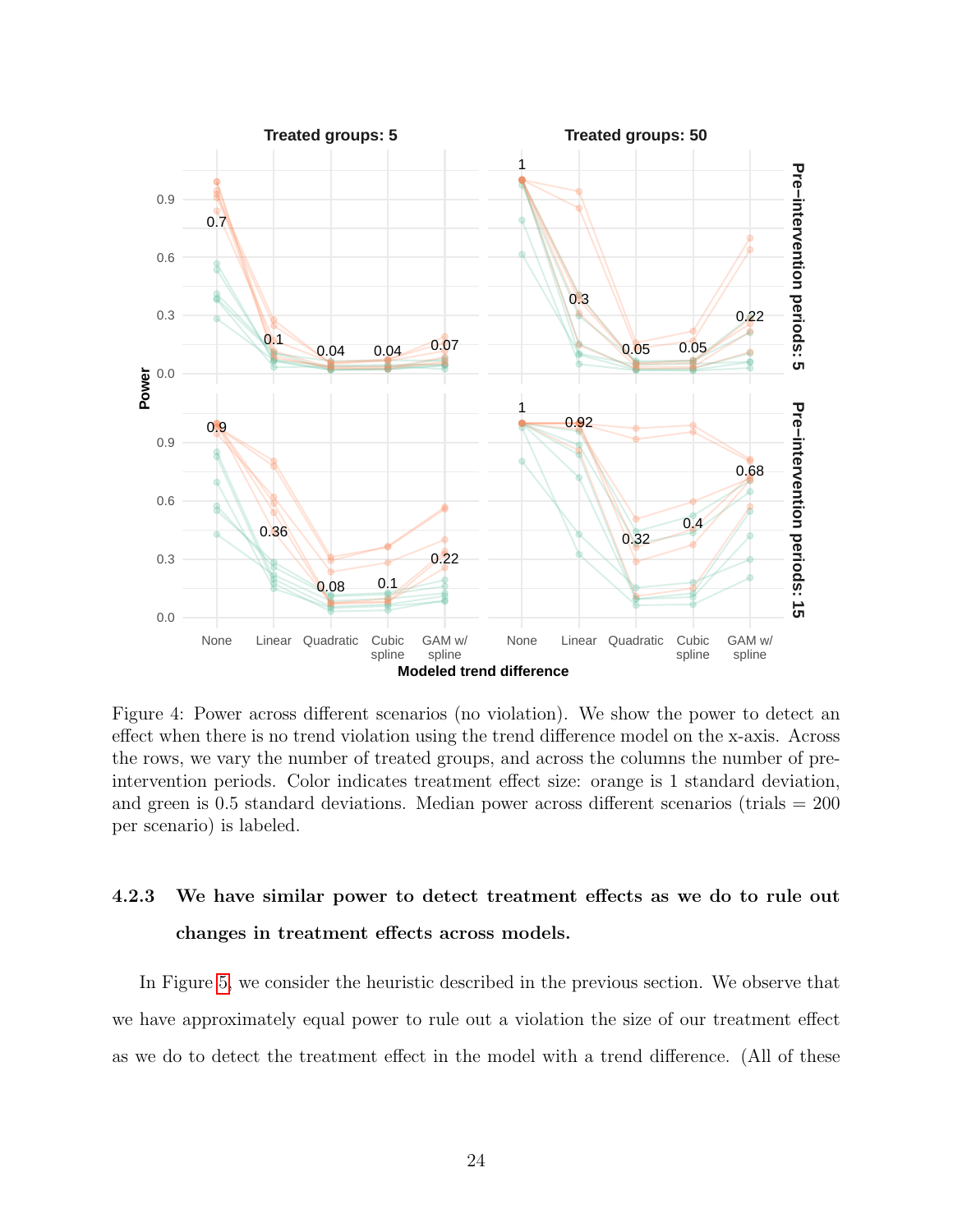tests control the rate of false positive results at the  $5\%$  level.)<sup>[13](#page-25-1)</sup> This relationship can inform our threshold selection, as previously discussed. It also underscores the value of moving to a more complex model as baseline, as insufficient power to detect an effect in a model with a trend difference may also suggest insufficient power to rule out meaningful violations of parallel trends.

<span id="page-25-0"></span>

Figure 5: Power to rule out differences in treatment effect across different models. In these scenarios, there is no violation of parallel trends. The x-axis shows the power to detect the treatment effect using the model in the plot title. The y-axis shows the power to rule out a change this size between estimated treatment effects in that model and a model with no trend difference. Each point represents estimates from one of simulation scenarios (trials = 200). Within each boxplot, there is variation in number of treatment and comparison groups as well as number of post-intervention periods.

# 4.2.4 Modeling complex trend differences can reduce bias but may increase mean-squared error.

In Figure [6,](#page-27-0) we illustrate how complex models can reduce bias. Even when linear trend differences cannot completely eliminate bias due to a more complex data-generating process like a midpoint trend change, they can still help detect non-parallel trends without increasing

<span id="page-25-1"></span><sup>&</sup>lt;sup>13</sup>We exclude the GAM from this section because normal inference is not appropriate for this model. In the next section, we use randomization inference, which is more computationally intensive but controls Type I error.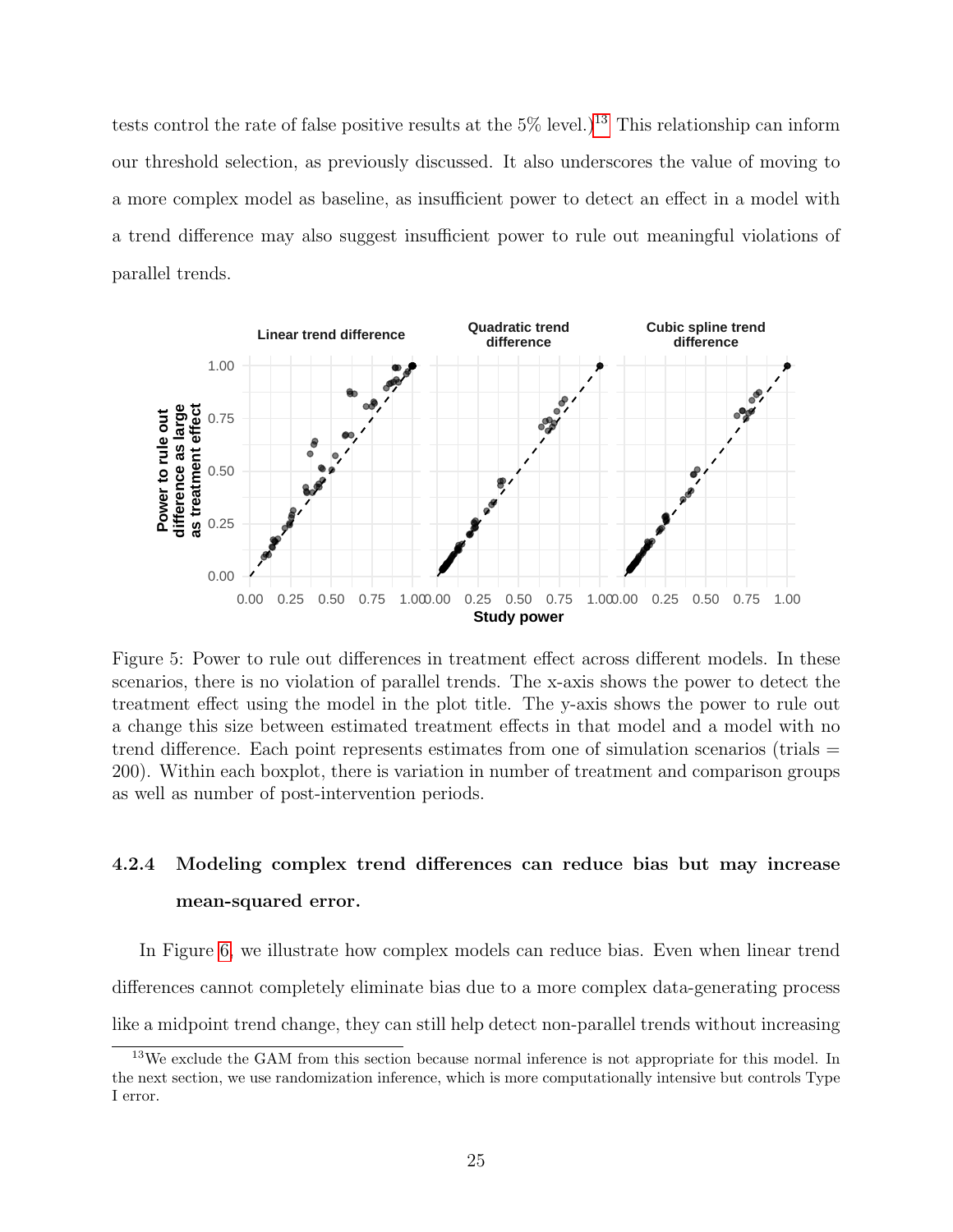bias, even in short time series. The GAM that is penalized to reduce overfitting can reduce bias when there is a sufficient number of pre-intervention time points. This may be helpful when, for example, there is a long pre-intervention time series, and we want to extrapolate the observed trend difference close to the time of the intervention.

Splines allow more curvature in the trend, but the more local fitting of these models also raises a conceptual question: if trend differences are not stable over the pre-intervention time period, should we feel comfortable extrapolating over the post-intervention time period? For example, if trends are not parallel until shortly before an intervention begins, we may not trust that they would remain parallel in the post-intervention period. For this reason, we might assess both a linear and spline model, but would not use only the latter. Third, none of our models could address a jump during the last pre-intervention period, and therefore, other methods should be used to consider this type of parallel trends violation.

Our choice of a linear model as baseline is also informed by results in Figure [7:](#page-28-0) even in the "Midpoint change" scenario in which the GAM reduces bias compared to the linear model, mean-squared error nevertheless exceeded the linear trend difference in every scenario we considered, particularly when there was a long post-intervention period.

Overall, these simulations underscore the conceptual justification above: a "one up step approach" more closely aligns power to detect a treatment effect with study power, reduces bias, and is more explicit about the type of parallel trends violations we can rule out.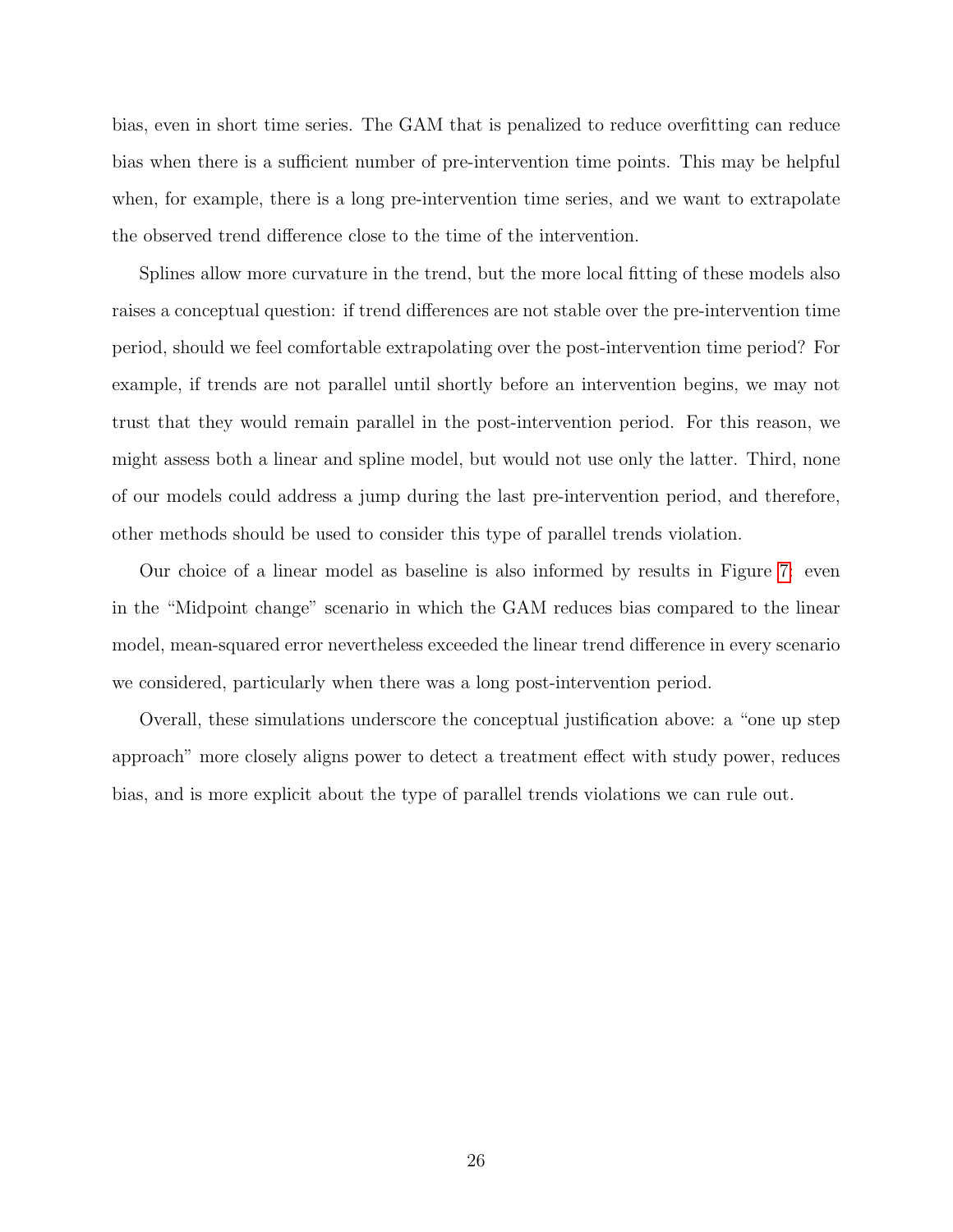<span id="page-27-0"></span>

Figure 6: Bias across different scenarios. Each column indicates a different modeled trend difference. In the top row, we show scenarios with 5 pre-intervention periods, and in the bottom row with 15 pre-intervention periods. The y-axis shows the true underlying datagenerating process. Average bias per scenario (trials  $= 500$ ) is plotted on the x-axis, with the median labeled in text.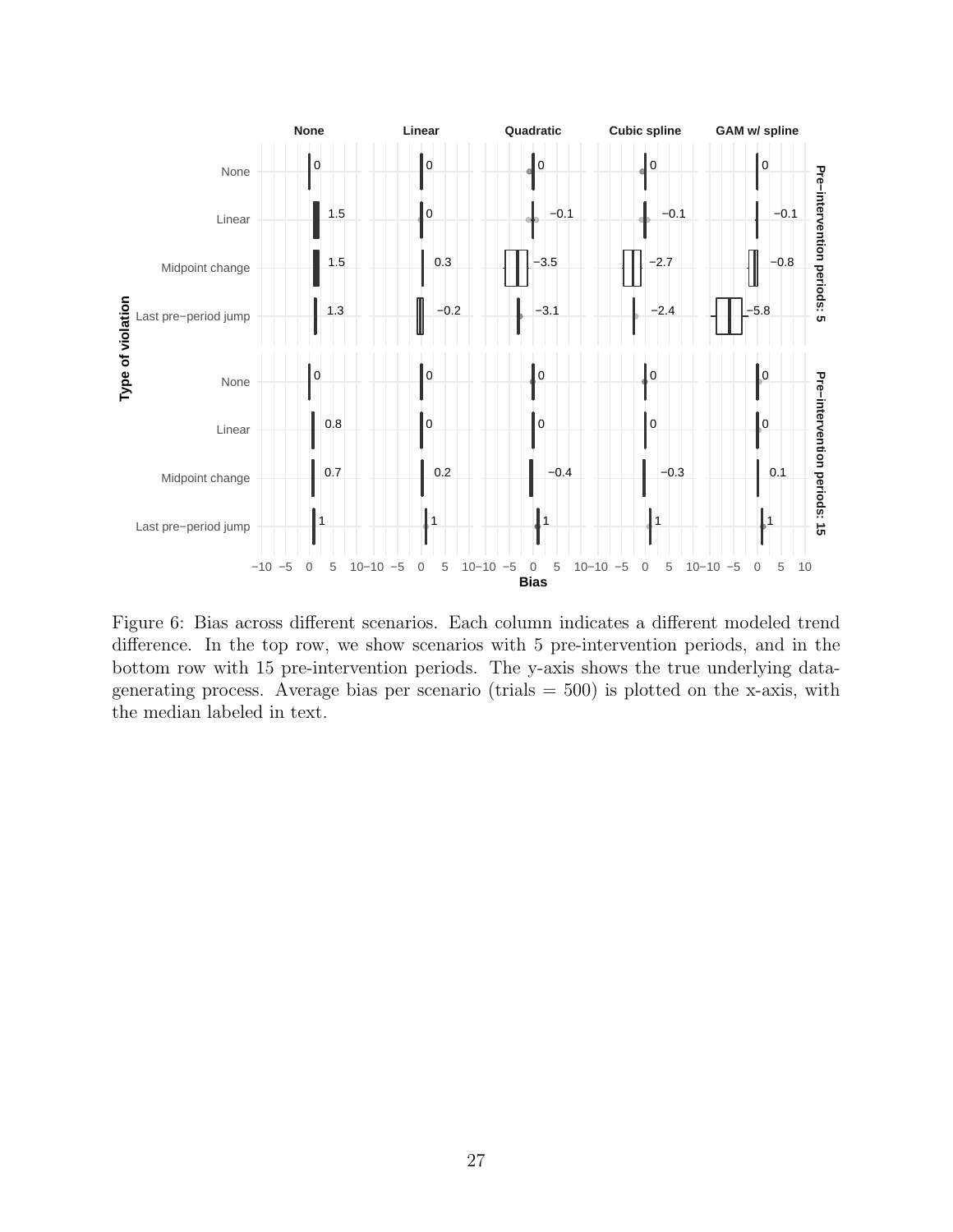<span id="page-28-0"></span>

Figure 7: Mean-squared error across different scenarios. Each column indicates a different modeled trend difference. In the top row, we show scenarios with 5 pre-intervention periods, and in the bottom row with 15 pre-intervention periods. The y-axis shows the true underlying data-generating process. Average bias per scenario (trials  $=$  500) is plotted on the x-axis, with the median labeled in text.

# 5 Re-analysis of the impact of Affordable Care Act on dependent coverage

We apply this approach to analyzing the impact of the 2010 Patient Protection and Affordable Care Act (ACA) on dependent coverage. The ACA was passed on March 23, 2010. Beginning on September 23, 2010, it required that commercial insurers offer coverage to dependents on a parent or guardian's plan until age 26. Several papers have assessed the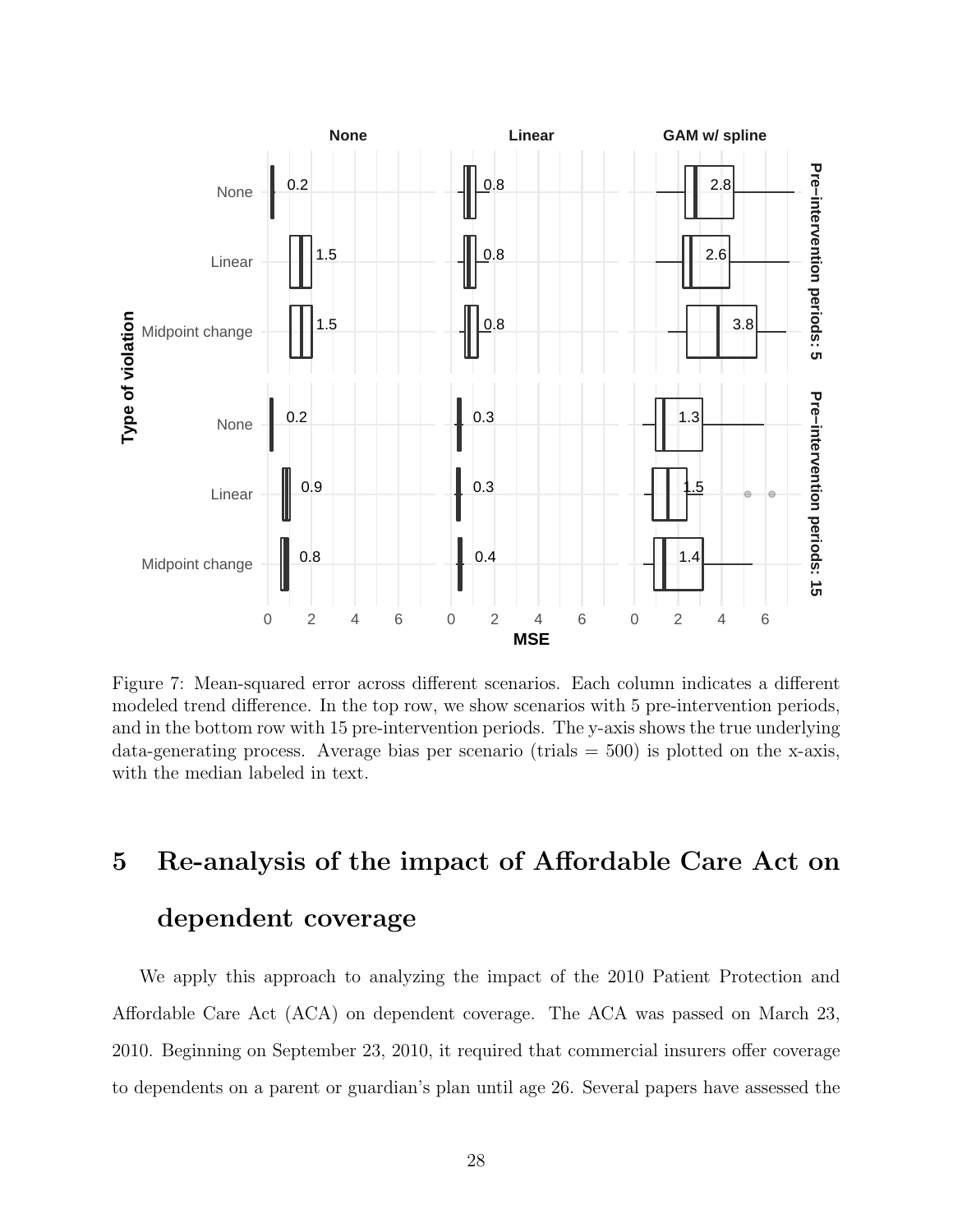impact of this provision using a DID model, comparing coverage among those newly eligible to join parents' plans (aged 18-25) with those who were not in the relevant age window (either below 18 or over age 25) [\(Akosa Antwi et al., 2013;](#page-61-3) [Barbaresco et al., 2015;](#page-61-8) [Sommers et al.,](#page-64-7) [2013;](#page-64-7) [Cantor et al., 2012\)](#page-61-4). These papers identified strong impacts on dependent coverage and were widely covered in the media and cited in the academic literature [\(Kohn, 2015;](#page-63-9) [Tavernise, 2012\)](#page-64-8).

We focused on the ACA dependent coverage provision for a few reasons. First, there was a simple, mechanical link between the intervention and outcome (i.e., a coverage expansion should provide more coverage). Second, several large, open-source data sets measured the outcome of interest, allowing us to compare findings across different well-powered analyses. In addition code for one paper was open-source [\(Akosa Antwi et al., 2013\)](#page-61-3). Rather than critique these studies, we use these examples to explore the complexity of the issues we raise.

We re-analyzed these studies and assessed changes in estimated treatment effect under different trend assumptions. We first show that in one data set, allowing for a trend difference markedly reduced treatment effects, which occurred despite authors having tested for the significance of the trend term and finding an insignificant result. We investigate this further and find that some of the trend difference may have been driven by state dependent coverage laws that existed prior to the ACA. We next compare the impact of allowing more flexible trend differences in other datasets. While effects are more stable in these papers, we show that differential trends often lead to smaller treatment effects when the pre-intervention period begins after 2008.

### 5.1 Reanalysis of [Akosa Antwi et al.](#page-61-3) [\(2013\)](#page-61-3)

#### 5.1.1 Background

We used public replication code provided by [Akosa Antwi et al.](#page-61-3) [\(2013\)](#page-61-3) to re-analyze their results. The authors used data from the nationally representative Survey of Income and Program Participation (SIPP). They compared people aged 19-25 to those 16-18 and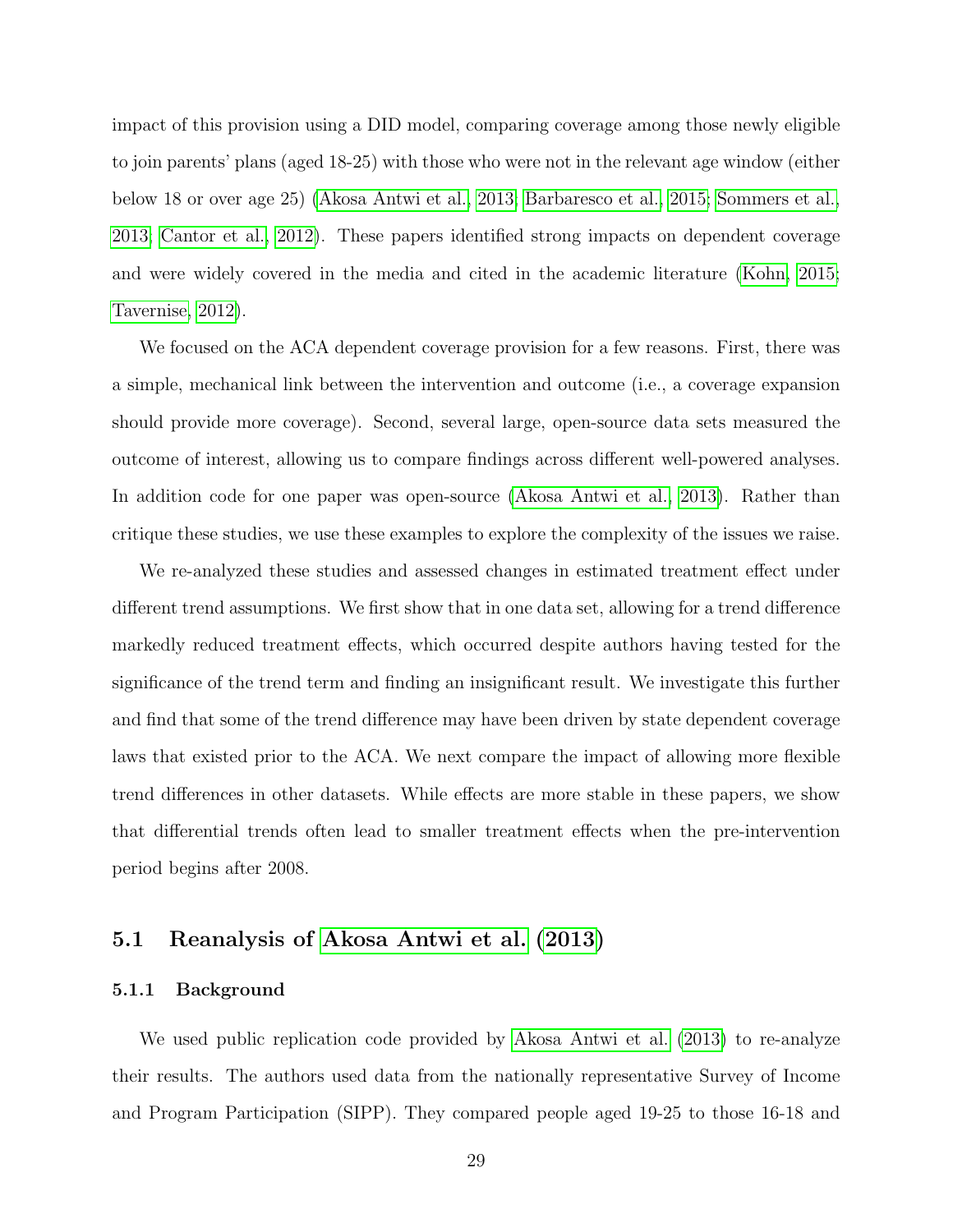27-29. As their primary result, they reported significant effects on insurance coverage, driven by increases in rates of dependent coverage.

To assess the assumption of parallel trends, the authors tested whether there was a difference in linear trend between treatment and comparison groups and found no statistically significant result (original paper Appendix Table A1). They also visually inspected the trend in proportion insured, noting that it was was fairly stable until ACA passage (original paper Figure 1).

#### 5.1.2 Methods

We first modified the authors' specification to include a treatment effect measured at each post-intervention time point to ensure that we would only identify the trend difference from pre-intervention data (see footnote 3 in this paper):

$$
Y_{igst} = \alpha + \gamma Treat_g + \sum_{\ell=10/2010}^{11/2011} \delta_{\ell} Implement_t + \sum_{k=3/2010}^{9/2010} \mu_kExact_t + \sum_{\ell=10/2011}^{11/2011} \eta_{\ell} (Treat_g \times Implement_t) + \sum_{k=3/2010}^{9/2010} \sigma_k (Treat_g \times Enact_t) + \sum_{k=3/2010}^{11/2011} \sigma_k (Treat_g \times Enact_t) + \sum_{k=3/2010}^{11/2011} \sigma_k (Treat_g \times Enact_t) + \sum_{k=3/2010}^{11/2011} \sigma_k (Treat_g \times Enact_t) + \sum_{\ell=10/2010}^{11/2011} \sigma_k (Treat_g \times Enact_t) + \sum_{\ell=10/2010}^{11/2011} \sigma_k (Treat_g \times Enact_t) + \sum_{\ell=10/2010}^{11/2011} \sigma_k (Treat_g \times Enact_t) + \sum_{\ell=10/2010}^{11/2011} \sigma_k (Treat_g \times Enact_t) + \sum_{\ell=10/2010}^{11/2011} \sigma_k (Treat_g \times Enact_t) + \sum_{\ell=10/2010}^{11/2011} \sigma_k (Treat_g \times Enact_t) + \sum_{\ell=10/2010}^{11/2011} \sigma_k (Treat_g \times Enact_t) + \sum_{\ell=10/2010}^{11/2011} \sigma_k (Treat_g \times Enact_t) + \sum_{\ell=10/2010}^{11/2011} \sigma_k (Treat_g \times Enact_t) + \sum_{\ell=10/2010}^{11/2011} \sigma_k (Treat_g \times Enact_t) + \sum_{\ell=10/2010}^{11/2011} \sigma_k (Treat_g \times Enact_t) + \sum_{\ell=10/2010}^{11/2011} \sigma_k (Treat_g \times Enact_t) + \sum_{\ell=10/2010}^{11/2011} \sigma_k (Treat_g \times Enact_t) + \sum_{\ell=10/2010}^{11/2011} \sigma_k (T
$$

where  $Y_{igst}$  was a binary variable equal to 1 if person i in age range g and state s at time t had the insurance type and 0 otherwise,  $\mathbf{X}_{igst}$  represented individual-level factors, *Implement<sub>t</sub>* is a dummy variable equal to 1 post-implementation and 0 otherwise and  $Enact_t$ is equal to 1 post-enactment but prior to implementation and 0 otherwise, and  $Treat_q$ represented being in the 19-25 age range.

We then considered 2 modifications:

1. Linear trend difference  $(+\pi Treat_g t)$  We allowed for a linear trend difference between treatment and comparison groups.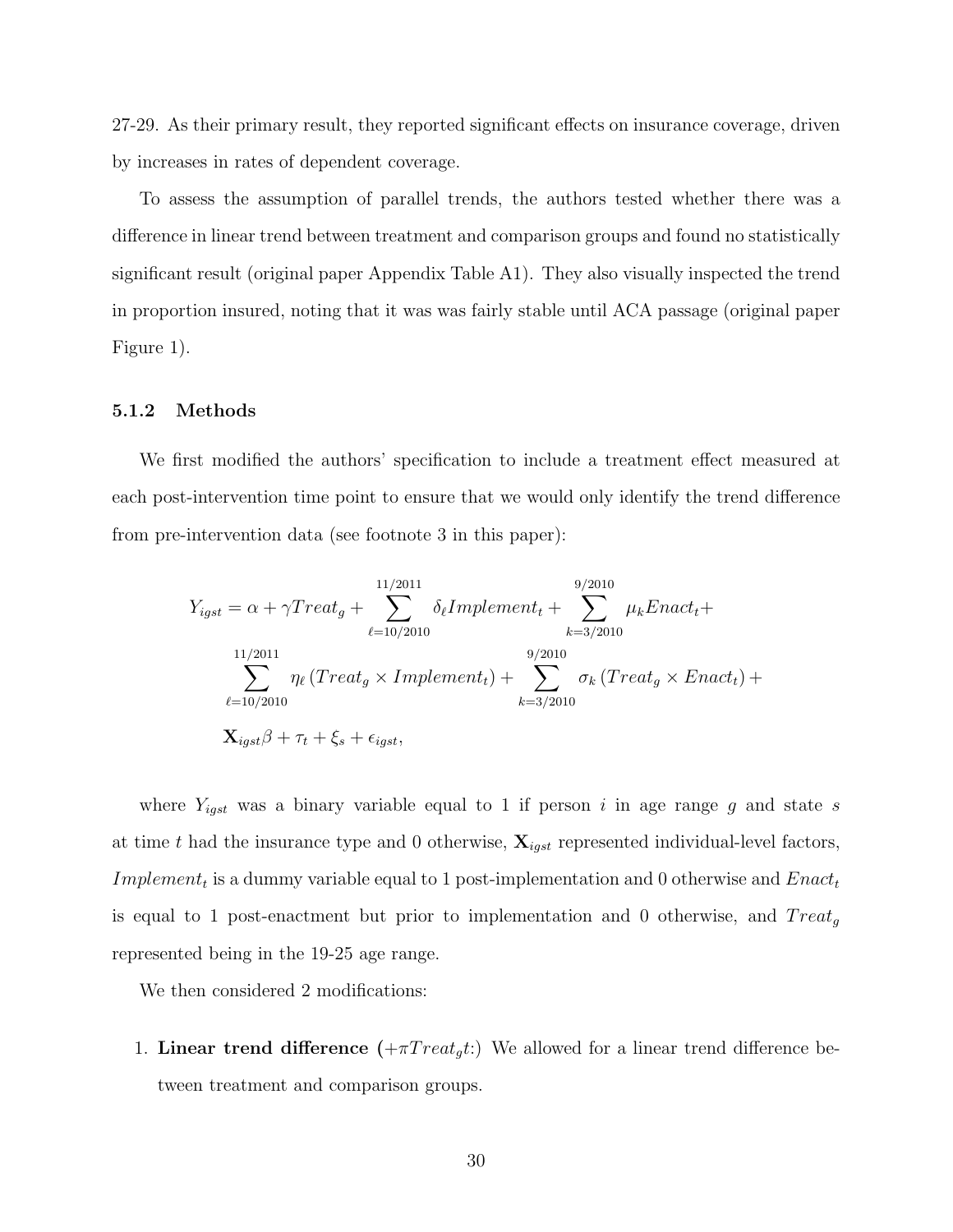2. Spline trend difference  $(+f(\pi Treat<sub>a</sub>t))$ : We used the GAM package in R to allow a penalized cubic regression spline trend difference. Penalization was chosen with generalized cross-validation.

There were 20 pre-intervention time points for fitting these trends. While the original paper considered both enactment and implementation effects, we focused on the latter, i.e.  $\eta=\frac{1}{14}$  $\frac{1}{14}\sum_{\ell=10/2010}^{11/2011}\eta_{\ell}$ . Following the authors, we used White robust standard errors, clustered at the state level for our models. We used randomization inference at the age level to test the difference in treatment effects between models. We note whether we can rule out differences in treatment effects of 2%, our selected substantive threshold, and the size of the treatment effect.

To break down results by states with prior dependent coverage, we used data from the National Council of State Legislatures to identify states with dependent coverage and West-Law to identify when coverage came into effect ([Dependent Health Coverage and Age for](#page-62-10) [Healthcare Benefits](#page-62-10), [n.d.\)](#page-62-10). We determined whether survery respondents were eligible for dependent coverage based on age, student status, and marital status.

#### 5.1.3 Results

In Figure [8,](#page-33-0) we show the impact of including differential trends on insurance coverage treatment effects. For nearly all results, the point estimate fell substantially, and all statistically significant results became insignificant. We also provide event-study plots for the 2 outcomes for which the authors performed parallel trends tests: whether adults aged 19-25 had any insurance, and whether they had coverage as a dependent (Figure [9\)](#page-33-1).

In Table [4,](#page-34-0) we provide further details. For the model fit to any health insurance, the treatment effect fell from 3.2% to 1% with the linear trend difference. The GAM had a slightly higher point estimate, but the confidence interval was extremely wide (4%, 95% CI: -0.04 to 0.12). In the event study plot, we observe a slight upward trend prior to the passage of the ACA. This trend may have leveled out during 2009, but given the short time series, it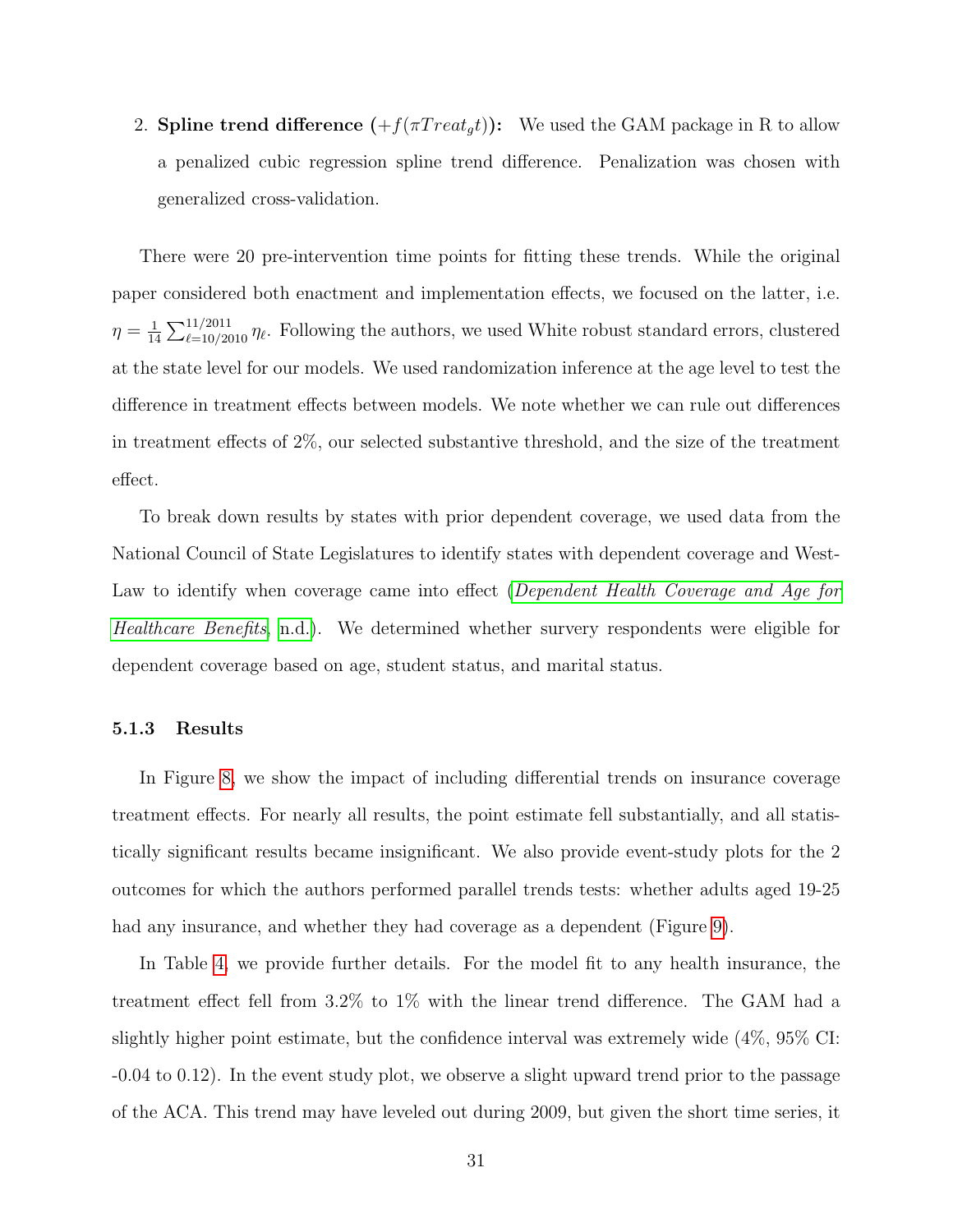is difficult to know whether this can be extrapolated into the post-intervention time period.

The change in treatment effects for dependent coverage was more substantial. The dependent coverage estimates decreased from 7% to 2% when a linear trend difference was added, with a similar result in the GAM model. In the event-study plot we observe a clear upward trend.

Overall, we could not rule out a 2% change in treatment effect between the no trend difference and linear trend difference models for any outcomes except for government insurance coverage. This, along with the substantial and statistically significant changes we see in treatment effects, provided evidence against parallel trends. However, we could rule out 2% changes in treatment effects between models with linear and spline trend differences for dependent coverage, individual coverage, and employer coverage, which suggested that differential trends may be fairly linear in this data.

To consider one explanation for the observed non-parallel trends, we re-analyzed results estimating different treatment effects for those who were not covered by a dependent coverage law prior to the ACA (Figure [10\)](#page-35-0) and those who were (Figure [11\)](#page-35-1). In these results, we saw far less of an impact of differential trends for the group that was not covered by prior laws, with generally stable treatment effects. We could rule out changes of more than 2% in treatment effects between models with no trend difference and a linear trend difference. By contrast, in the group covered by prior laws, we saw a substantial and statistically significant impact of pre-intervention trends, particularly for dependent and employer coverage. These results suggest that we may estimate a smaller impact of ACA dependent coverage expansion if we account for differential trends, particularly among individuals covered by a prior law.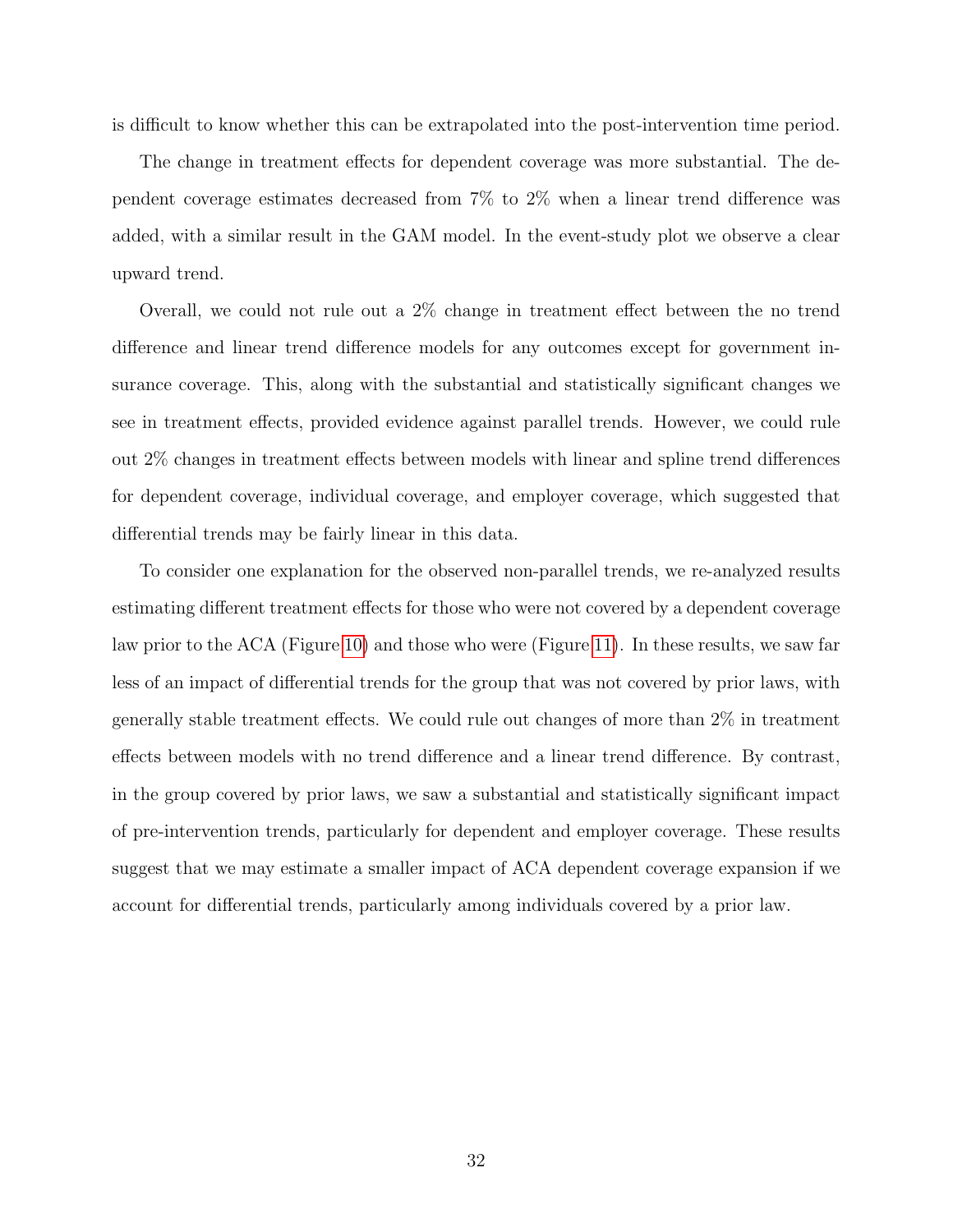<span id="page-33-0"></span>

Figure 8: Treatment effects. The panel shows estimated treatment effects across models. The orange points are statistically significant at the 5% level; green points are not.

<span id="page-33-1"></span>

Figure 9: Event study plots. For each time point, we estimated the treatment effect compared to the third quarter of 2010, the last quarter before the ACA was implemented.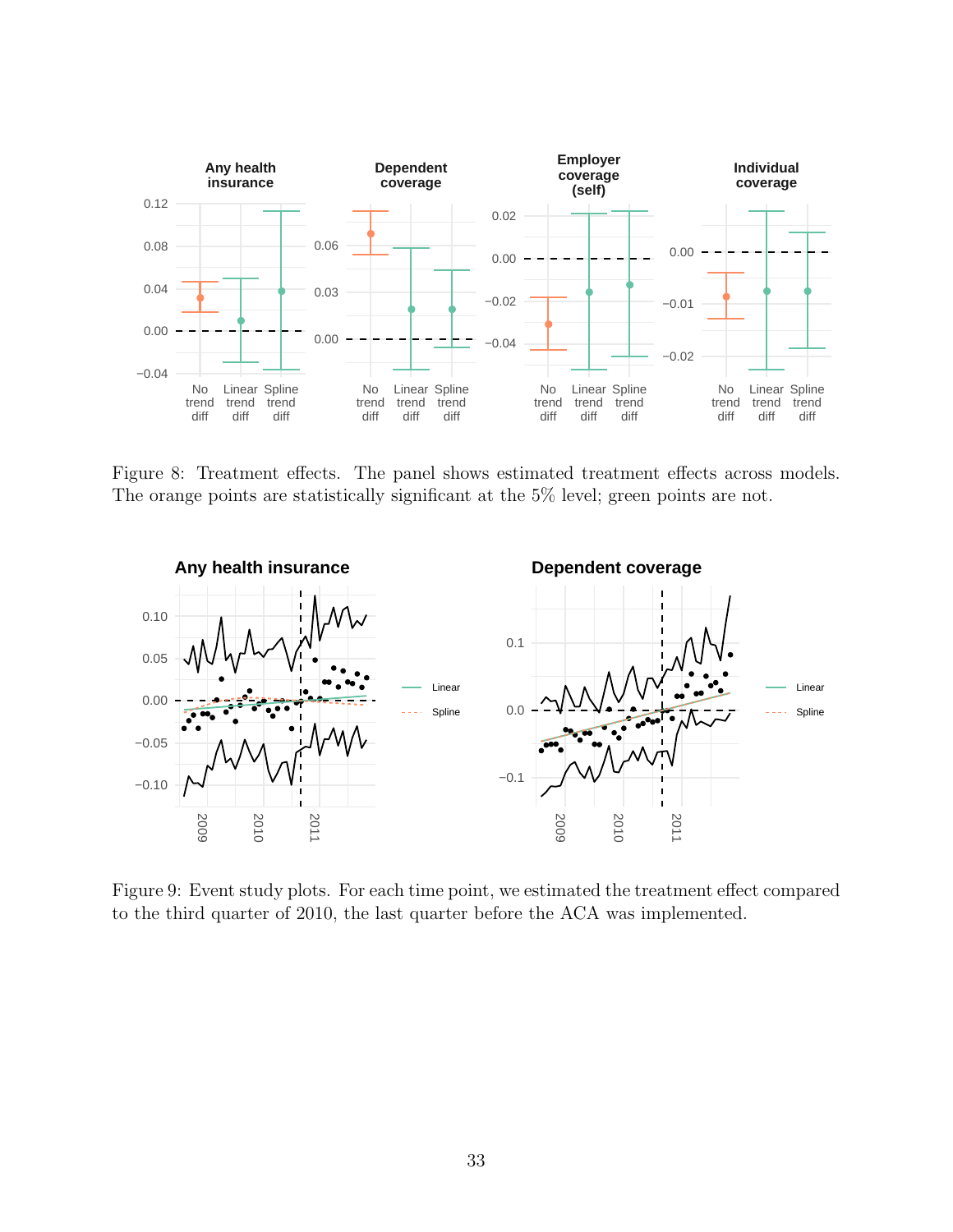<span id="page-34-0"></span>

| Outcome                  | Model                   | Treatment            | <b>Difference</b> | CI of differ-      | Rule         | Rule out       |
|--------------------------|-------------------------|----------------------|-------------------|--------------------|--------------|----------------|
|                          |                         | effect               | (vs. simpler)     | ence               | $2\%$<br>out | tx effect      |
|                          |                         |                      | model)            |                    | change       |                |
| Any health insurance     | No trend difference     | $0.03(0.01)$ ***     |                   |                    |              |                |
| Any health insurance     | Linear trend difference | 0.01(0.02)           | 0.02              | (0.006, 0.04)      | $\rm No$     | No             |
| Any health insurance     | Spline trend difference | 0.04(0.04)           | $-0.028$          | $(-0.029, -0.027)$ | No           | Yes            |
| Dependent coverage       | No trend difference     | $0.07~(0.01)$ ***    |                   |                    |              |                |
| Dependent coverage       | Linear trend difference | 0.02(0.02)           | 0.05              | (0.02, 0.08)       | $\rm No$     | N <sub>o</sub> |
| Dependent coverage       | Spline trend difference | 0.02(0.01)           | $\sim\!\!0$       | $(-0.001, 0.001)$  | Yes          | Yes            |
|                          |                         |                      |                   |                    |              |                |
| Individual coverage      | No trend difference     | $-0.01(0)$ ***       |                   |                    |              |                |
| Individual coverage      | Linear trend difference | $-0.01(0.01)$        | $\sim 0$          | $(-0.01, 0.003)$   | Yes          | No             |
| Individual coverage      | Spline trend difference | $-0.01(0.01)$        | $\sim\!\!0$       | $(-0.0004,$        | Yes          | No             |
|                          |                         |                      |                   | 0.0004)            |              |                |
| Employer coverage (self) | No trend difference     | $-0.03$ $(0.01)$ *** |                   |                    |              |                |
| Employer coverage (self) | Linear trend difference | $-0.015(0.02)$       | $-0.02$           | $(-0.03, -0.0002)$ | No           | N <sub>o</sub> |
| Employer coverage (self) | Spline trend difference | $-0.012(0.02)$       | $-0.003$          | $(-0.004, -0.003)$ | Yes          | Yes            |
|                          |                         |                      |                   |                    |              |                |
| Government insurance     | No trend difference     | $\sim 0$ (0.01)      |                   |                    |              |                |
| Government insurance     | Linear trend difference | 0.01(0.01)           | $-0.01$           | $(-0.013, -0.01)$  | Yes          | N <sub>o</sub> |

Table 4: Model results. Model indicates the model for the trend difference. The difference column indicates the difference in treatment effect between the model and the simpler model above. The last two columns assess the magnitude of this difference:whether we can rule out a difference of 2% and a difference the magnitude of the treatment effect.  $*p < 0.1, **p < 0.05$ ,  $***p < 0.01$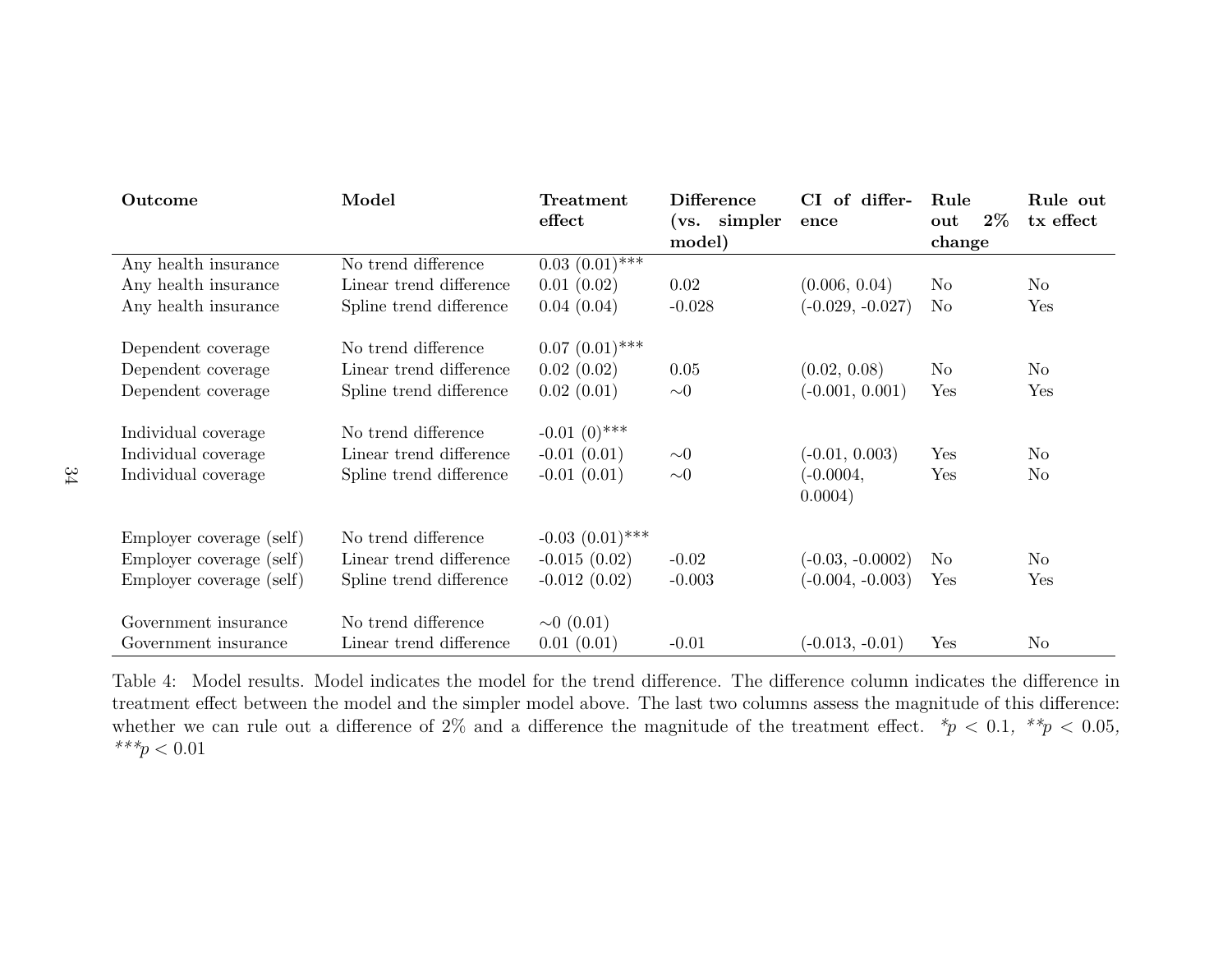<span id="page-35-0"></span>

Figure 10: Treatment effects (no prior dependent coverage law). For these treatment effects, the treatment group includes only individuals not covered by a prior law. The panel shows estimated treatment effects across models. The orange points are statistically significant at the 5% level; green points are not.

<span id="page-35-1"></span>

Figure 11: Treatment effects (with prior dependent coverage law) This panel only includes a treatment group covered by a previous law. The panel shows estimated treatment effects across models. The orange points are statistically significant at the 5% level; green points are not.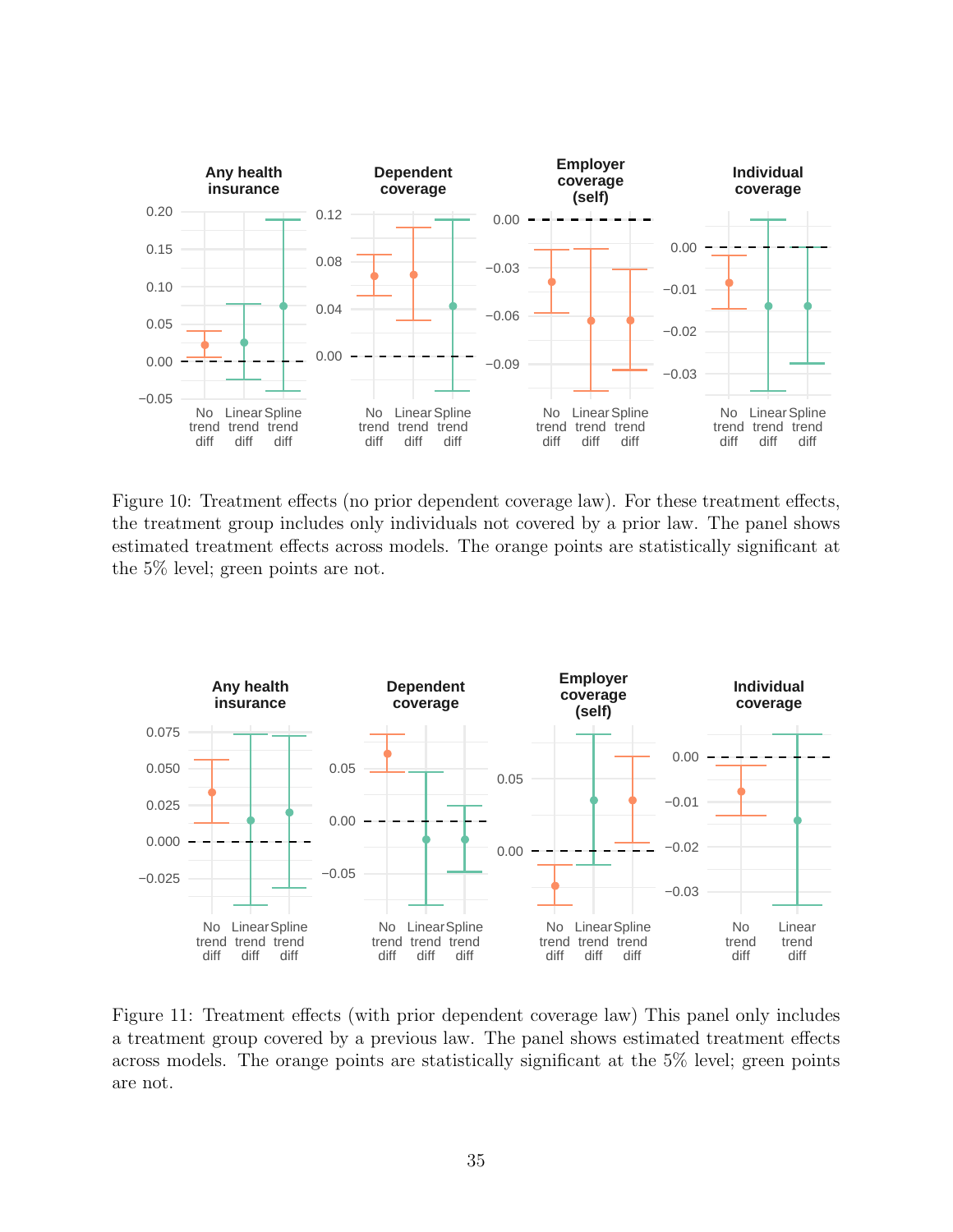### 5.2 Comparison to other papers

We compared these results to those of 3 other papers, which used different nationally representative surveys in their estimates. We outline characteristics of the different papers in Table [5.](#page-37-0) These papers estimated much larger effects than [Akosa Antwi et al.](#page-61-3) [\(2013\)](#page-61-3) and used slightly different treatment and comparison groups and time horizons. [Barbaresco et al.](#page-61-8) [\(2015\)](#page-61-8) used data from 2007 to 2013 and compared only 23-25-year-olds to 27-29-year-olds, citing concerns about demographic differences between groups. [Sommers et al.](#page-64-7) [\(2013\)](#page-64-7) used data from 2005 to 2011 and compared ages 19-25 to 26-34. [Cantor et al.](#page-61-4) [\(2012\)](#page-61-4) used data from 2004 to 2010 and compared ages 19-25 to 27-30.

We report re-analyses for these papers in Table [6.](#page-38-0) We generally observed small shifts in point estimates for treatment effects across different trend difference models.[14](#page-36-0) We were unable to rule out differences greater than 2% for nearly all models, but were generally able to rule out differences the size of our treatment effects.

We also re-analyzed using strategies more similar to those in the first paper. In a next analysis, we matched the timeline, comparison group, and control variables as closely as possible to [Akosa Antwi et al.](#page-61-3)  $(2013)$  (Table [7\)](#page-39-0).<sup>[15](#page-36-1)</sup> We see a greater impact of including differential trends. In particular, the BRFSS estimate declined from 5% to 2.8% for the any health insurance coverage outcome and the CPS estimate for dependent coverage declined from 5% to 2% when linear trends were included. Likewise, the point estimate decreased substantially for those covered by a prior dependent coverage law but remained stable for those who were not.

<span id="page-36-0"></span><sup>&</sup>lt;sup>14</sup>We did not use the GAM model on the CPS data because CPS is only performed annually, providing too short of a time series for this model.

<span id="page-36-1"></span><sup>15</sup>Because NHIS lacks state-level data, we omitted it from this subsample.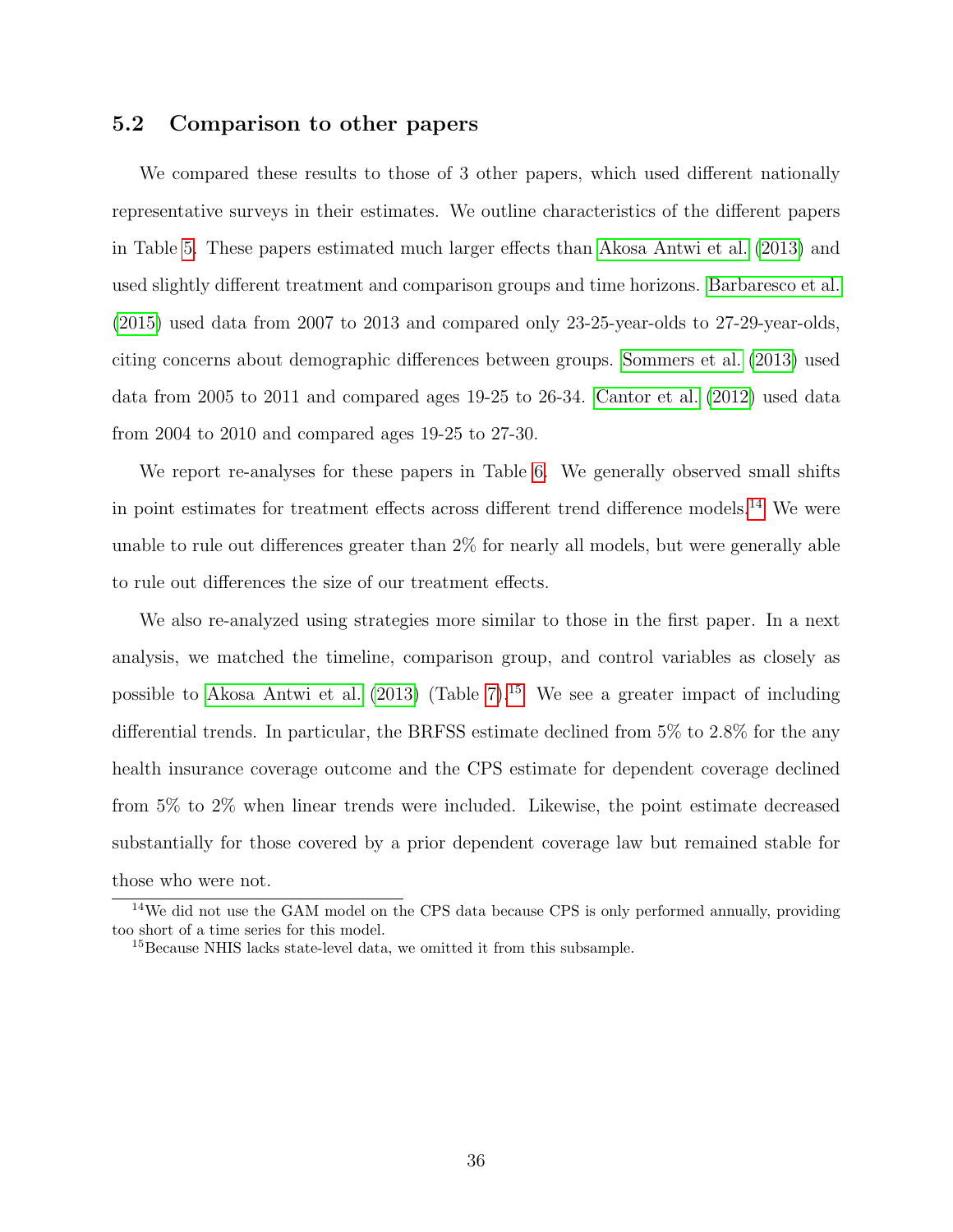<span id="page-37-0"></span>

|                         | Akosa<br>Antwi,         | Barbaresco,            | Buch-<br>Sommers,      | Monheit,<br>Cantor,         |  |  |
|-------------------------|-------------------------|------------------------|------------------------|-----------------------------|--|--|
|                         | $Si-$<br>Moriya,<br>and | Courtemache,<br>and    | mueller,<br>Decker,    | DeLia and Lloyd             |  |  |
|                         | mon                     | Qi                     | Carey, and Kronick     |                             |  |  |
| Journal                 | American<br>Economic    | Journal of Health Eco- | Health Affairs         | Health<br>Services<br>$Re-$ |  |  |
|                         | Journal:<br>Economic    | nomics                 |                        | search                      |  |  |
|                         | Policy                  |                        |                        |                             |  |  |
| Year                    | 2013                    | 2015                   | 2013                   | $2012\,$                    |  |  |
| Data source             | Survey of Income and    | Behavioral Risk Factor | Replicated<br>National | Population<br>Current       |  |  |
|                         | Program Participation   | Surveillance System    | Health<br>Insurance    | Survey                      |  |  |
|                         |                         |                        | Survey (NHIS) section  |                             |  |  |
| Code<br>publicly        | Yes                     | No                     | No                     | No                          |  |  |
| available               |                         |                        |                        |                             |  |  |
| Years analyzed          | 2008-2011               | 2017-2013              | 2005-2011              | 2014-2010                   |  |  |
| Treatment ages          | 19-25                   | 23-25                  | 19-25                  | 19-25                       |  |  |
| Comparison ages         | 16-18, 27-29            | 27-29                  | 26-34                  | 27-30                       |  |  |
| <b>Effects</b> measured | Any insurance, type of  | Insurance, PCP, other  | Any insurance, private | Any insurance, depen-       |  |  |
|                         | insurance, labor force  | health outcomes        | insurance              | dent coverage               |  |  |
|                         | outcomes                |                        |                        |                             |  |  |
| Visual plot             | Yes, without CI         | Yes, with CI           | Yes, without CI        | N <sub>o</sub>              |  |  |
| Event-study plot        | No                      | No                     | No                     | No                          |  |  |
| Test for differ-        | Yes                     | No                     | Yes                    | Yes                         |  |  |
| ence in trends          |                         |                        |                        |                             |  |  |
| Different follow-       | No                      | Yes                    | No                     | Yes                         |  |  |
| up times                |                         |                        |                        |                             |  |  |
| Adjust for previ-       | No                      | Yes (control variable) | $\rm No$               | Yes                         |  |  |
| ous coverage            |                         |                        |                        |                             |  |  |
| <b>Estimated effect</b> | $3\%$                   | 7%                     | $7\%$                  | $5\%$                       |  |  |

Table 5: Comparison of dependent coverage papers.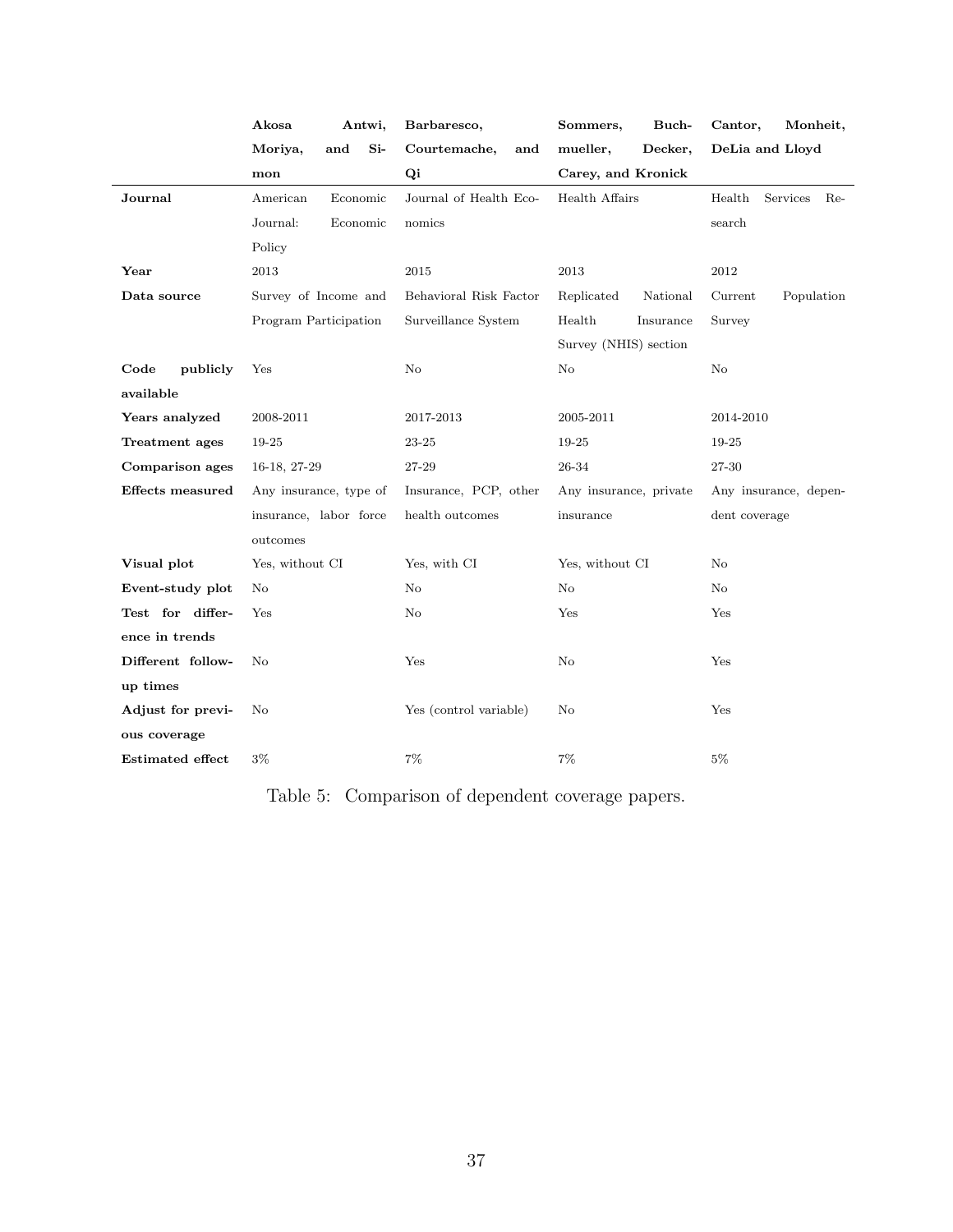<span id="page-38-0"></span>

| Data         | Outcome              | Model        | Treatment                     | <b>Difference</b><br>CI of differ- |                   | Rule out 2\%   | Rule out  |
|--------------|----------------------|--------------|-------------------------------|------------------------------------|-------------------|----------------|-----------|
| set          |                      |              | effect                        | simpler<br>(vs.                    | ence              | change         | tx effect |
|              |                      |              |                               | model)                             |                   |                |           |
| <b>BRFSS</b> | Any health insurance | No trend     | $0.059~(0.016)$ **            |                                    |                   |                |           |
| <b>BRFSS</b> | Any health insurance | Linear trend | $0.044~(0.014)$ <sup>**</sup> | $-0.015$                           | $(-0.04, 0.01)$   | N <sub>o</sub> | Yes       |
| <b>BRFSS</b> | Any health insurance | Spline       | $0.065~(0.026)$ **            | 0.02                               | (0.015, 0.03)     | $\rm No$       | Yes       |
| <b>NHIS</b>  | Any health insurance | No trend     | $0.052~(0.008)$ ***           |                                    |                   |                |           |
| <b>NHIS</b>  | Any health insurance | Linear trend | $0.046~(0.012)$ ***           | 0.007                              | $(-0.02, 0.01)$   | $\rm No$       | Yes       |
| <b>NHIS</b>  | Any health insurance | Spline       | $0.046~(0.009)$ ***           | $\sim\!\!0$                        | $(-0.01, 0.01)$   | Yes            | Yes       |
| <b>CPS</b>   | Any health insurance | No trend     | $0.042~(0.01)$ ***            |                                    |                   |                |           |
| <b>CPS</b>   | Any health insurance | Linear trend | $0.039(0.01)$ ***             | 0.003                              | $(-0.013, 0.018)$ | N <sub>o</sub> | Yes       |
| <b>CPS</b>   | Dependent coverage   | Linear trend | $0.042~(0.006)$ ***           |                                    |                   |                |           |
| <b>CPS</b>   | Dependent coverage   | No trend     | $0.037~(0.005)$ ***           | 0.005                              | $(-0.013, 0.003)$ | N <sub>o</sub> | Yes       |

Table 6: Comparisons across papers. Model indicates the model for the trend difference. The difference column indicates the difference in treatment effect between the model and the simpler model above. The last two columns assess the magnitude ofthis difference: whether we can rule out a difference of 2% and a difference the magnitude of the treatment effect.  $*p < 0.1$ , \*\* $p < 0.05,$  \*\*\* $p < 0.01$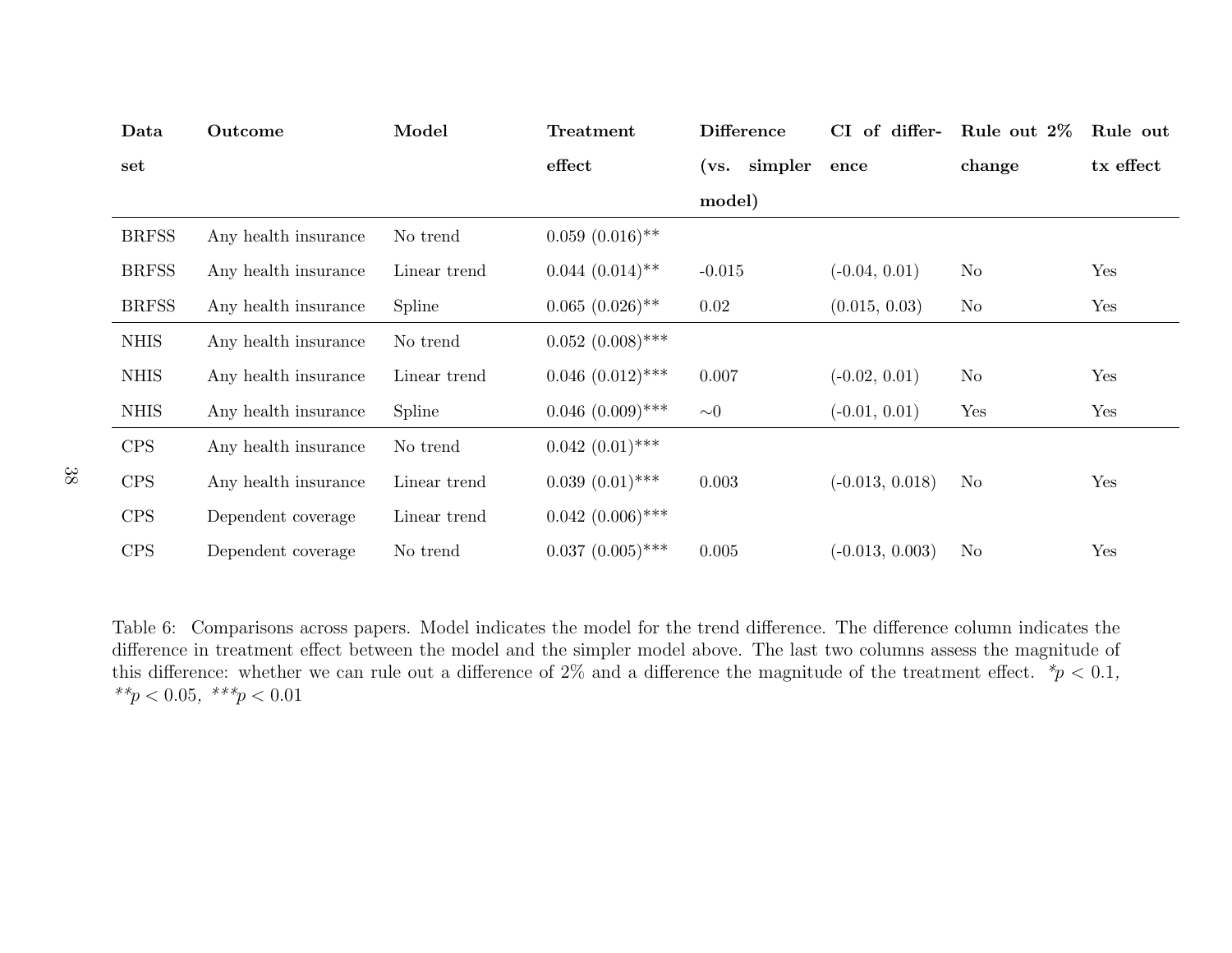| Data set     | Outcome              | Model        | Treatment effect  | <b>Difference</b> |      | CI of differ-    | Rule         | out | Rule<br>-out | Treatment effect  |       | Treatment effect |
|--------------|----------------------|--------------|-------------------|-------------------|------|------------------|--------------|-----|--------------|-------------------|-------|------------------|
|              |                      |              |                   | (vs.              | sim- | ence             | $2\%$ change |     | tx effect    | without           | prior | with prior law   |
|              |                      |              |                   | pler model)       |      |                  |              |     |              | law               |       |                  |
| <b>BRFSS</b> | Any health insurance | No trend     | $0.05(0.01)$ ***  | $\overline{0}$    |      |                  |              |     |              | $0.04(0.01)$ **   |       | $0.06(0.02)$ **  |
| <b>BRFSS</b> | Any health insurance | Linear trend | 0.03(0.05)        | 0.03              |      | $(-0.004, 0.06)$ | No           |     | No           | 0.07(0.04)        |       | $-0.003(0.07)$   |
| <b>BRFSS</b> | Any health insurance | Spline trend | $-0.04(0.87)$     | 0.06              |      | (0.06, 0.07)     | No           |     | No           | 0.13(0.09)        |       | $-0.13(0.99)$    |
| <b>CPS</b>   | Any health insurance | No trend     | $0.04~(0.01)$ *** | $\mathbf{0}$      |      |                  |              |     |              | $0.04~(0.01)$ *** |       | $0.05(0.01)$ *** |
| <b>CPS</b>   | Any health insurance | Linear trend | $0.05(0.02)$ **   | $-0.01$           |      | $(-0.02, 0.001)$ | No           |     | No           | $0.08(0.03)$ ***  |       | 0.02(0.03)       |
| <b>CPS</b>   | Dependent coverage   | No trend     | $0.05(0.01)$ ***  | $\overline{0}$    |      |                  |              |     |              | $0.05(0.01)$ ***  |       | $0.06(0.01)$ *** |
| <b>CPS</b>   | Dependent coverage   | Linear trend | 0.02(0.02)        | 0.03              |      | (0.02, 0.04)     | Yes          |     | Yes          | $0.04(0.02)$ **   |       | 0.003(0.02)      |

<span id="page-39-0"></span>Table 7: Comparisons across papers (sample matched to [Akosa](#page-61-9) Antwi et al. ([2013\)](#page-61-9) as closely as possible). Model indicates the model for the trend difference. The difference column indicates the difference in treatment effect between the model and thesimpler model above. The last two columns assess the magnitude of this difference: whether we can rule out a difference of  $2\%$ and a difference the magnitude of the treatment effect.  $*p < 0.1, **p < 0.05, ***p < 0.01$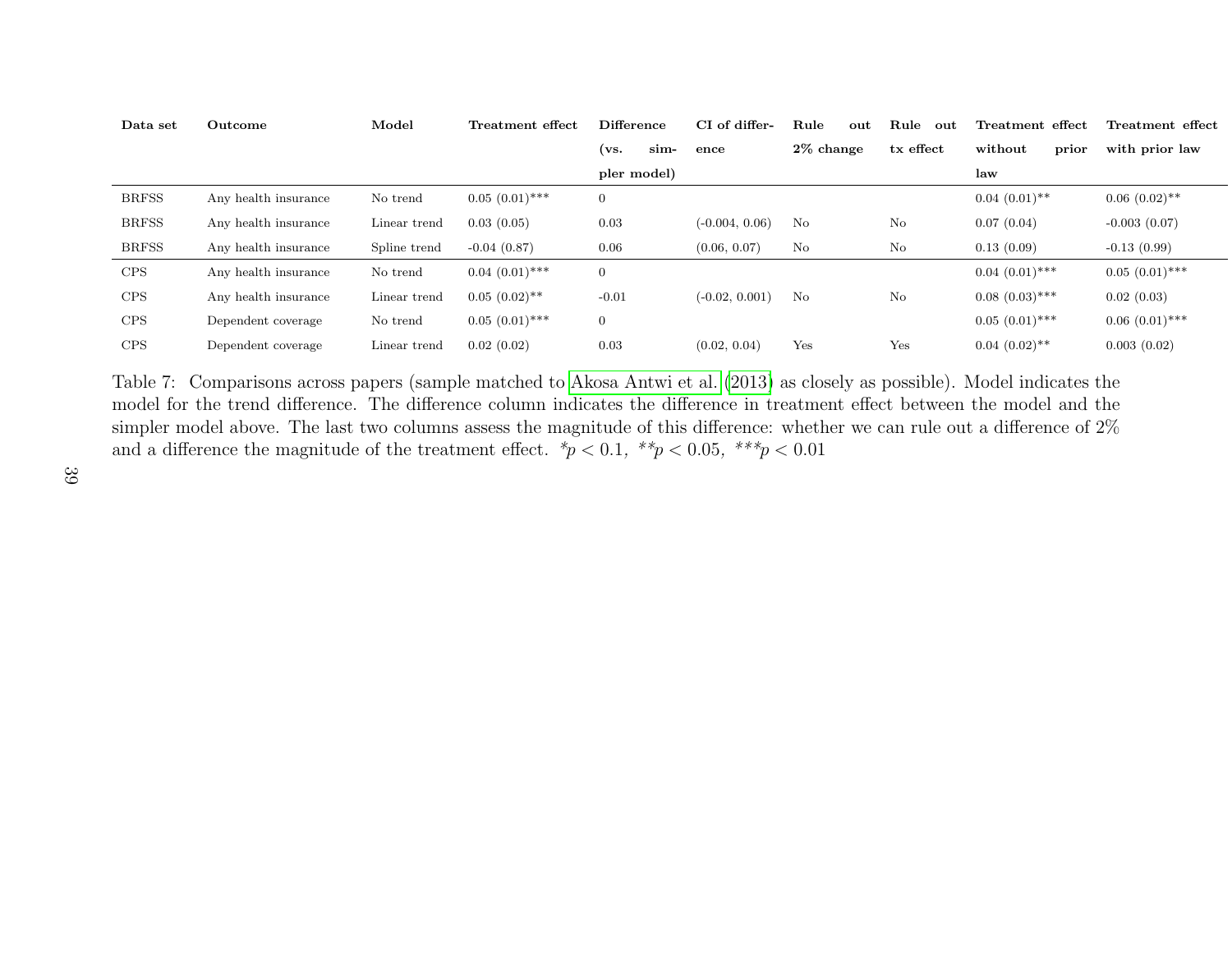## 5.3 Reconciling interpretations

There are several potential interpretations for the different results across papers and over time.

- 1. Power: First, the change in trends in 2008 might be random noise. When we truncate the dataset later years, we reduce power, and we may be underpowered to fit complex trends. However, even when truncating the data to late 2008, in the SIPP and BRFSS datasets, we have 15 pre-intervention time points, which our simulations suggested was an appropriate length for this type of analysis.
- 2. Conceptual noise: Even if trends diverged in late 2008, this fact may be unimportant for questions of interest. The overall stability of trends prior this may suggest that the comparison groups were generally on parallel paths.
- 3. Accumulation of small differences: Extrapolating the trend difference into the post-period may magnify unimportant differences. When the post-intervention period is long, even a small difference can have a large impact on the estimated treatment effect.

Nevertheless, this trend change may also reflect a meaningful development.

- 1. Financial crisis: Age groups may have diverged from one another during the financial crisis as a result of trends in the labor market, and it is unclear whether they would have returned by the time of the provision's implementation.
- 2. Pre-ACA dependent coverage: Thirty-seven states had implemented some form of dependent coverage prior to the ACA, covering about 50% of individuals (although a lower proportion had parents in plans that could take advantage of these laws). Our analysis suggests that some of the observed difference in trends might have been driven by differences between these groups.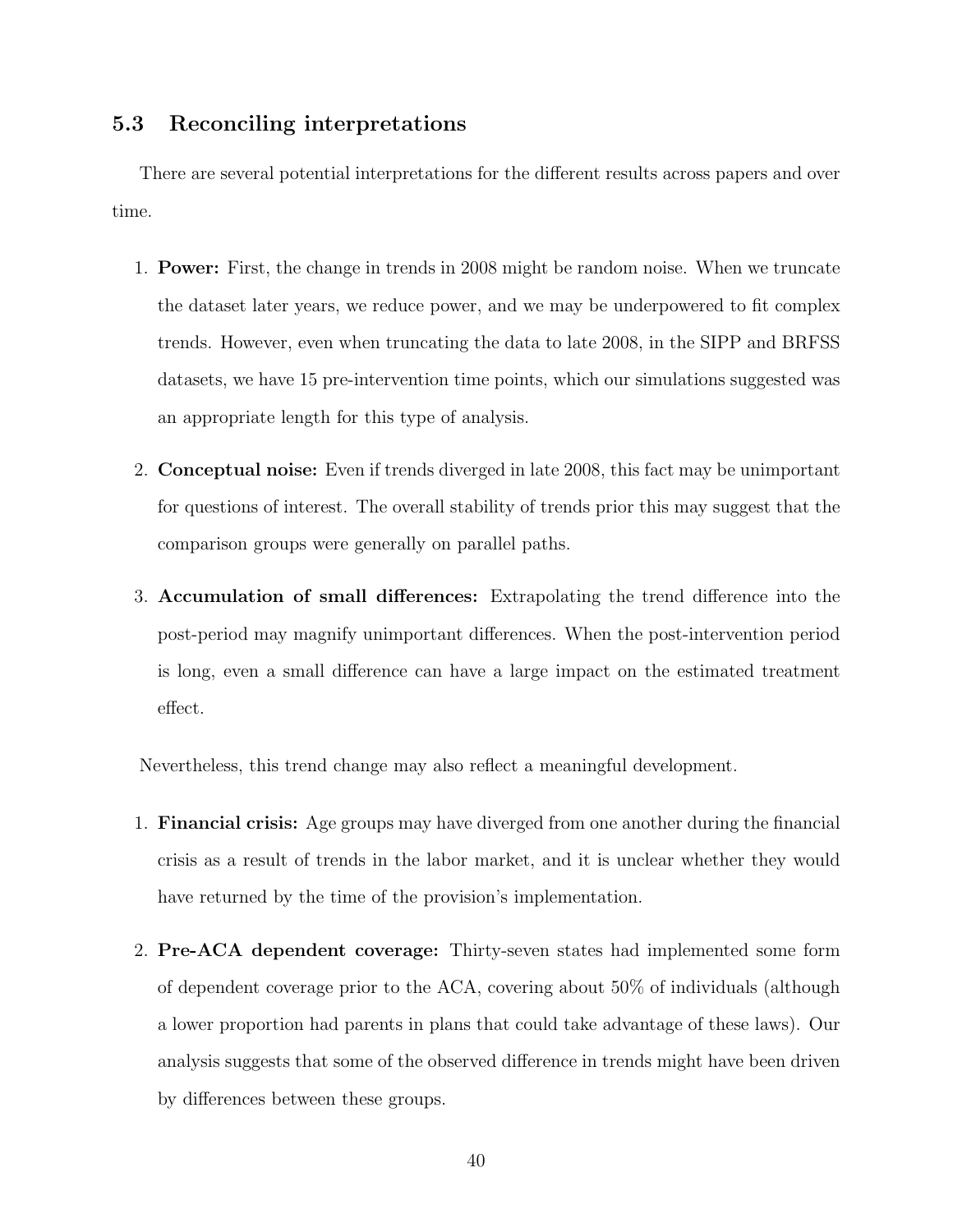Overall, our analysis of dependent coverage highlights several considerations for a noninferiority approach to parallel trends testing. In particular, when applying our "one step up approach", it may be useful to explore whether trends are roughly parallel in a range of outcomes, to consider the most appropriate time horizon, and to model potential drivers of differential trends. As previous papers have argued, contextual reasoning for why trends are likely to be parallel can help in thinking through the validity of the parallel trends assumption [\(Kahn-Lang and Lang, 2018\)](#page-63-2), and this can be combined with our modeling approach to inform analysis of trends.

# 6 Conclusion

Many tests of model assumptions incorrectly assume a null hypothesis of "no violation." We provide estimators for conducting non-inferiority versions of these tests and explore their power. We also provide conceptual and statistical guidance for undertaking this process in the case of the parallel trends test with the "one step up" approach: calling for researchers to present base results from a model with a trend difference and assess the difference from a simpler model when validating parallel trends. We show that this approach reduces bias and sets a more reasonable standard for the power needed to assess parallel trends. We use this to demonstrate that several papers analyzing the impact of the dependent coverage mandate of the ACA may have had less robust evidence for an effect than previously considered. Future work may consider alternative types of trend differences and how to select the most appropriate pre-intervention time series length in DID. It may also consider how to combine our approach with other quasi-experimental estimators including matching and synthetic controls as well as developing estimators for other non-inferiority tests. Overall, using a noninferiority approach, we can better assess the strength of evidence for model assumptions.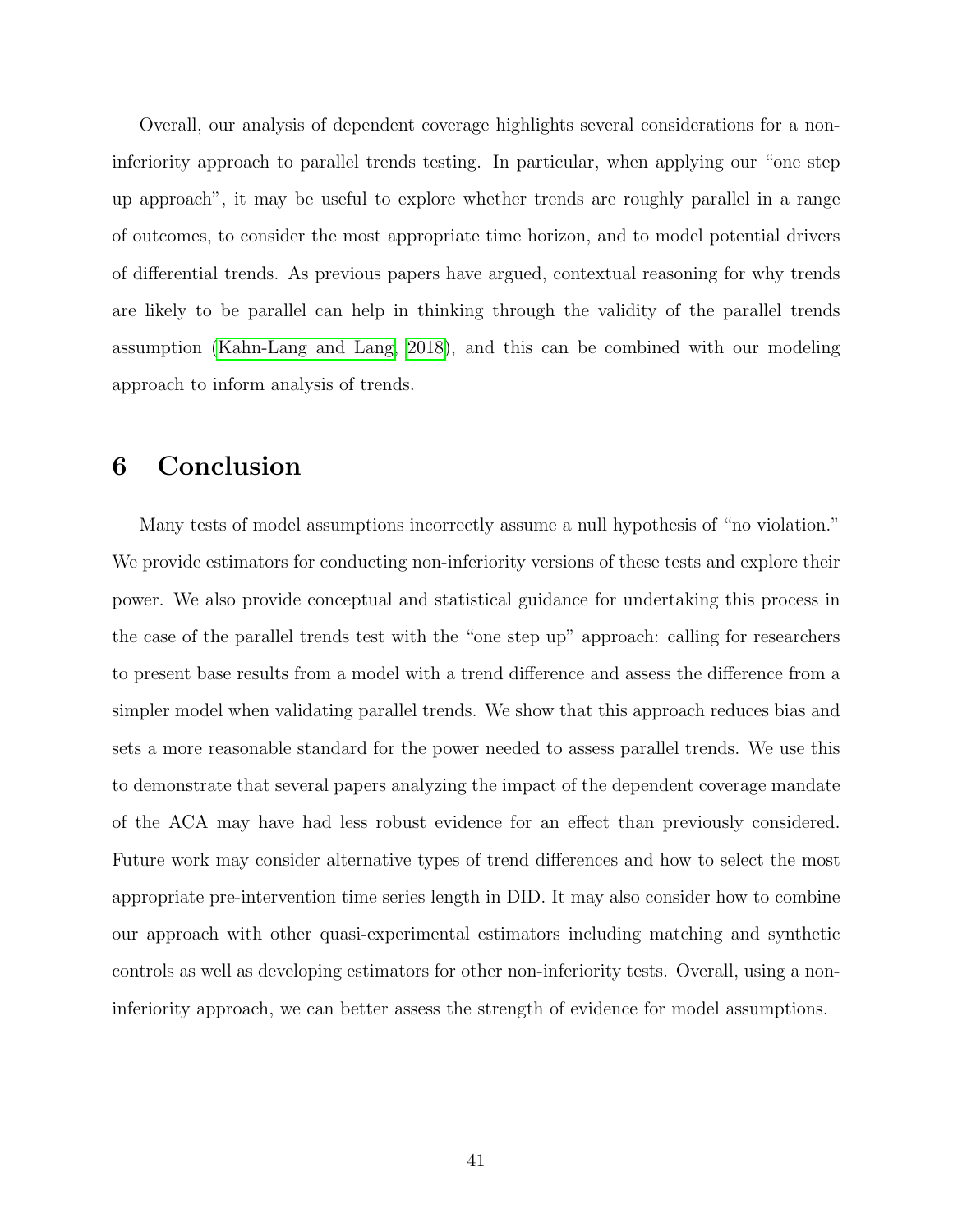## <span id="page-42-0"></span>A Search terms Google Scholar results in Table 1

In Table [8,](#page-43-0) we present the search results used to obtain results in Table [1.](#page-2-0) Searches were conducted on May 6, 2018. These are imprecise metrics for several reasons. Some unrelated articles may be included in results, and some tests required more specific search terms than others. (For example, we did not search "Komogorov-Smirnov" without "test" because that term also applies to some theorems. However, we searched "Dickey-Fuller" because to our knowledge this only commonly applies to the corresponding test.) In Table [9,](#page-44-0) we provide an expanded version of Table 1 that includes breakdown by journal as well as all Google Scholar results.

To limit our results to those from a particular journal, we used the following search criteria:

- Quarterly Journal of Economics: site:academic.oup.org/QJE
- American Economic Review: source:"American Economic Review" AND site:aeaweb.org
- Econometrica: source:"Econometrica"
- Journal of Political Economy: source:"Journal of Political Economy" AND site:journals.uchicago.edu
- Review of Economic Studies: source:"Review of Economic Studies" AND site:academic.oup.com
- *Journal of Finance*: source: "The Journal of Finance" AND site: onlinelibrary.wiley.com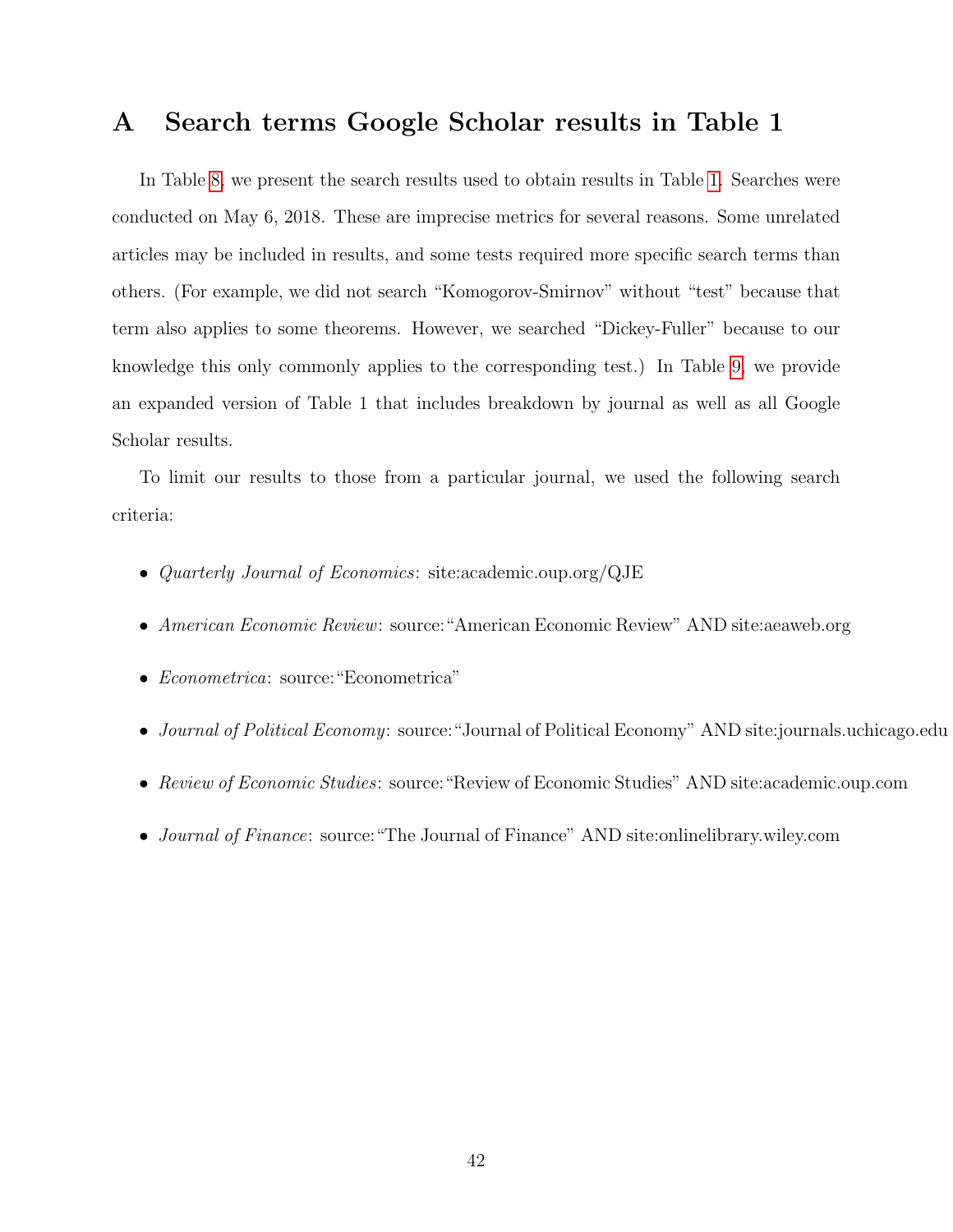| Test                             | Google Scholar search term                                                          |  |  |  |  |  |
|----------------------------------|-------------------------------------------------------------------------------------|--|--|--|--|--|
| Parallel trends test             | "parallel trends test" OR "parallel trends assumption" OR "test of parallel trends" |  |  |  |  |  |
|                                  | OR "assumption of parallel trends" OR "difference-in-differences" OR "event study"  |  |  |  |  |  |
| Placebo test                     | "placebo test" OR "placebo tests"                                                   |  |  |  |  |  |
| Kolmogorov-Smirnov test          | "kolmogorov-smirnov test"                                                           |  |  |  |  |  |
| Balance tests                    | ("balance test" OR "balance tests" OR "balance table") [AND "experiment" when       |  |  |  |  |  |
|                                  | searching outside of econ journals                                                  |  |  |  |  |  |
| Durbin-Wu-Hausman test           | "Durbin-Wu-Hausman test" OR "Hausman test"                                          |  |  |  |  |  |
| $Dickey$ -Fuller $(DF)/$<br>Aug- | "Dickey-Fuller" OR "Augmented Dickey-Fuller"                                        |  |  |  |  |  |
| mented DF                        |                                                                                     |  |  |  |  |  |
| Sargan-Hansen test               | "Sargan-Hansen test" OR "hansen test" OR "Sargan test"                              |  |  |  |  |  |
| McCrary test                     | "mecrary test" OR "mecrary tests"                                                   |  |  |  |  |  |
| Proportional hazards test        | "proportional hazards" OR "proportional hazards test" OR "proportional hazards"     |  |  |  |  |  |
|                                  | assumption" OR "test of proportional hazards" OR "assumption of proportional haz-   |  |  |  |  |  |
|                                  | ards"                                                                               |  |  |  |  |  |
| Levene,<br>Bartlett,             | "Levene test" OR "Bartlett test" OR "Breusch-Pagan test" OR "Levene's test" OR      |  |  |  |  |  |
| White/Breusch-Pagan              | "Bartlett's test" OR "Breusch-Pagan's test" OR "White's test"                       |  |  |  |  |  |
| tests                            |                                                                                     |  |  |  |  |  |
| Shapiro-Wilk,<br>Anderson-       | "Shapiro-Wilk" test OR "Anderson-Darling test" OR "Jarque-Bera test" OR             |  |  |  |  |  |
| Darling, Jacque-Bera tests       | "Shapiro-Wilk's test" OR "Anderson-Darling's test" OR "Jarque-Bera's test"          |  |  |  |  |  |
| Hosmer-Lemeshow test             | "hosmer lemeshow"                                                                   |  |  |  |  |  |

<span id="page-43-0"></span>Table 8: Google Scholar search terms for Table 1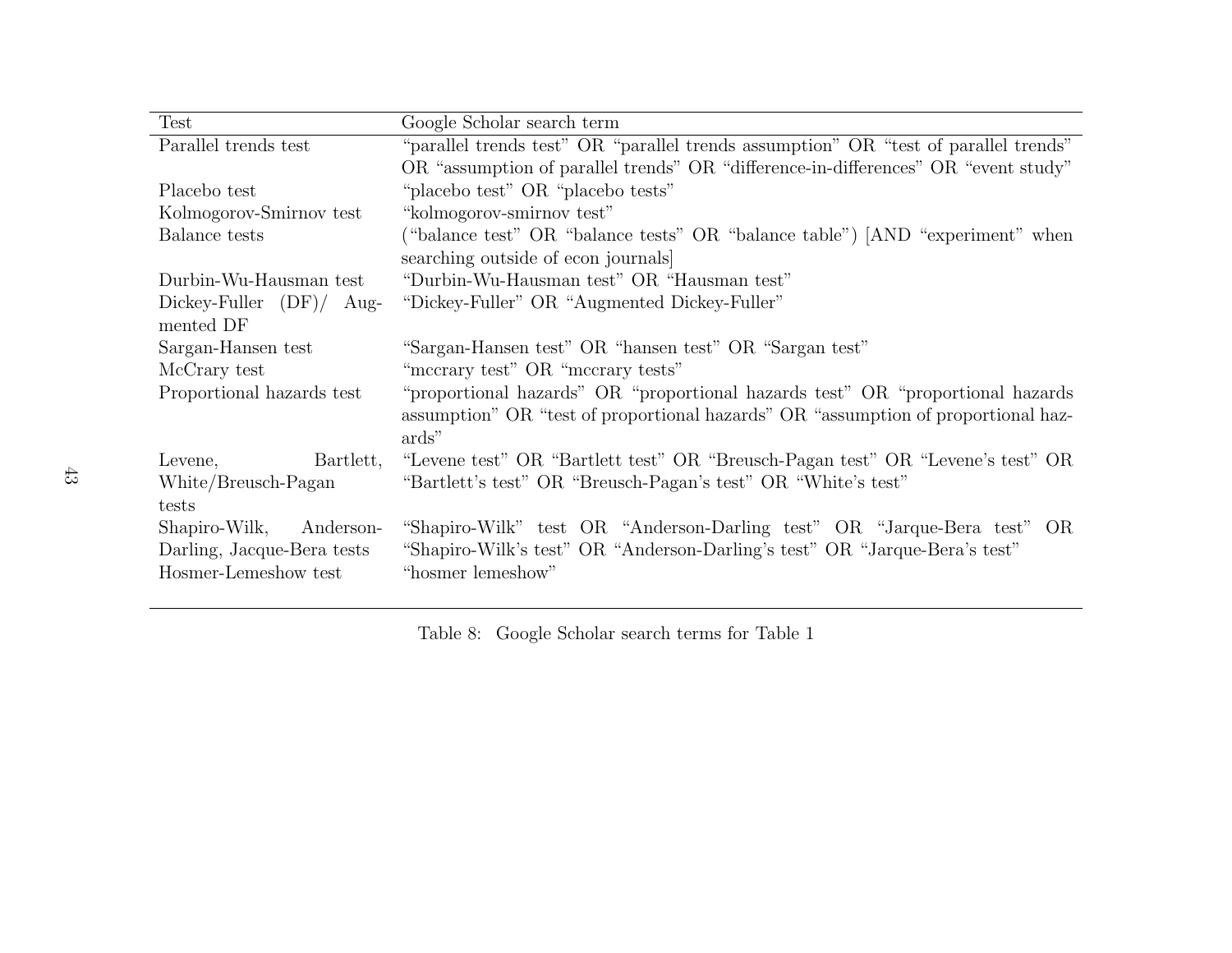| <b>Test</b>                | Quarterly       | <b>AER</b>       | Econometrica Journal of |                | Review<br>of   | Journal<br><sub>of</sub> | Economics  | Google  |
|----------------------------|-----------------|------------------|-------------------------|----------------|----------------|--------------------------|------------|---------|
|                            | Journal of      |                  |                         | Political      | Economic       | Finance                  | total      | Scholar |
|                            | Economics       |                  |                         | Economy        | Studies        |                          |            | total   |
| Parallel trends test       | 21              | 44               | 128                     | 16             | 23             | 61                       | 293        | 17,600  |
| Placebo test               | 15              | 21               | 54                      | 8              | 10             | 35                       | 143        | 9,110   |
| Kolmogorov-Smirnov test    | $\overline{2}$  |                  | 12                      | 4              | 5              | 6                        | 36         | 27,500  |
| Balance tests              |                 | $\overline{2}$   | 12                      | ີ              | 3              |                          | 22         | 7,390   |
| Durbin-Wu-Hausman test     | 4               | 3                |                         |                | 2              |                          | 18         | 17,300  |
| Dickey-Fuller              | $6\phantom{.}6$ | $\boldsymbol{0}$ | 4                       |                |                | 2                        | 14         | 13,600  |
| (DF)/Augmented DF          |                 |                  |                         |                |                |                          |            |         |
| Sargan-Hansen test         | 3               | $\theta$         |                         |                | $\overline{2}$ | 5                        | 11         | 11,900  |
| McCrary test               |                 |                  |                         | $\overline{2}$ | $\overline{0}$ |                          |            | 1560    |
| Proportional hazards test  |                 | $\overline{0}$   |                         |                | $\overline{0}$ | $\overline{2}$           | $\ddot{c}$ | 16,800  |
| Bartlett,<br>Levene,       | -3              | $\overline{0}$   |                         |                | $\overline{0}$ |                          | 3          | 25,600  |
| White/Breusch-Pagan        |                 |                  |                         |                |                |                          |            |         |
| tests                      |                 |                  |                         |                |                |                          |            |         |
| Anderson-<br>Shapiro-Wilk, |                 | $\overline{0}$   |                         |                |                | $\theta$                 |            | 24,100  |
| Darling, Jacque-Bera tests |                 |                  |                         |                |                |                          |            |         |
| Hosmer-Lemeshow test       |                 |                  |                         |                | $\theta$       | $\overline{0}$           |            | 17,600  |

<span id="page-44-0"></span>Table 9: Total number of Google Scholar search results and breakdown of Table <sup>1</sup> by journal (2013-17)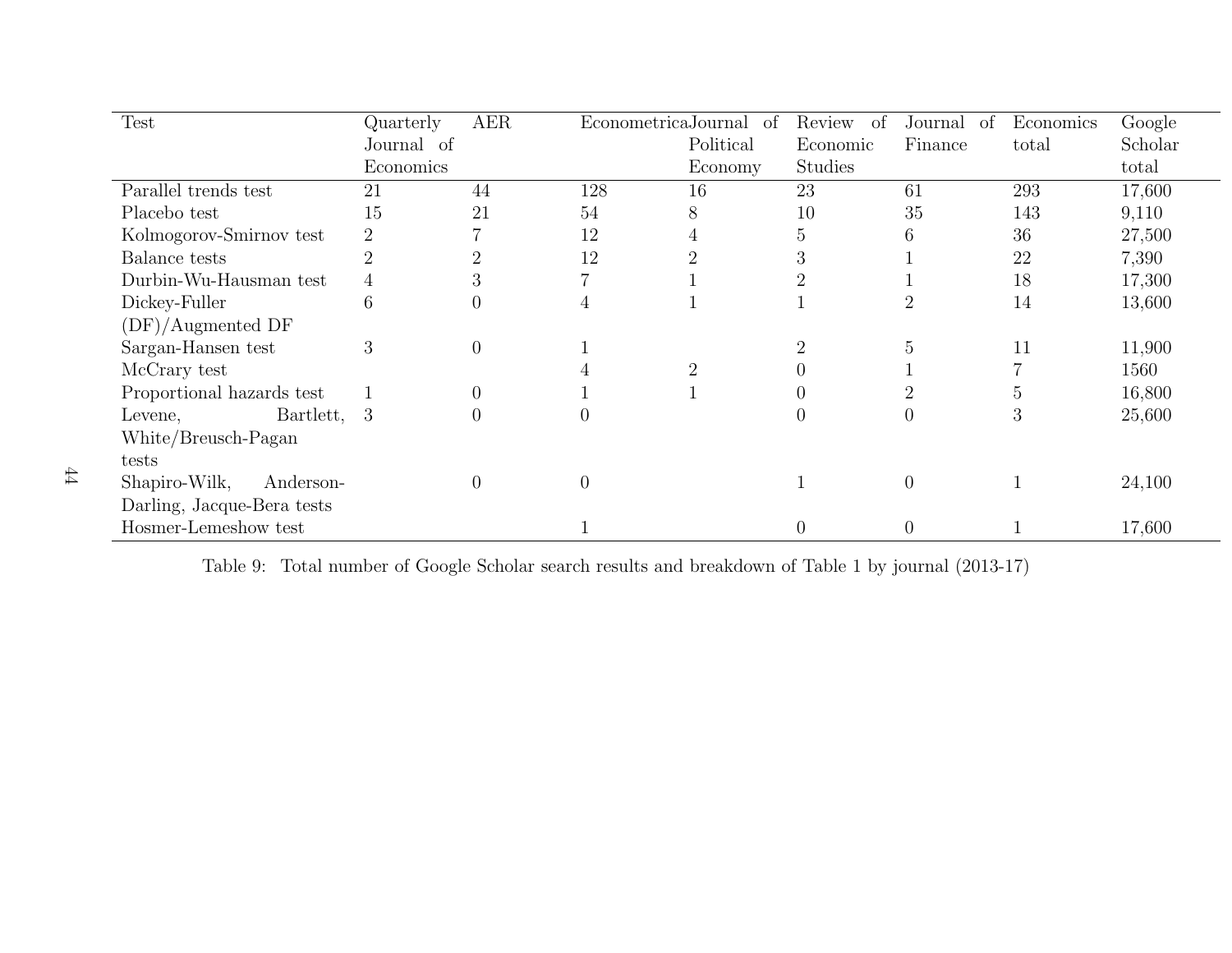# <span id="page-45-0"></span>B Derivation of non-inferiority DID estimator (Proposition [1\)](#page-11-1)

Proposition 1 We have two models.

<span id="page-45-2"></span>
$$
\text{Reduced: } y_{it} = \beta_0 + \sum_{k=T_0}^{T} \beta_k \mathbb{I}(t = k \cap d_i = 1) + \alpha_i + \gamma_t + \epsilon_{it}
$$
\n(12)

<span id="page-45-1"></span>**Expanded:** 
$$
y_{it} = \beta_0' + \sum_{k=T_0}^{T} \beta_k' \mathbb{I}(t = k \cap d_i = 1) + \theta d_i t + \alpha_i + \gamma_t + \epsilon_{it}' \tag{13}
$$

The difference in treatment effects between reduced and expanded models is a linear transformation of  $\hat{\theta}$ :

$$
\hat{\beta} - \hat{\beta}' = \left(\frac{1}{T - T_0} \sum_{t=T_0}^{T} t - \frac{1}{T_0 - 1} \sum_{t=1}^{T_0 - 1} t\right) \hat{\theta}
$$
\n(14)

Proof.

We again let  $\beta$  and  $\beta'$  represent average treatment effects:  $\beta = \frac{1}{k}$  $\frac{1}{k} \sum_{i=1}^{k} \beta_k$  and  $\beta' =$ 1  $\frac{1}{k} \sum_{i=1}^{k} \beta'_{k}$ . These two models cannot both be true unless both Eq. [\(13\)](#page-45-1) holds (i.e., the datagenerating process is not more complicated) and  $\theta = 0$ . For our test, we will assume that Eq. [\(13\)](#page-45-1) is the true data-generating process in accordance with a non-inferiority framework, that the expanded model better represents our data while Eq. [\(12\)](#page-45-2) is affected by omitted variable bias.

We want to characterize the distribution of:

$$
\hat{\beta} - \hat{\beta}',\tag{15}
$$

i.e. the distribution of the difference between the estimate of the average treatment effect on the treated (ATT) over the full post-intervention time period from the misspecified model  $\hat{\beta}$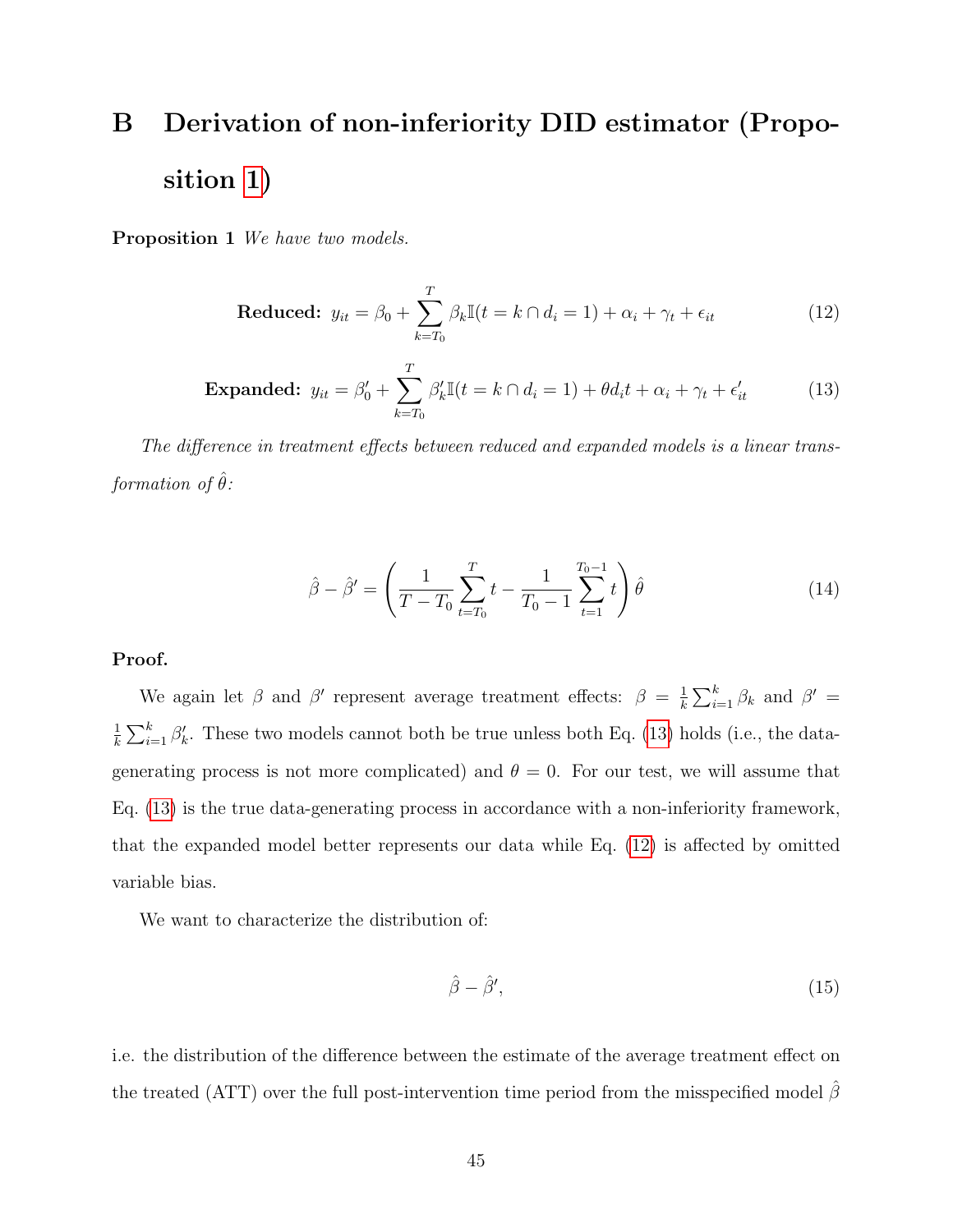and the ATT from the correctly specified model,  $\hat{\beta}'$ .

To do this we consider the distributions of  $\beta_k$  and  $\beta'_k$ . The latter is simply the OLS estimator:

$$
\hat{\beta}'_k \sim N\left(\beta'_k, \sigma^2_{\beta_k}\right) \tag{16}
$$

However, the distribution of  $\hat{\beta}$  is a bit more complex. From the general form of omitted variable bias (see e.g., [Angrist and Pischke](#page-61-2) [\(2009\)](#page-61-2)), we know that it will be normally distributed as it is the sum of two normal random variables:  $\hat{\beta}$  and a scaled  $\hat{\theta}$ :

$$
\hat{\beta}_k = \hat{\beta}'_k + \frac{Cov(\tilde{X}_{ki}, d_i t)}{Var(\tilde{X}_{ki})}\hat{\theta},\tag{17}
$$

where  $\tilde{X}_{ki}$  is the residual when  $\mathbb{I}(t = k \cap d_i = 1)$  is regressed on the other variables included in the model. The fraction in the second term in this expression is a constant, as we assume covariates to be fixed, but is messy to calculate directly. We do know, however, that the biased estimate of the ATT at time  $k$  from Eq. [\(12\)](#page-45-2) takes the form:

$$
ATT = E\left(\hat{\beta}_k\right) \tag{18}
$$

$$
=E\left(\hat{\beta_k}' + \hat{\theta}\frac{Cov(\tilde{X}_{ki}, d_i t)}{Var(\tilde{X}_{ki})}\right)
$$
(19)

$$
=\beta'_k + W_k \theta,\tag{20}
$$

where  $W_k$  is an unknown bias term.

To calculate  $W$ , we note that the DID ATT at time k from Eq. [\(12\)](#page-45-2) is (see e.g., [Hatfield](#page-62-11) [and Zeldow](#page-62-11) [\(n.d.\)](#page-62-11)):

$$
ATT = E\left[ (\tilde{Y}_{it}|d_i = 1 \cap t = k) - (\tilde{Y}_{it}|d_i = 0 \cap t = k) \right] -
$$

$$
E\left[ (\tilde{Y}_{it}|d_i = 1 \cap t < T_0) - (\tilde{Y}_{it}|d_i = 0 \cap t < T_0) \right]
$$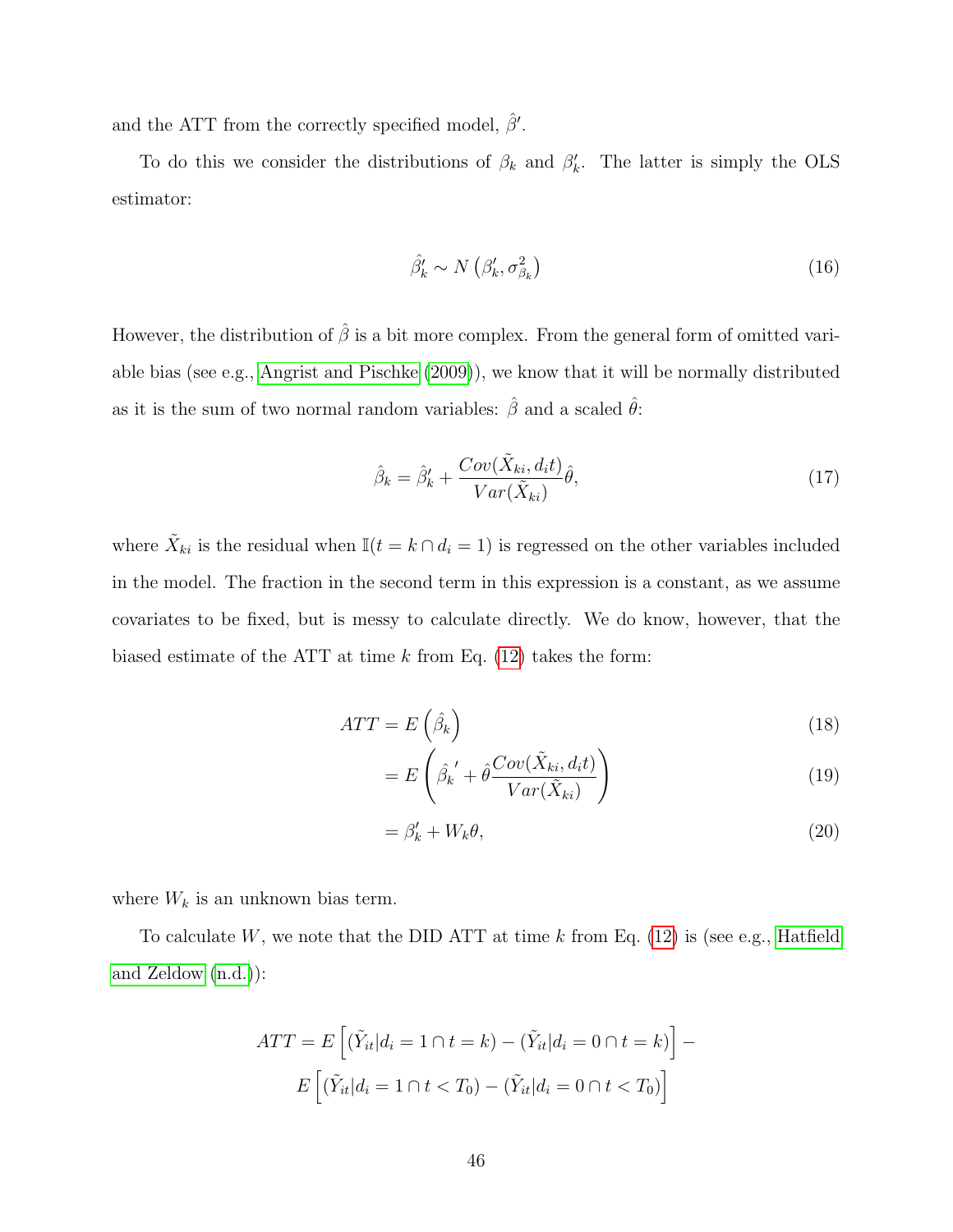If the true model is Eq.  $(13)$ , this will give us:

$$
ATT = \beta' + \left(k - \frac{1}{T_0 - 1} \sum_{t=1}^{T_0 - 1} t\right) \theta
$$
 (21)

Therefore, we know,

$$
W_k = k - \frac{1}{T_0 - 1} \sum_{t=1}^{T_0 - 1} t
$$
\n(22)

The bias due to omitting  $\theta$  depends on the average values of t in pre- and post-intervention periods. Averaging over  $\beta_k$  and  $\beta'_k$  to obtain  $\beta$  and  $\beta'$ , we then have:

$$
\hat{\beta} - \hat{\beta}' = \left(\frac{1}{T - T_0} \sum_{t=T_0}^{T} t - \frac{1}{T_0 - 1} \sum_{t=1}^{T_0 - 1} t\right) \hat{\theta}
$$
\n(23)

Bias is larger when the trend difference between the two groups is more pronounced: when the pre- or post-intervention time periods are longer or when the slope difference between groups is larger.  $\blacksquare$ 

# <span id="page-47-0"></span>C Parallel trends test as a special case of non-inferiority model misspecification

Proposition 5 In the first part of Appendix [B,](#page-45-0) we find that for the parallel trends estimator:

<span id="page-47-1"></span>
$$
\hat{\beta}_k - \hat{\beta}'_k = W_k \hat{\theta},\tag{24}
$$

In the general case in section 2.3.2, we saw: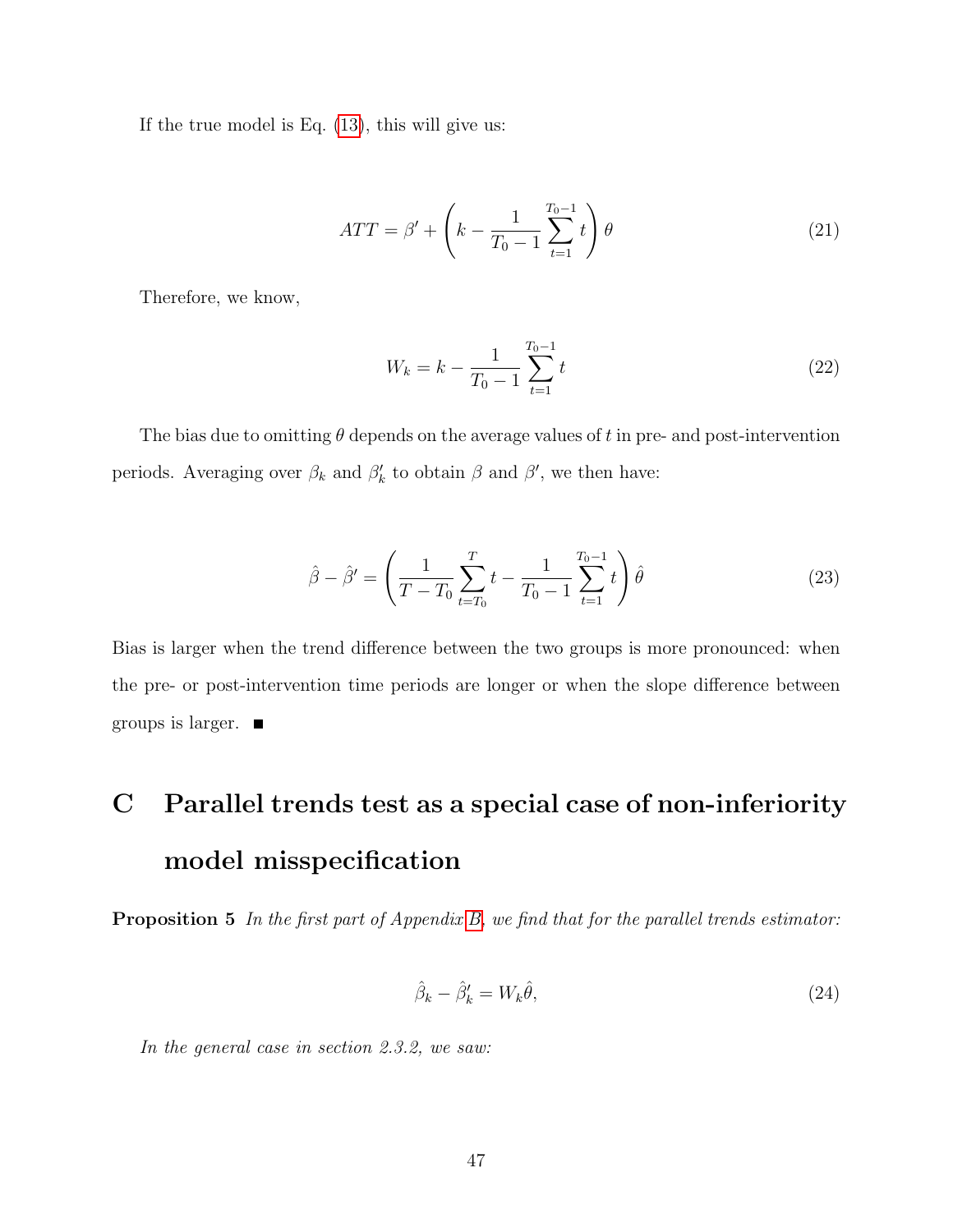$$
\hat{\beta_k} - \hat{\beta_k}' \sim N\left(\beta_k - \beta'_k, \sigma^2_{\beta'_k} - \sigma^2_{\beta_k} \frac{\sigma^2_{Exp}}{\sigma^2_{Red}}\right),\tag{25}
$$

We will show that these imply the same distribution.

#### Proof.

Using the OLS expression for variance, we can write the distribution from Eq. [\(24\)](#page-47-1):

$$
\hat{\beta}_k - \hat{\beta}_k' \sim N\left(\beta_k - \beta'_k, W_k^2 \sigma_\theta^2\right)
$$
\n
$$
\left(\begin{array}{cc}Cov\left(\tilde{X}_k, d_t\right)^2 & 2\end{array}\right)
$$
\n(26)

$$
\sim N\left(\beta_k - \beta'_k, \frac{Cov\left(\tilde{X}_{ki}, d_i t\right)^2}{Var\left(\tilde{X}_{ki}\right)^2} \frac{\sigma_{Exp}^2}{(n-1)Var(d_i t)\left(1 - R_{DT|X_k, X-k}^2\right)}\right),\tag{27}
$$

where  $X_k = \mathbb{I}(t = k \cap d_i = 1)$  and  $X_{-k}$  a vector of all covariates in the model except  $\mathbb{I}(t = k \cap d_i = 1)$  and  $d_i t$ . Likewise,  $\tilde{X}_{ki}$  is the *i*th residual when  $X_k$  is regressed on  $X_{-k}$ . More generally,  $R_{A|B,C}^2$  to represent the coefficient of determination when A is regressed on B and C. As both expressions have normal distributions with the same mean, we need to show only that they have the same variance to show that they are the same. Let  $Var(A_i)$  = 1  $\frac{1}{n-1}\sum_{i=1}^{n} (A_i - \frac{1}{n}$  $\frac{1}{n}\sum_{i=1}^{n} A_i$  and  $Cov(A_i, B_i) = \frac{1}{n-1}\sum_{i=1}^{n} (A_i - \frac{1}{n})$  $\frac{1}{n}\sum_{i=1}^n A_i (B_i - \frac{1}{n})$  $\frac{1}{n}\sum_{i=1}^n B_i$ .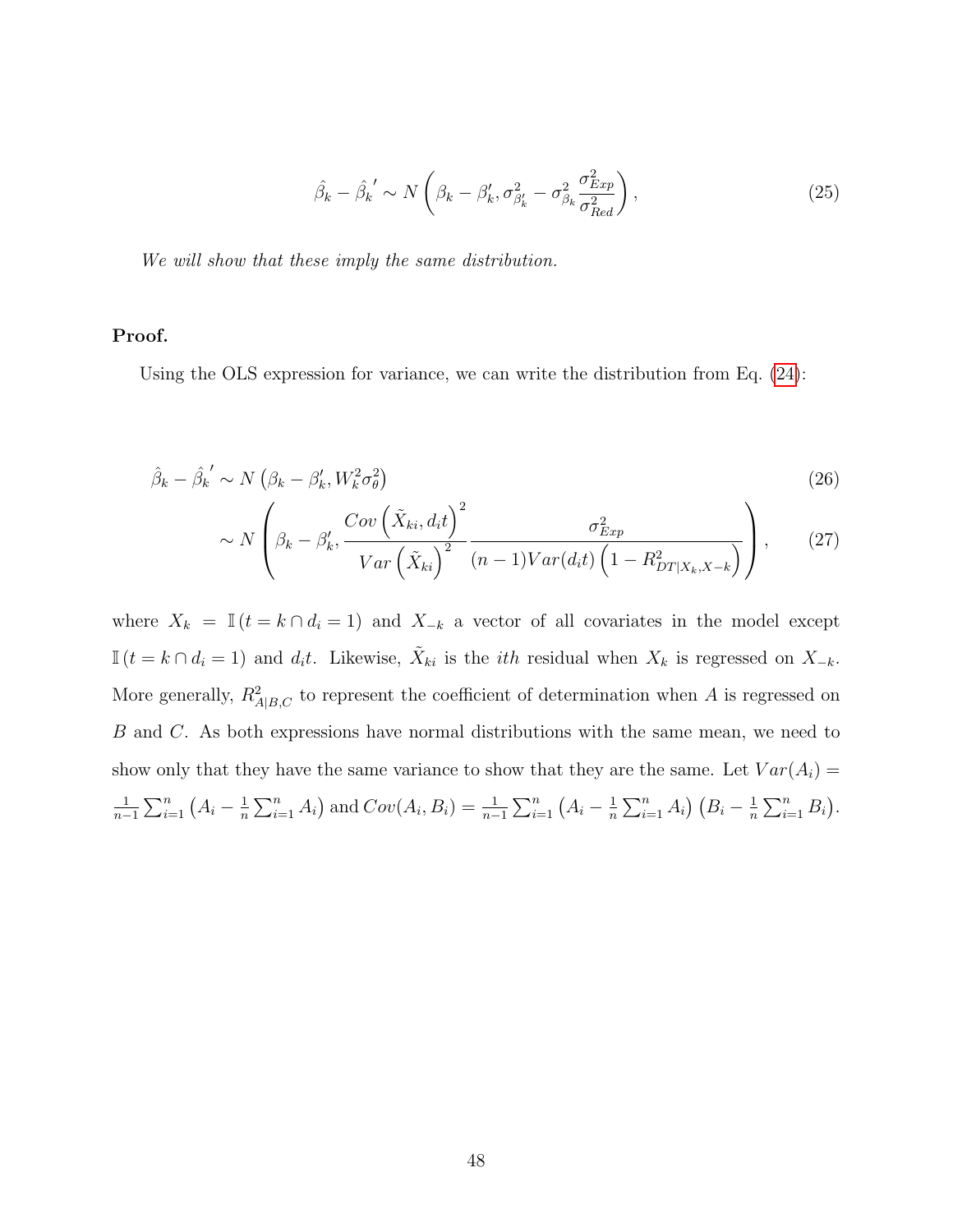$$
\sigma_{\beta'_{k}}^{2} - \sigma_{\beta_{k}}^{2} \frac{\sigma_{Exp}^{2}}{\sigma_{Red}^{2}} = \frac{\sigma_{Exp}^{2}}{(n-1)Var(X_{ki})\left(1 - R_{X_{k}|X_{-k}}, DT\right)} - \frac{\sigma_{Red}^{2}}{(n-1)Var(X_{ki})\left(1 - R_{X_{k}|X_{-k}}^{2}\right)} \frac{\sigma_{Exp}^{2}}{\sigma_{Red}^{2}}
$$
\n(28)

$$
= \frac{\sigma_{Exp}^2}{(n-1)Var(X_{ki})\left(1 - R_{X_k|X_{-k}}^2\right)} \frac{R_{X_k|X_{-k},DT}^2 - R_{X_k|X_{-k}}^2}{1 - R_{X_k|X_{-k},DT}^2} \tag{29}
$$

$$
= \frac{\sigma_{Exp}^2}{(n-1)Var(\tilde{X}_{ki})} \frac{Cov(X_{ki}, \tilde{d}_it)^2}{Var(\tilde{d}_it)Var(X_{ki}) \left(1 - R_{X_k|X_{-k}, DT}^2\right)} \tag{30}
$$

$$
= \frac{\sigma_{Exp}^2 Cov(\tilde{X}_{ki}, d_i t)^2}{(n-1)Var(\tilde{X}_{ki})Var(d_i t)} \frac{1}{Var(X_{ki})\left(1 - R_{DT|X_{-k}}^2\right)\left(1 - R_{X_k|X_{-k}, DT}^2\right)}
$$
(31)

$$
= \frac{\sigma_{Exp}^2 Cov(\tilde{X}_{ki}, d_i t)^2}{(n-1)Var(\tilde{X}_{ki})Var(d_i t)} \frac{1}{Var(X_{ki})\left(1 - R_{DT|X_k X_{-k}}^2\right)\left(1 - R_{X_k|X_{-k}}^2\right)}
$$
(32)

$$
=\frac{Cov\left(\tilde{X}_{ki},d_i t\right)^2}{Var\left(\tilde{X}_{ki}\right)^2}\frac{\sigma_{Exp}^2}{(n-1)Var(d_i t)\left(1-R_{DT|X_k,X_{-k}}^2\right)}
$$
(33)

This matches the variance in the other expression, and thus the distributions are the same.  $\blacksquare$ 

# <span id="page-49-0"></span>D Derivation of non-inferiority heuristic (Proposition [3\)](#page-16-0)

**Proposition 3 (Non-inferiority power heuristic)** If a one-sided test has probability  $1-\beta$ of detecting  $\theta = \theta^*$  (given such an effect exists) at the  $1 - \alpha$  level, then the non-inferiority formulation will have probability approximately  $1-\beta$  of ruling out  $\theta \geq \theta^*$  (given no violation exists).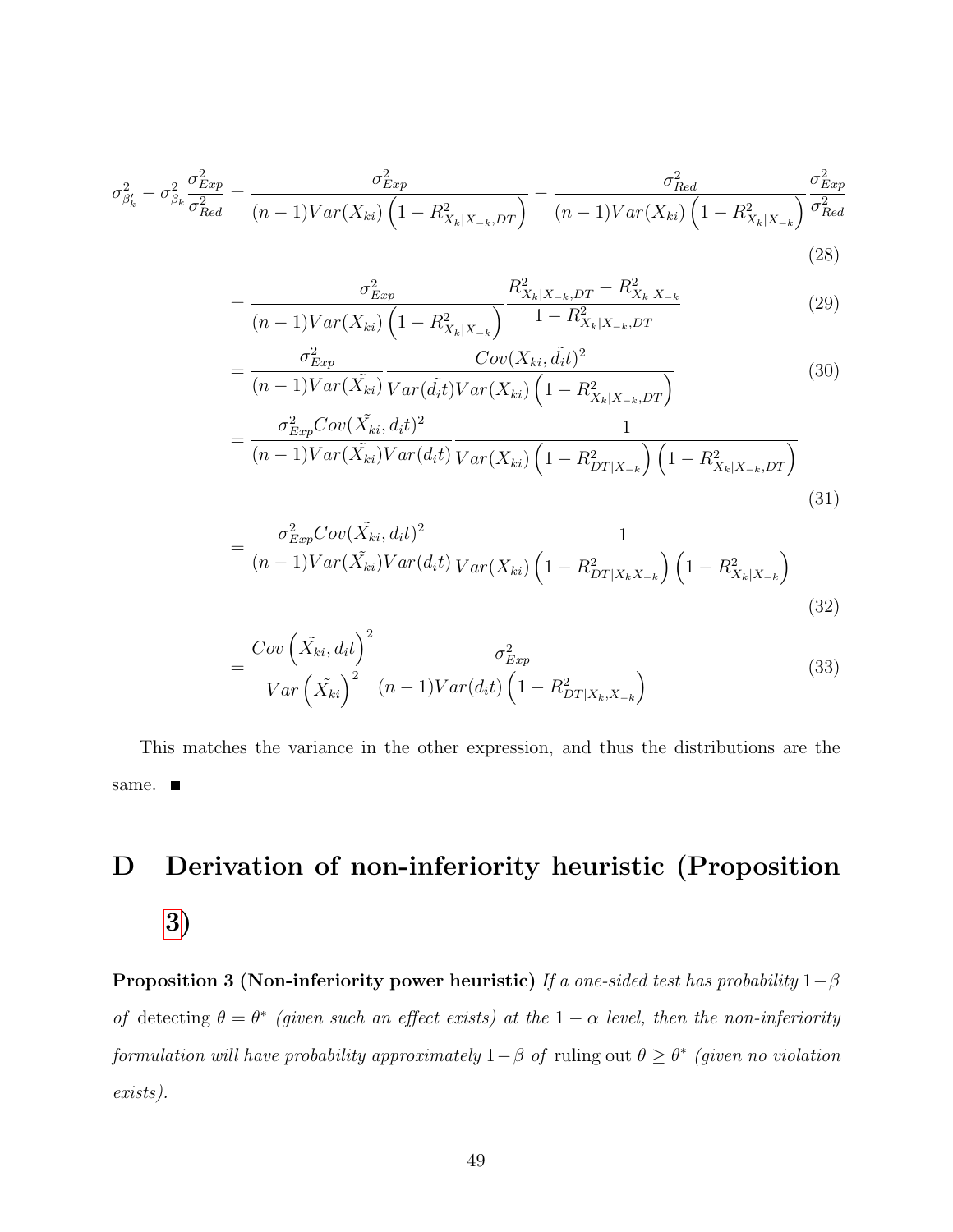Proof. Consider a stylized example: suppose we want to study the effect of an intervention on a treated group. We compare the treated group's post-treatment mean  $\theta$  to an *a priori*-specified reference point. For simplicity, we assume the reference value is 0 here. (In Appendix [E,](#page-52-0) we generalize this to other reference values.) We specify a one-sided test with  $H_0$ :  $\theta \leq 0$  versus the alternative  $H_A$ :  $\theta > 0$ . With data from N subjects  $X_i, \ldots, X_N \stackrel{iid}{\sim} N(\theta, \sigma^2)$ , we write a test statistic  $Z_N = \frac{\bar{X}}{\sigma/\sqrt{N}}$  and reject the null when the test statistic exceeds a critical value. Using the distribution of the test statistic under the null, the critical value should be  $\Phi^{-1}(1-\alpha)$  to control type I error at  $\alpha$ . Then, by definition, the power  $1 - \beta$  is the probability that the test statistic exceeds the critical value under the alternative,

$$
1 - \beta = Pr\left(Z_N > \Phi^{-1}(1-\alpha)|\theta > 0\right) ,
$$

which, for every value of  $\beta$ , will be true for some value of  $\theta = \theta^*$ . We subtract  $\frac{\theta}{\sigma/\sqrt{N}}$  from each side,

$$
1 - \beta = Pr\left(Z_N - \frac{\theta}{\sigma/\sqrt{N}} > \Phi^{-1}(1-\alpha) - \frac{\theta}{\sigma/\sqrt{N}}\right).
$$

Then, because  $\bar{X} \sim N\left(\theta, \frac{\sigma^2}{N}\right)$  $\frac{\sigma^2}{N}$ , we know  $Z_N - \frac{\theta}{\sigma/\sqrt{N}} = \frac{\bar{X}-\theta}{\sigma/\sqrt{N}} \sim N(0, 1)$ . We can rewrite our expression as

$$
1 - \beta = 1 - \Phi\left(\Phi^{-1}(1 - \alpha) - \frac{\theta}{\sigma/\sqrt{N}}\right)
$$

.

Using  $1 - \Phi(x) = \Phi(-x)$ , and  $-\Phi^{-1}(\alpha) = \Phi^{-1}(1 - \alpha)$  for  $\alpha \in [0, 1]$ , we rearrange as

$$
1 - \beta = \Phi\left(\Phi^{-1}(\alpha) + \frac{\theta}{\sigma/\sqrt{N}}\right);.
$$

We solve for  $\theta^*$ , which is the smallest treatment effect the test has power  $1 - \beta$  to detect,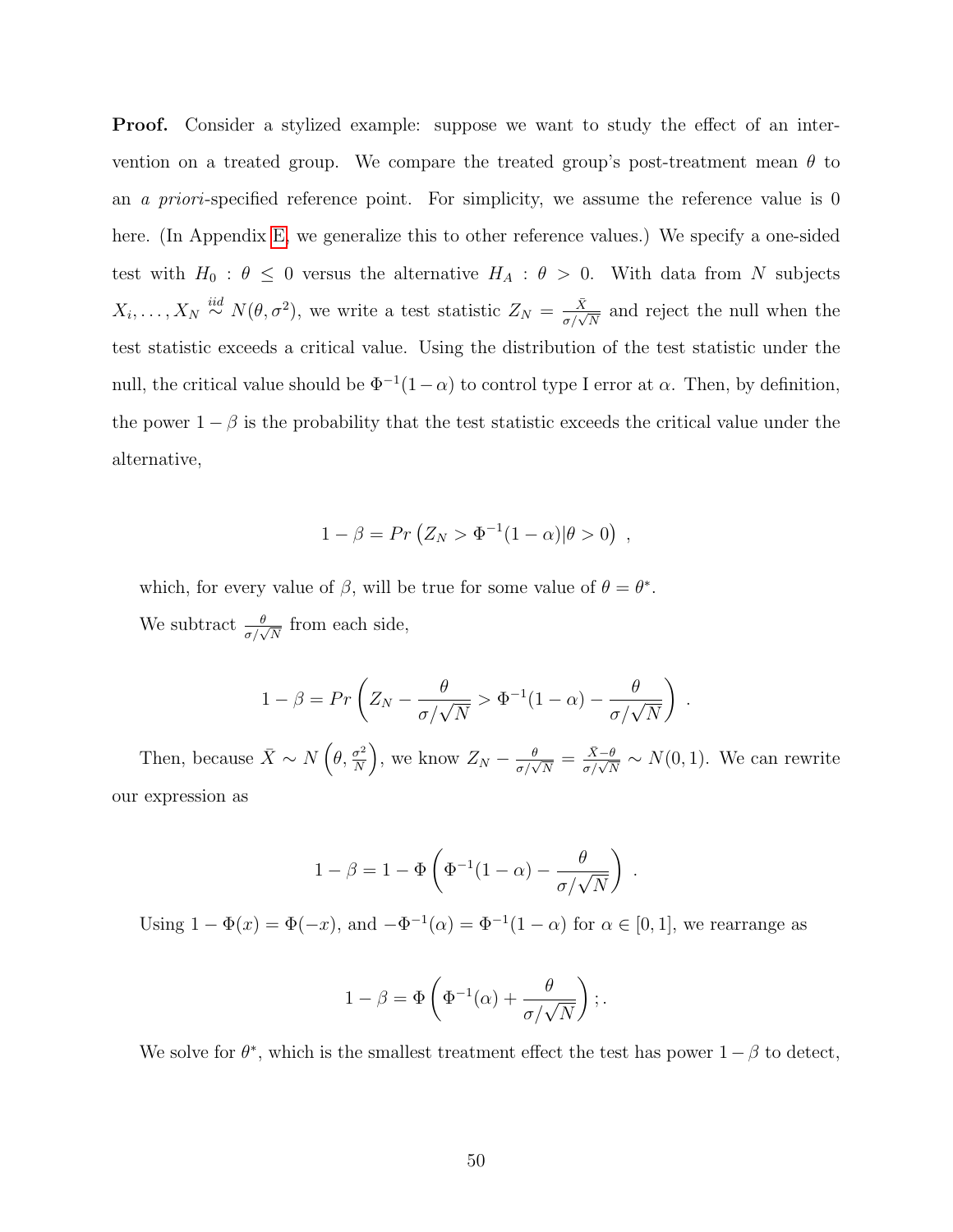$$
\theta^* = \sigma/\sqrt{N} \left( \Phi^{-1}(1-\beta) - \Phi^{-1}(\alpha) \right) .
$$

That is, if  $\theta = \theta^*$ , we will have power  $1 - \beta$  to reject the null that  $\theta \leq 0$ .

Now suppose we wish to verify our assumption that 0 is a good reference value, and do so by examining the mean of a comparable untreated group. Our task is to establish that the untreated group's mean does *not* exceed 0. Following the reasoning above, we formulate a non-inferiority test with a bound based on the  $\theta^*$  from the main study. That is, we wish to test whether we can rule out differences (relative to the reference of 0) in the comparison group's mean that are at least as big as the treatment effect we are powered to detect. The hypotheses are therefore  $H_0: \theta \geq \theta^*$  versus  $H_A: \theta < \theta^*$ . We assume the untreated group's data are  $X_1, \ldots, X_N \stackrel{iid}{\sim} N(\theta, \sigma^2)$  and write a test statistic  $Z_N = \frac{\bar{X} - \theta^*}{\sigma/\sqrt{N}}$ . We reject violations when the test statistic is smaller than a critical value. As before, we determine the critical value by assuming that the null is true and controlling the Type I error rate at  $\alpha$ , which yields a critical value of  $\Phi^{-1}(\alpha)$ .

We are interested in the power of the test when the assumption is exactly met, that is, when  $\theta = 0$ . Again by definition,

$$
P\left(Z_N \leq \Phi^{-1}(\alpha)\middle|\theta=0\right) = P\left(\frac{\bar{X}}{\sigma/\sqrt{N}} \leq \Phi^{-1}(\alpha) + \frac{\theta^*}{\sigma/\sqrt{N}}\middle|\theta=0\right).
$$

Because  $\theta = 0$ ,  $\frac{\bar{X}}{\sigma/\sqrt{N}} \sim N(0, 1)$ . Plugging in the standard normal cumulative distribution function and our expression for  $\theta^*$ , we obtain

$$
\Phi(\Phi^{-1}(\alpha) + (\Phi^{-1}(1-\beta) - \Phi^{-1}(\alpha))) = 1 - \beta.
$$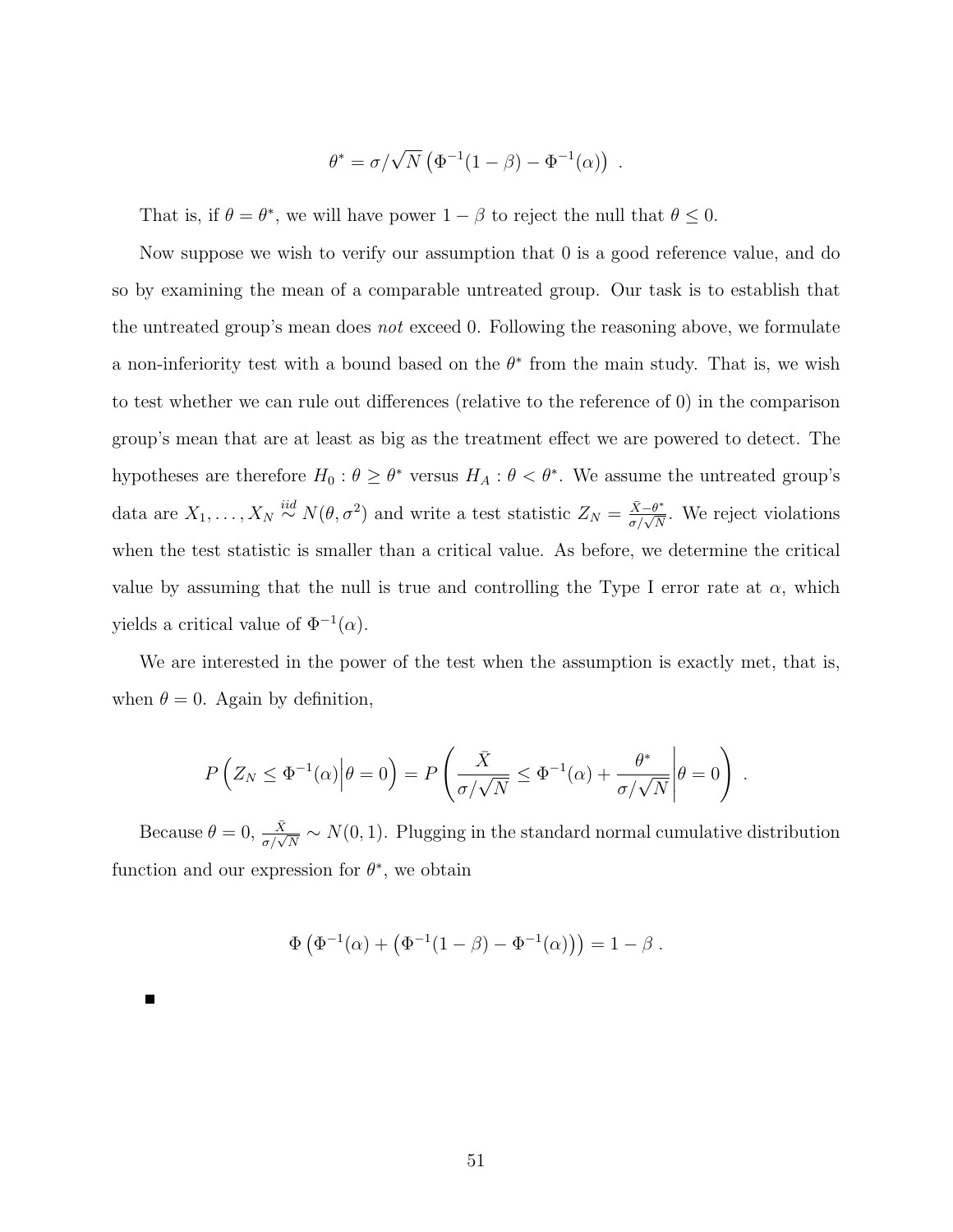# <span id="page-52-0"></span>E Extension of non-inferiority heuristic to other tests

## E.1 T-test

To complete the analysis in section [3.1](#page-16-1) as a t-test, we substitute  $\Phi$  for the cumulative distribution function of the t-distribution with the relevant number of degrees of freedom. The rest of the math is unchanged.

## E.2 Regression coefficients

Consider the linear model:

$$
y_i = \sum_{i=1}^p \beta_i x_{ij} + \epsilon_i,
$$

where  $y_i$  is the outcome of interest, each  $x_{ij}$  is value of the *j*th covariate for observation *i*, and  $\epsilon_i$  is the error associated with observation *i* such that  $\epsilon_i \stackrel{\text{i.i.d.}}{\sim} N(0, \sigma^2)$ . In matrix form, we write:

$$
X = \begin{bmatrix} x_{11} & x_{12} & \dots & x_{1p} \\ \vdots & & & \vdots \\ x_{n1} & x_{n2} & \dots & x_{np} \end{bmatrix}, \hat{\beta} = \begin{bmatrix} \hat{\beta}_1 \\ \hat{\beta}_2 \\ \vdots \\ \hat{\beta}_p \end{bmatrix}, y = \begin{bmatrix} y_1 \\ y_2 \\ \vdots \\ y_n \end{bmatrix}
$$

We examine a Wald test of coefficient  $i$ , with the following hypotheses:

$$
H_0: \beta_i < 0
$$
\n
$$
H_A: \beta_i \ge 0
$$

This is a z-test on  $\hat{\beta}_i$ . With the normality and homoskedasticity assumptions above, the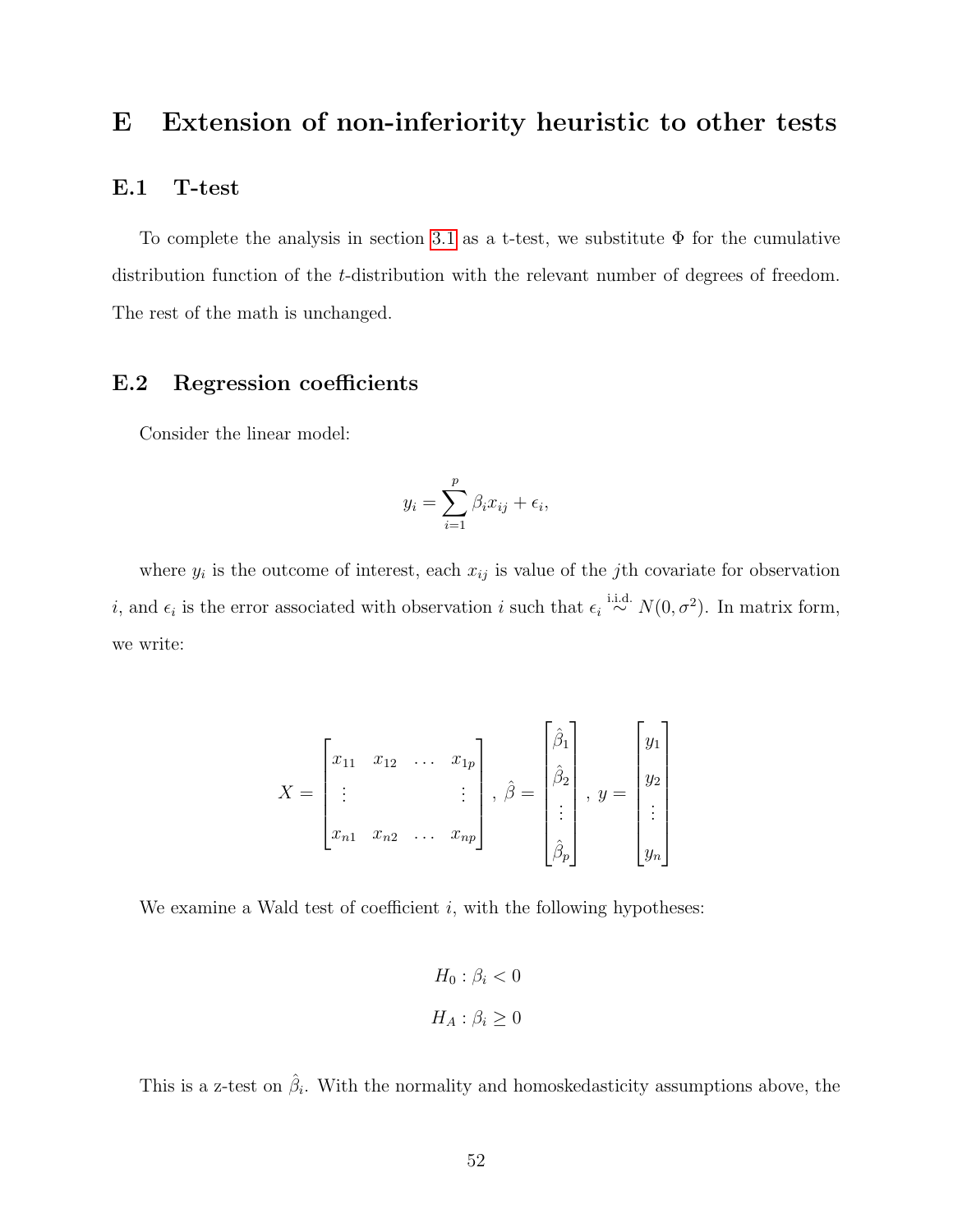variance of  $\hat{\beta}$  is:

$$
\sigma_{\hat{\beta}}^2 = Var\left(\left(X^T X\right)^{-1} X^T y\right)
$$
  
= 
$$
\left(X^T X\right)^{-1} X^T Var(y) X \left(X^T X\right)^{-1}
$$
  
= 
$$
\sigma^2 \left(X^T X\right)^{-1}
$$

Then,  $\sigma_{\hat{\beta}_i}^2 = \sigma^2 (X^T X)^{-1}_{ii}$ , the *i*th diagonal element of  $(X^T X)^{-1}$ . Because the standard error of  $\hat{\beta}_i$  is not dependent on  $y_i$ , the calculations in 5.1 hold.

$$
1 - \beta = P\left(\frac{\hat{\beta}_i}{\sigma_{\beta_i}} > \Phi^{-1}\left(1 - \frac{\alpha}{2}\right)\right)
$$

## E.3 Two-sample tests

In a two-sample Z-test, we test the null hypothesis,  $H_0: \theta_1 \leq \theta_2$  against the alternative,  $H_A: \theta_1 > \theta_2$ , in from samples sized  $n_1$  and  $n_2$  respectively. The Z-statistic is:

$$
Z = \frac{\bar{X}_1 - \bar{X}_2}{\sqrt{\frac{\sigma_1^2}{n_1} + \frac{\sigma_2^2}{n_2}}}
$$

The power calculation can be modified:

$$
1 - \beta = P\left(\frac{\bar{X}_1 - \bar{X}_2}{\sqrt{\frac{\sigma_1^2}{n_1} + \frac{\sigma_2^2}{n_2}}} > \Phi(1 - \alpha)\right)
$$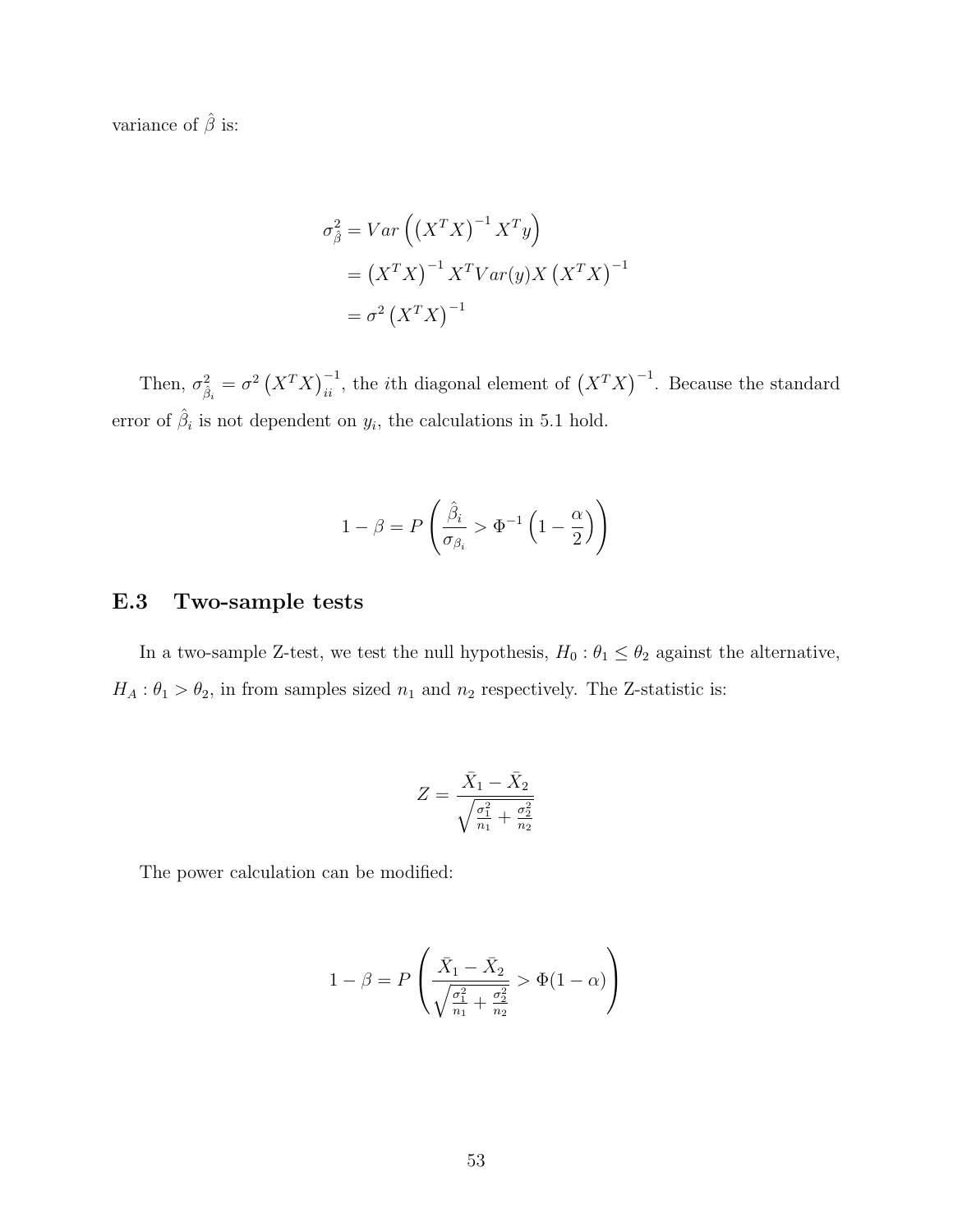## E.4 Other null hypotheses

If the  $\theta_0 \neq 0$ , we could have null hypotheses,  $H_0 : \theta \leq \theta_0$  and  $H_A : \theta > \theta_0$ . This would lead to a slight modification of our heuristic. We have power  $1 - \beta$  to detect an effect of size  $\delta = \theta - \theta_0.$ 

$$
1 - \beta = P\left(\frac{\bar{X} - \theta_0}{\frac{\sigma}{\sqrt{n}}} > \Phi^{-1}(1 - \alpha)\right)
$$

$$
= 1 - \Phi\left(\Phi^{-1}(1 - \alpha) + \frac{\theta - \theta_0}{\frac{\sigma}{\sqrt{n}}}\right)
$$

$$
1 - \beta = \Phi\left(\Phi^{-1}(\alpha) + \frac{\theta - \theta_0}{\frac{\sigma}{\sqrt{n}}}\right)
$$

$$
\delta = \theta - \theta_0 = \left(\Phi^{-1}(1 - \beta) - \Phi^{-1}(\alpha)\right)\frac{\sqrt{n}}{\sigma}
$$

Now suppose researchers are concerned that the mean may have changed in a different group that did not receive the intervention. They want to do a non-inferiority placebo test on this group to rule out an effect of size  $\delta$ . (We assume this group has the same standard deviation.) In a non-inferiority approach, we assume  $X_i \stackrel{i.i.d.}{\sim} N(\theta, \sigma^2)$ , where  $\theta = \theta_0$  when there is no violation. Researchers test:  $H_0: \theta \ge \delta, H_A: \theta < \delta$ . In this case, power to rule out an effect of size  $\delta$  is equal to  $1 - \beta$  if  $\theta = 0$ ,

$$
P\left(\frac{\bar{X}-\delta}{\frac{\sigma}{\sqrt{n}}} \leq \Phi^{-1}(\alpha)\right) = \Phi\left(\Phi^{-1}(\alpha) + \frac{\delta}{\frac{\sigma}{\sqrt{n}}}\right) = 1 - \beta.
$$

Specifically, we have equal power to rule out the same difference between the true effect and null hypothesis.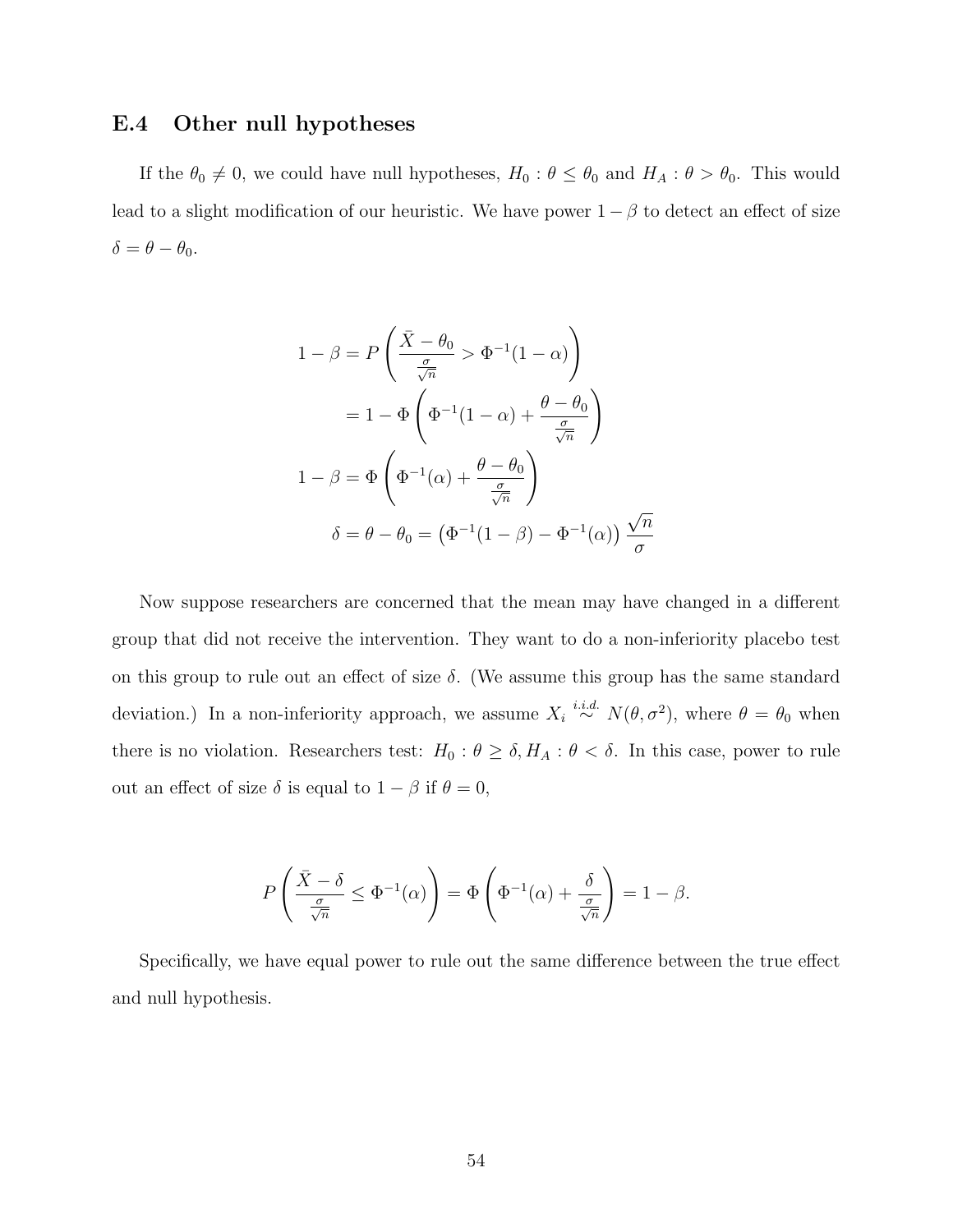## <span id="page-55-0"></span>F Other test conditions

#### F.1 Two-sided treatment effect test

In a two-sided test, researchers set  $H_0: \theta = 0$ ,  $H_A: \theta \neq 0$ . The power to detect an effect of size  $\theta_0$  associated with this test is:

$$
1 - \beta = P\left(\frac{\bar{X}}{\frac{\sigma}{\sqrt{n}}} > \Phi^{-1}\left(1 - \frac{\alpha}{2}\right)\right) + P\left(\frac{\bar{X}}{\frac{\sigma}{\sqrt{n}}} < \Phi^{-1}\left(\frac{\alpha}{2}\right)\right)
$$

$$
= 2P\left(\frac{\bar{X} - \theta}{\frac{\sigma}{\sqrt{n}}} < \Phi^{-1}\left(\frac{\alpha}{2}\right) - \frac{\theta}{\frac{\sigma}{\sqrt{n}}}\right)
$$

$$
= 2\Phi\left(\Phi^{-1}\left(\frac{\alpha}{2}\right) - \frac{\theta}{\frac{\sigma}{\sqrt{n}}}\right)
$$

If we solve for  $\theta^*$  that the test has power  $1 - \beta$  to detect, we obtain

$$
\theta^* = \sigma/\sqrt{N}\left(\Phi^{-1}\left(\frac{1-\beta}{2}\right) - \Phi^{-1}\left(\frac{\alpha}{2}\right)\right)
$$

In a one-sided non-inferiority test, researchers would have slightly higher power to rule out an effect of size  $\theta^*$  than the original formulation in this two-sided treatment effect test, equivalent to the increase in power a one-sided test has compared to a two-sided test (Figure [12\)](#page-56-0).

## F.2 Two-sided non-inferiority test

In a non-inferiority approach, we assume  $X_i \stackrel{\text{i.i.d.}}{\sim} N(\theta, \sigma^2)$ ; if  $\theta = 0$ , there is no violation. Researchers typically test:  $H_0: \theta \ge |\theta^*|$ ,  $H_A: \theta < |\theta^*|$ . In this case, power to rule out an effect of size  $\theta^*$  is slightly lower (Figure [12\)](#page-56-0). (We assume in these calculations that  $\theta^* > 0$ ; if not, then  $\theta^*$  would added on the left side of the inequality and subtracted on the right.)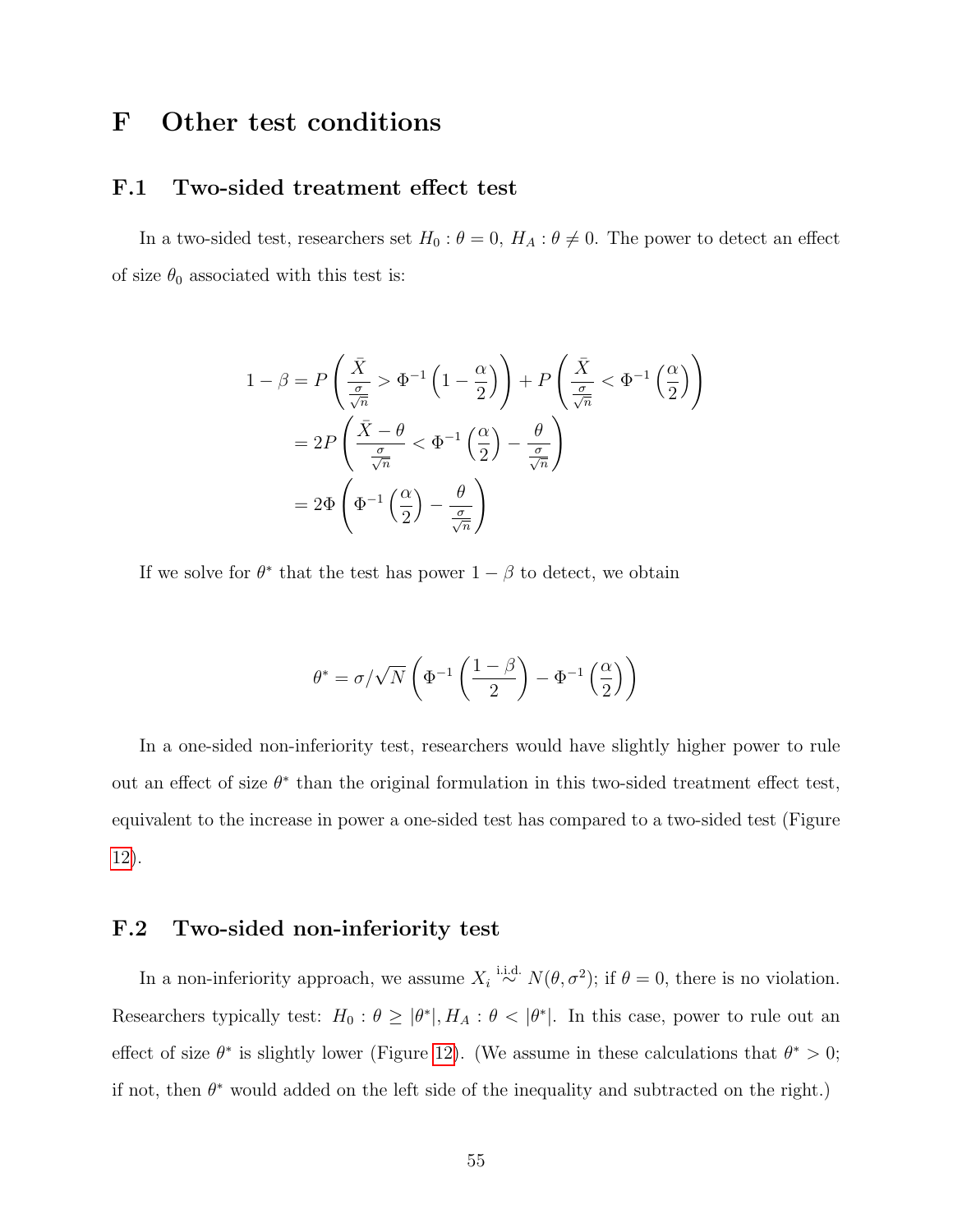<span id="page-56-0"></span>
$$
P\left(\frac{\bar{X}-\theta^{*}}{\frac{\sigma}{\sqrt{n}}}<\Phi^{-1}\left(\frac{\alpha}{2}\right)\bigcap \frac{\bar{X}+\theta^{*}}{\frac{\sigma}{\sqrt{n}}}> \Phi^{-1}\left(1-\frac{\alpha}{2}\right)\middle|\theta=0\right)
$$
\n
$$
= P\left(\Phi^{-1}\left(1-\frac{\alpha}{2}\right)-\frac{\theta^{*}}{\frac{\sigma}{\sqrt{n}}}\leq \frac{\bar{X}}{\frac{\sigma}{\sqrt{n}}}\leq \Phi^{-1}\left(\frac{\alpha}{2}\right)+\frac{\theta^{*}}{\frac{\sigma}{\sqrt{n}}}\middle|\theta=0\right)
$$
\n
$$
= \Phi\left(\Phi^{-1}\left(\frac{\alpha}{2}\right)+\frac{\theta^{*}}{\frac{\sigma}{\sqrt{n}}}\right)-\Phi\left(\Phi^{-1}\left(1-\frac{\alpha}{2}\right)-\frac{\theta^{*}}{\frac{\sigma}{\sqrt{n}}}\right)
$$
\n
$$
= 2\Phi\left(\Phi^{-1}\left(\frac{\alpha}{2}\right)+\frac{\theta^{*}}{\frac{\sigma}{\sqrt{n}}}\right)-1
$$
\n1.00\n\nPower of main effect  
\ntest to detect an non-interiority test to conclude  
\neffect of size  $\theta^{*}$   
\n0.75\n\n
$$
0.75
$$
\n
$$
0.75
$$
\n
$$
0.85
$$
\n
$$
0.00
$$
\n
$$
0.25
$$
\n
$$
0.00
$$
\n
$$
0.00
$$
\n
$$
0.00
$$
\n
$$
0.00
$$
\n
$$
0.00
$$
\n
$$
0.00
$$
\n
$$
0.00
$$
\n
$$
0.00
$$
\n
$$
0.00
$$
\n
$$
0.00
$$
\n
$$
0.00
$$
\n
$$
0.00
$$
\n
$$
0.00
$$
\n
$$
0.00
$$
\n
$$
0.00
$$
\n
$$
0.00
$$
\n
$$
0.00
$$
\n
$$
0.00
$$
\n
$$
0.00
$$
\n
$$
0.00
$$
\n
$$
0.00
$$
\n
$$
0
$$

Figure 12: Power of different types of tests. The x-axis indicates the effect size measured in standard deviations. The red line is the power of the original study to detect an effect of size  $\theta^*$  in a two-sided test:  $H_0: \theta = 0$ ,  $H_A: \theta \neq 0$ . The green line is the power of a one-sided test non-inferiority test to rule out an effect of size  $\theta^*$  if in fact  $\theta = 0$ :  $H_0: \theta \ge \theta^*$ ,  $H_A: \theta < \theta^*$ . The blue line is the power of a two-sided non-inferiority test to rule out an effect of size  $\theta^*$ in a two-sided test if in fact  $\theta = 0$ :  $H_0: \theta \ge |\theta^*|$ ,  $H_A: \theta < |\theta^*|$ .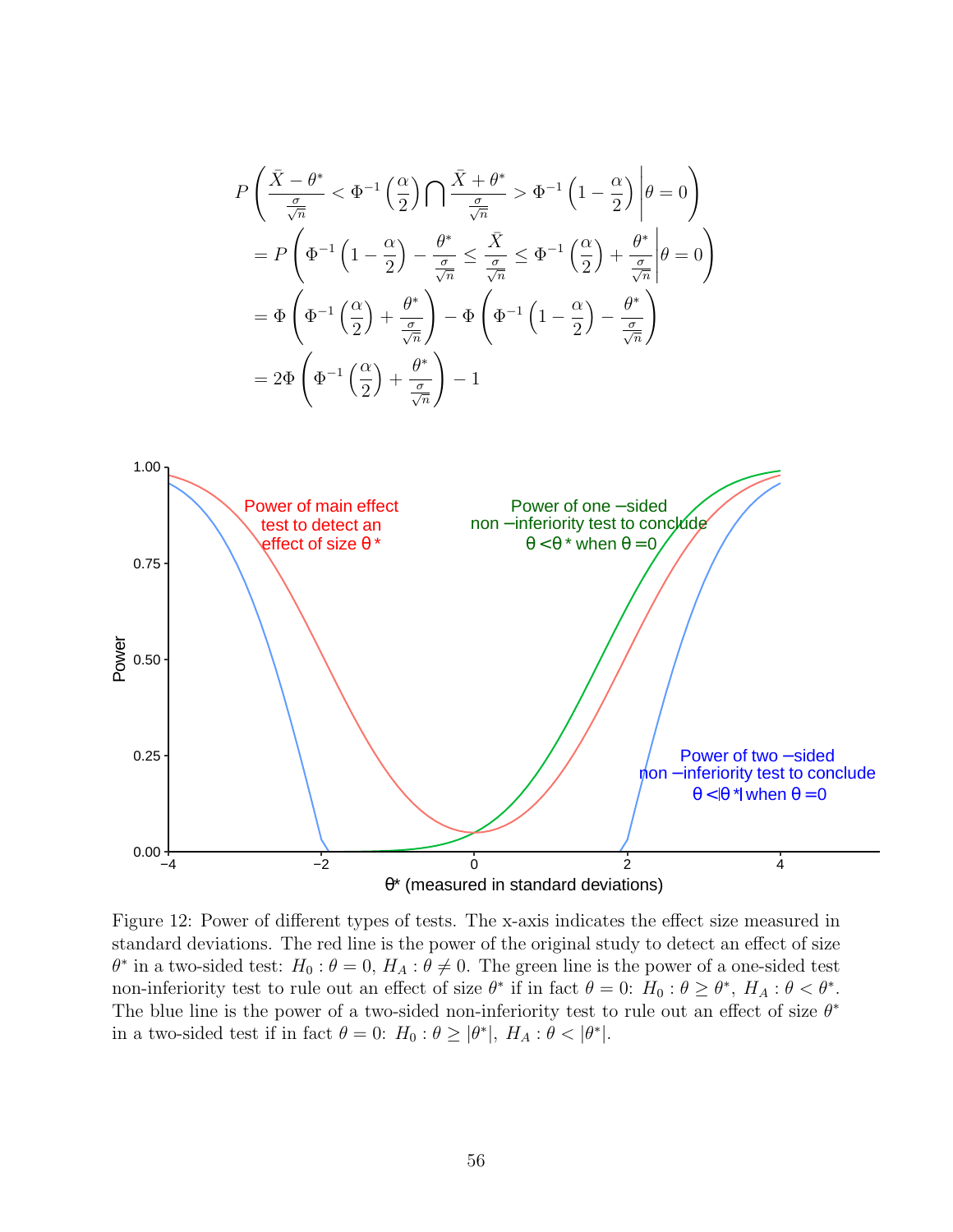# <span id="page-57-0"></span>G Impact of trend difference on standard error (Proposition [4](#page-21-0)

#### Proposition 5 (Trend difference impact on standard error)

When we add a trend difference into Eq.  $(1)$ , creating Eq.  $(2)$ , if there is no violation of parallel trends, the standard error on our treatment effect in the expanded model  $\beta_{1k}$  relates to the standard error of our treatment effect in the original model,  $\beta'_{1k}$ :

$$
\frac{\sigma_{\beta_{1k}}^2}{\sigma_{\beta'_{1k}}^2} \ge 1 - \frac{R_{\mathbb{I}(T=k\cap D=1)|DT}^2}{1 - R_{\mathbb{I}(T=k\cap D=1)|X_{-k}}} \tag{34}
$$

where  $R^2_{\mathbb{I}(T=k\cap D=1)|X_{-k}}$  is the coefficient of determination when  $\mathbb{I}(T=k\cap D=1)$  is regressed on all other variables in the reduced model and where  $R_{DT|I(T=k\cap D=1)}^2$  is the coefficient of determination when  $d_i t_i$  is regressed on  $\mathbb{I}(t = k \cap d_i = 1)$ . This relationship similarly applies to other trend differences, e.g., replace  $d_i t_i$  with  $d_i t_i^2$ .

#### Proof.

Suppose we have two models:

$$
Reduced: y_i = \beta_1 x_{i1} + \dots + \beta_k x_{ki} + \epsilon_i \tag{35}
$$

$$
\text{Expanded: } y_i = \beta'_1 x_{i1} + \dots + \beta'_k x_{ki} + \theta w_i + \epsilon'_i, \tag{36}
$$

where  $\epsilon_i \stackrel{\text{i.i.d.}}{\sim} N(0, \sigma^2)$ . Assume that  $W \perp Y$  and thus  $\beta_j = \beta'_j \ \forall j$ .

$$
\sigma_{\beta_j}^2 = \frac{Var(\epsilon)}{1 - R_{X_j | X_{-j}}^2} \tag{37}
$$

$$
\sigma_{\beta_j'}^2 = \frac{Var(\epsilon')}{1 - R_{X_j|X_{-j},W}^2}
$$
\n(38)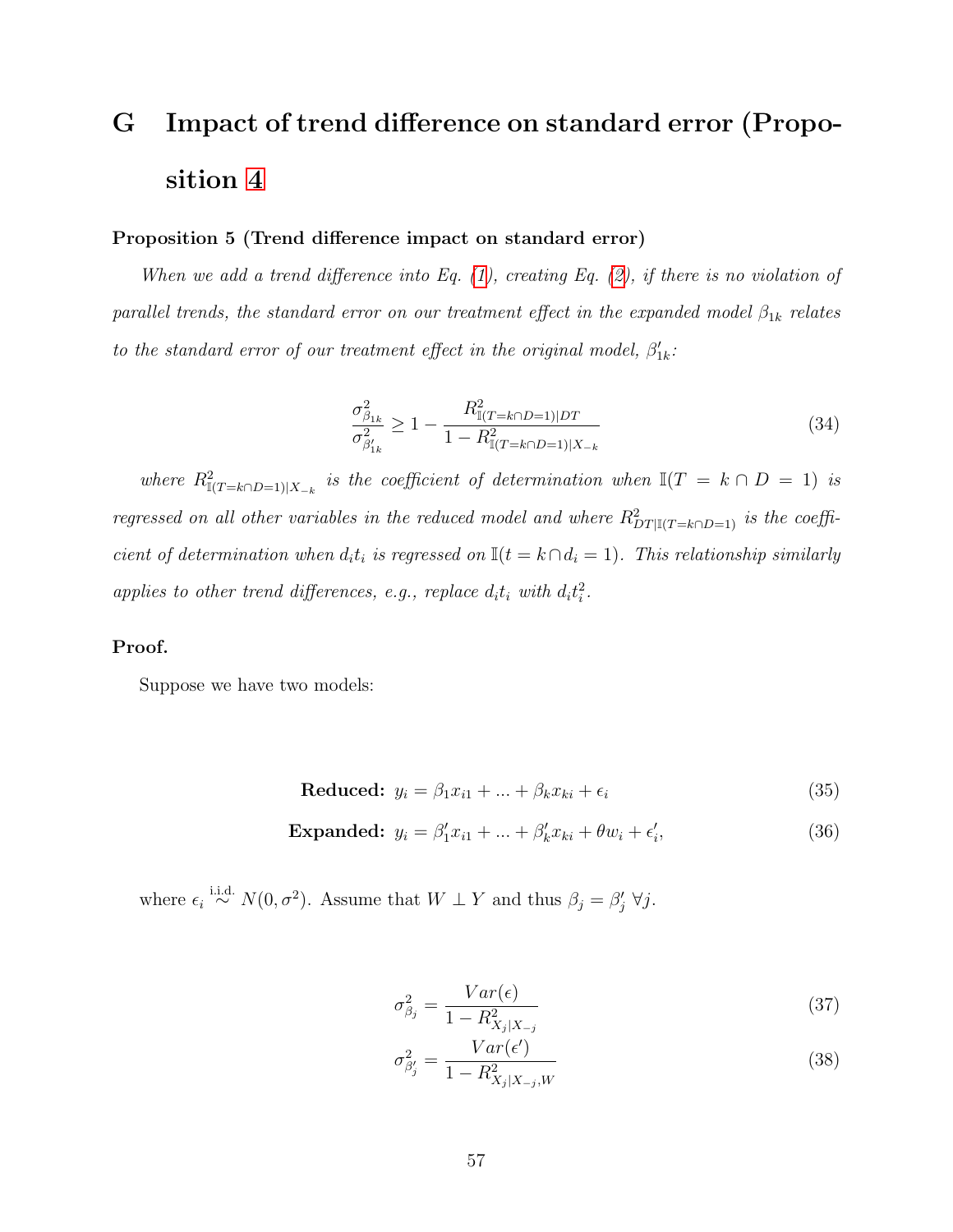Because  $W \perp Y$ ,  $Var(\epsilon) = Var(\epsilon')$ 

$$
\frac{\sigma_{\beta_j}^2}{\sigma_{\beta'_j}^2} = \frac{1 - R_{X_j|X_{-j},W}^2}{1 - R_{X_j|X_{-j}}^2}
$$
\n(39)

$$
\geq \frac{1 - R_{X_j|X_{-j}}^2 - R_{X_j|W}^2}{1 - R_{X_j|X_{-j}}^2} \tag{40}
$$

$$
\geq 1 - \frac{R_{X_j|W}^2}{1 - R_{X_j|X_{-j}}^2} \tag{41}
$$

Applied to  $Eq. (1)$  $Eq. (1)$  and  $Eq. (2)$  $Eq. (2)$  as reduced and expanded models, we see the above relationship.

# <span id="page-58-0"></span>H Empirical power

Empirical power is the estimated power to detect the observed treatment effect, based on its point estimate and standard error. In Figure [13,](#page-59-0) Panel A, we show the relationship between the p-value of a Wald test and empirical power. For instance, a p-value of 0.05 would always have observed power of 50% in post hoc test. Smaller p-values produce a higher estimate of empirical study power.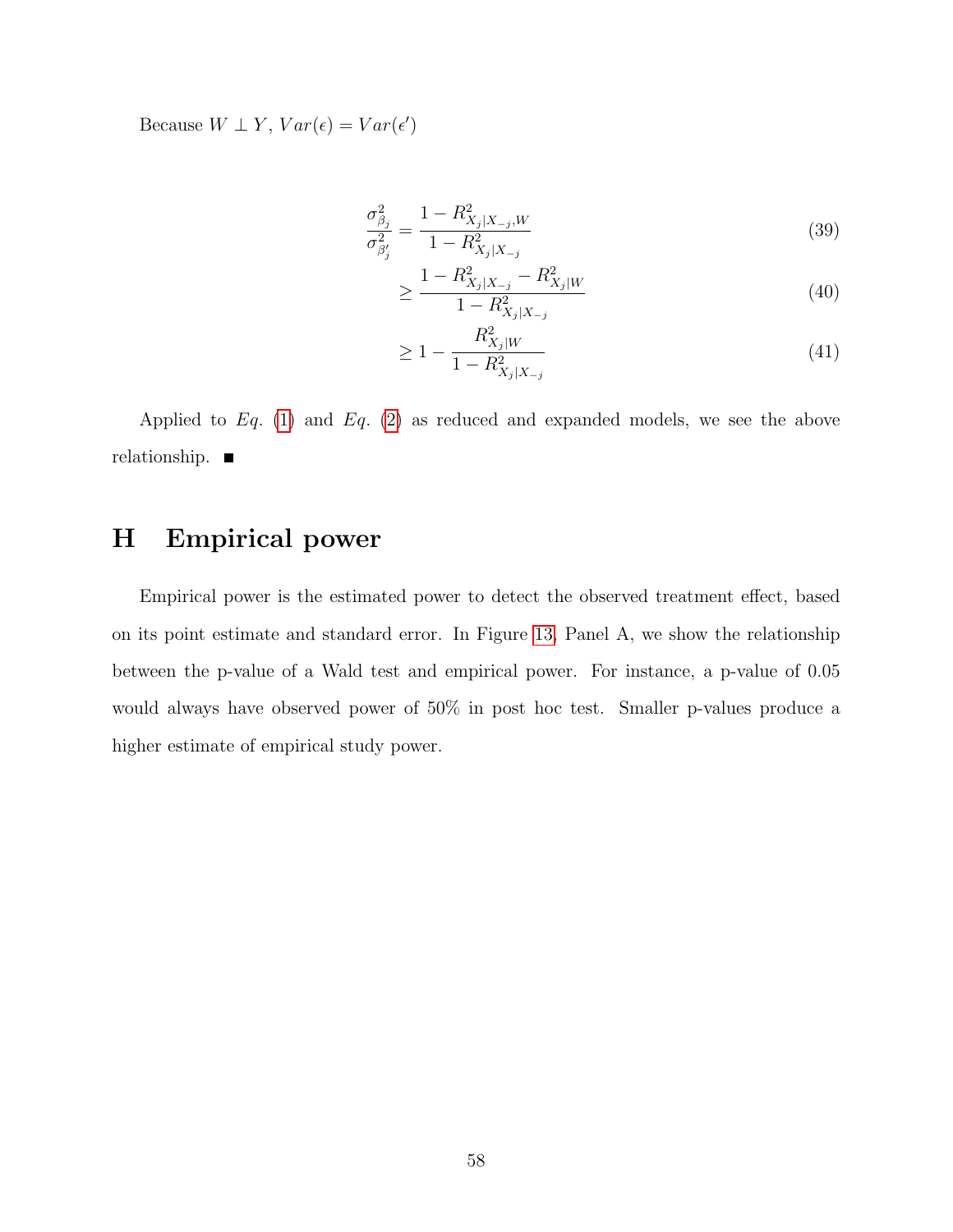<span id="page-59-0"></span>

Figure 13: A. Relationship between Wald test empirical power and p-value. B-D. Distribution of empirical power given  $70\%$  (B),  $80\%$  (C),  $90\%$  (D) study power. The dashed line indicates median power and dotted lines the 25th and 75th quantiles.

To understand this intuitively, consider the relationship between significance testing and power estimation. A significance test assesses whether a coefficient of interest exceeds some threshold. Power is a measure of the probability that the coefficient of interest exceeds that threshold when the study is replicated an infinite number of times. If a low p-value is observed, that provides some evidence that the coefficient may be large. However, with only a single study, we have no way to discern whether the coefficient is actually large, and power is high; or whether the coefficient was large by random chance in our study, but in truth is smaller. Power is an average of whether a coefficient is statistically significant over infinite study replications  $(n = \infty)$ . By contrast, empirical "power" is a single draw from that distribution  $(n = 1)$ , a point estimate for which we cannot calculate variance.

We illustrate this with the example of a one-sample Wald test in Figure [13,](#page-59-0) Panels B-D. Each histogram shows the distribution of empirical power from a Wald test, with the underlying study power varying from 70% to 90%. While the median study drawn from an underlying distribution has the correct empirical power, there is a considerable variance in empirical power across study replications. From a single study, we have no way to discern whether the empirical power of 90% came from a study with 90% power or one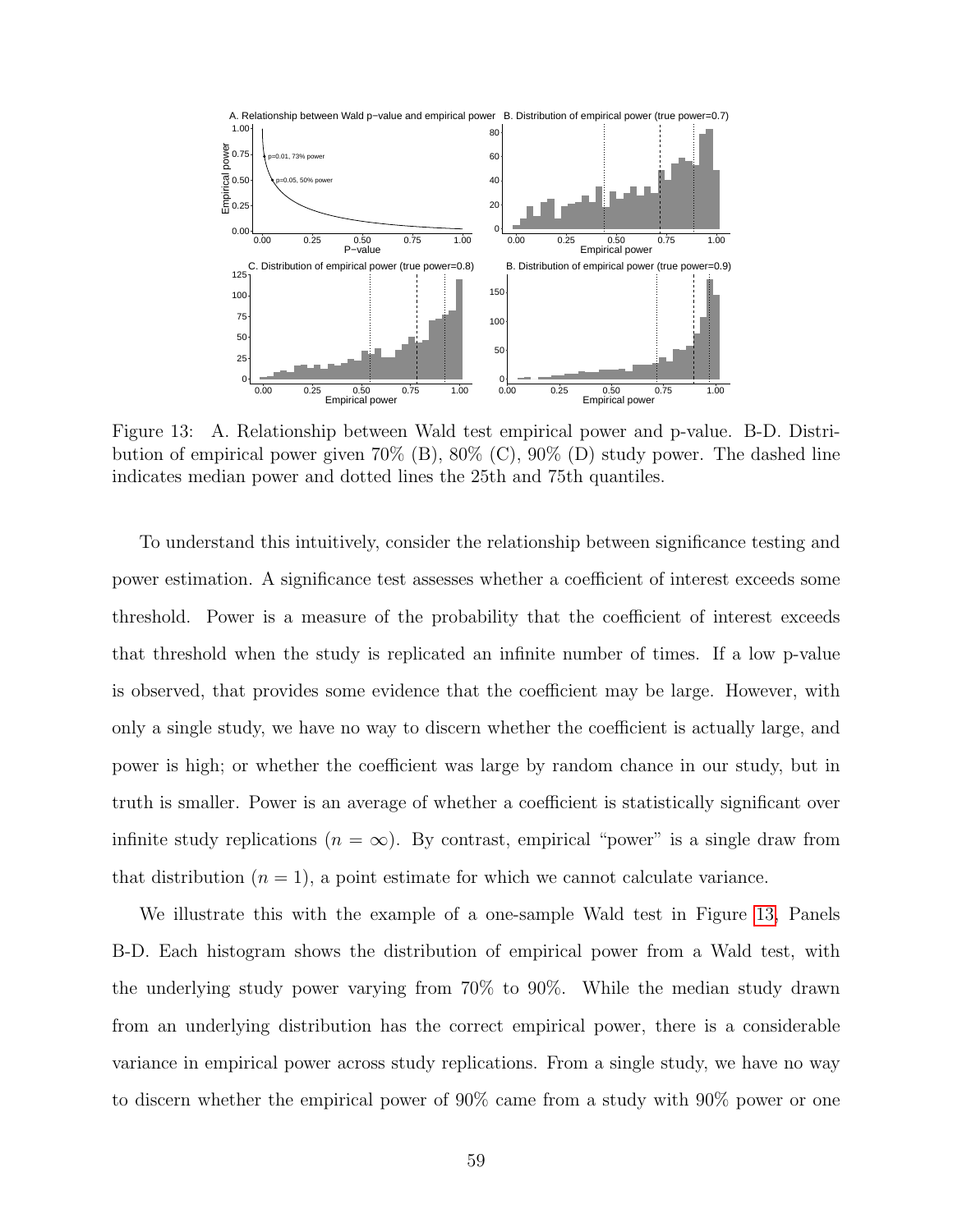with 70% power. Furthermore, given publication bias toward studies with higher statistical significance, which inflates effect size, we will likely observe low p-values (i.e. high empirical power) far more than would be expected in published studies, suggesting empirical power will often be artificially inflated. Other tests may have different distributions of empirical power, but there is a similar bijective relationship between empirical power and p-value.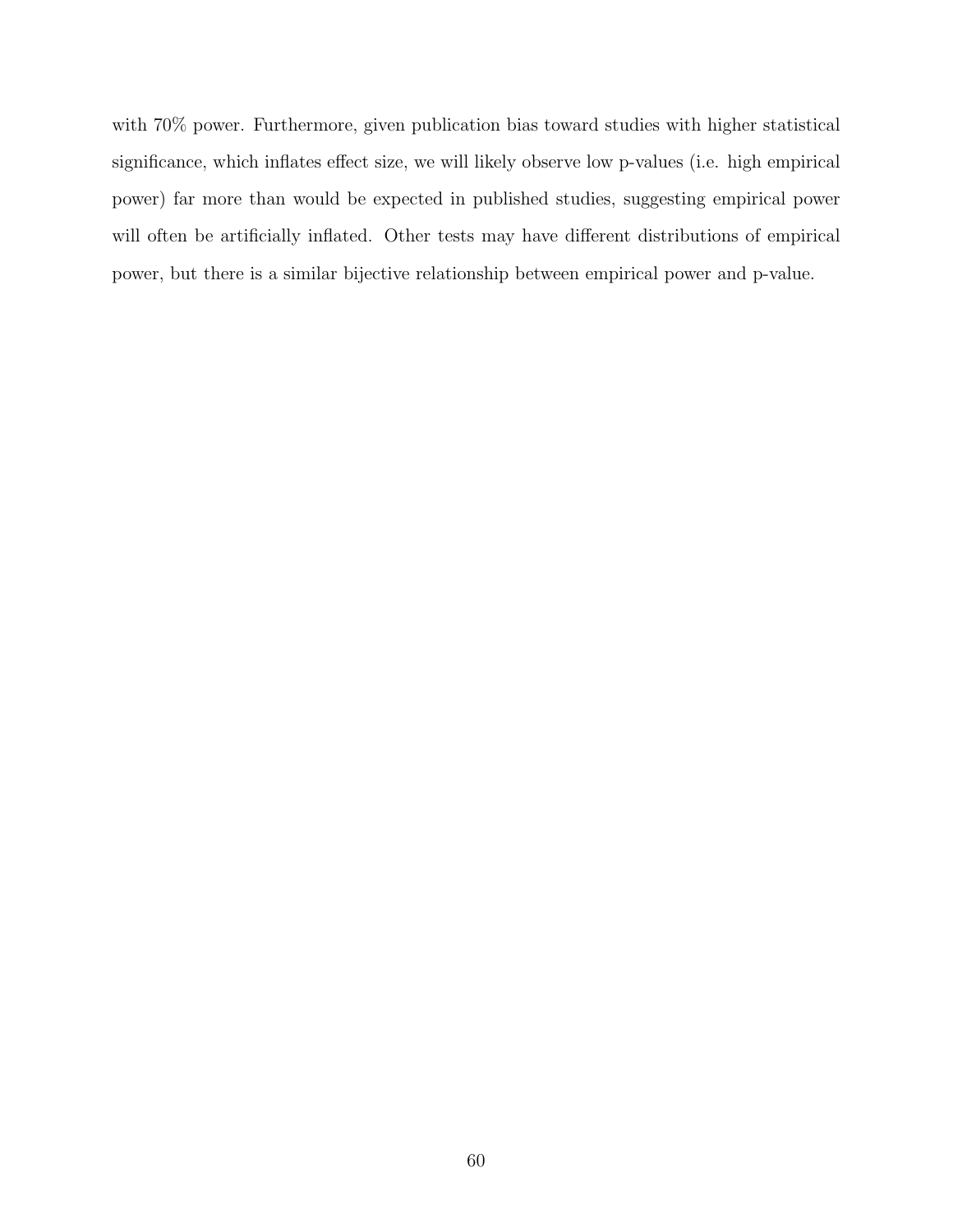## <span id="page-61-9"></span>References

- <span id="page-61-1"></span>Abadie, Alberto, "Statistical Non-Significance in Empirical Economics," Working Paper 24403, National Bureau of Economic Research March 2018.
- <span id="page-61-5"></span>Alpert, Abby E, William N Evans, Ethan M.J. Lieber, and David Powell, "Origins of the Opioid Crisis and Its Enduring Impacts," Working Paper 26500, National Bureau of Economic Research November 2019.
- <span id="page-61-0"></span>Altman, Douglas G. and J. Martin Bland, "Statistics notes: Absence of evidence is not evidence of absence," BMJ, August 1995, 311 (7003), 485.
- <span id="page-61-2"></span>Angrist, Joshua David and Jrn-Steffen Pischke, Mostly Harmless Econometrics: An Empiricist's Companion, Princeton: Princeton University Press, 2009. OCLC: ocn231586808.
- <span id="page-61-3"></span>Antwi, Yaa Akosa, Asako S. Moriya, and Kosali Simon, "Effects of Federal Policy to Insure Young Adults: Evidence from the 2010 Affordable Care Act's Dependent-Coverage Mandate," American Economic Journal: Economic Policy, November 2013, 5 (4), 1–28.
- <span id="page-61-8"></span>Barbaresco, Silvia, Charles J. Courtemanche, and Yanling Qi, "Impacts of the Affordable Care Act dependent coverage provision on health-related outcomes of young adults," Journal of Health Economics, March 2015, 40, 54–68.
- <span id="page-61-7"></span>Black, Bernard, Alex Hollingsworth, Leticia Nunes, and Kosali Simon, "The Effect of Health Insurance on Mortality: Power Analysis and What We Can Learn from the Affordable Care Act Coverage Expansions," Working Paper 25568, National Bureau of Economic Research February 2019.
- <span id="page-61-4"></span>Cantor, Joel C., Alan C. Monheit, Derek DeLia, and Kristen Lloyd, "Early Impact of the Affordable Care Act on Health Insurance Coverage of Young Adults," Health Services Research, 2012, 47 (5), 1773–1790.
- <span id="page-61-6"></span>Clogg, Clifford C., Eva Petkova, and Adamantios Haritou, "Statistical Methods for Comparing Regression Coefficients Between Models," American Journal of Sociology, March 1995, 100 (5), 1261–1293.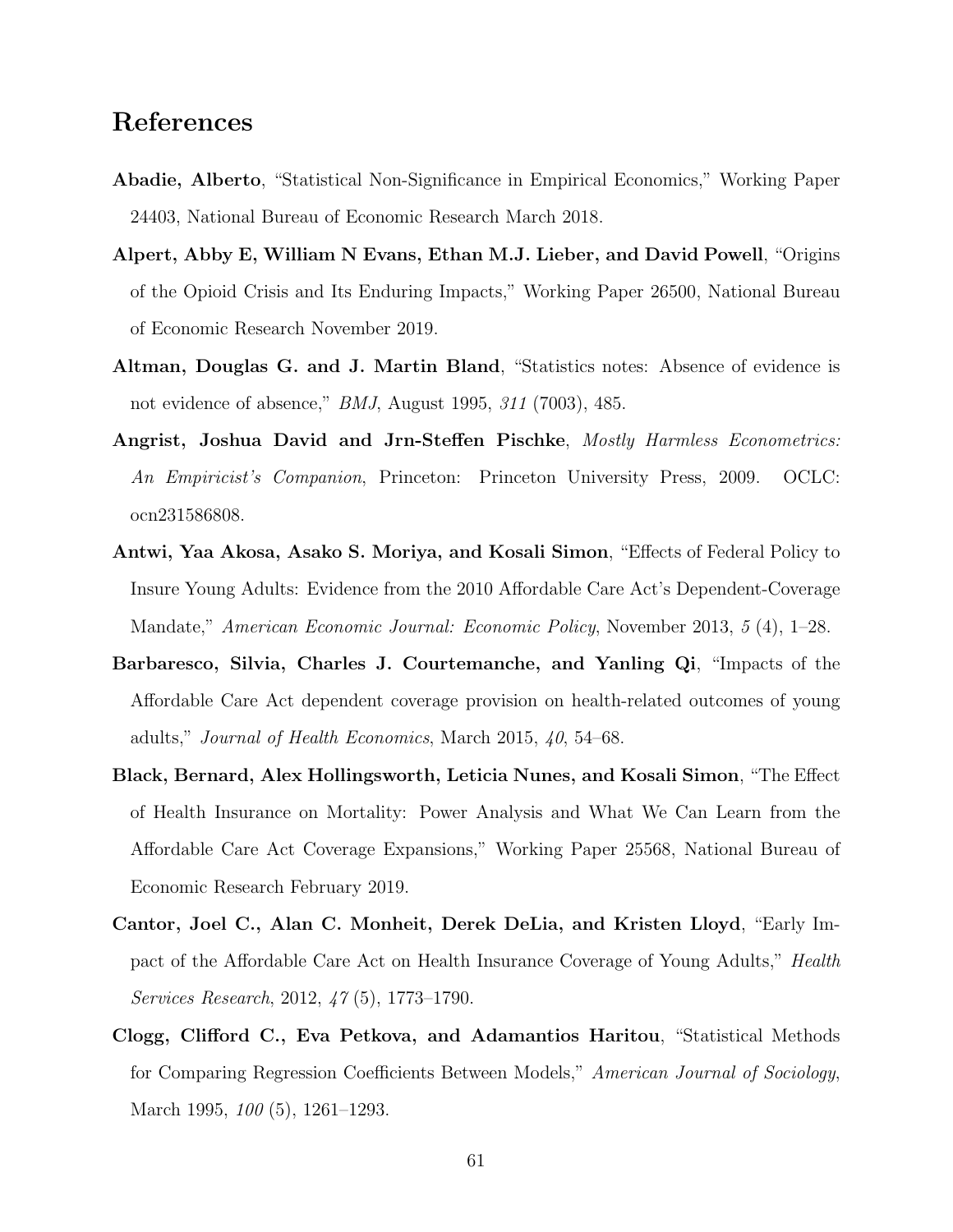<span id="page-62-2"></span>Daw, Jamie R. and Laura A. Hatfield, "Matching and Regression to the Mean in Difference-in-Differences Analysis," Health Services Research, 2018, 53 (6), 4138–4156. Dependent Health Coverage and Age for Healthcare Benefits

<span id="page-62-10"></span><span id="page-62-3"></span>Dependent Health Coverage and Age for Healthcare Benefits.

- Duflo, Esther, "Schooling and Labor Market Consequences of School Construction in Indonesia: Evidence from an Unusual Policy Experiment," American Economic Review, September 2001, 91 (4), 795–813.
- <span id="page-62-0"></span>Freyaldenhoven, Simon, Christian Hansen, and Jesse M. Shapiro, "Pre-event Trends in the Panel Event-Study Design," American Economic Review, September 2019, 109 (9), 3307–3338.
- <span id="page-62-8"></span>Gelman, Andrew, "Dont Calculate Post-hoc Power Using Observed Estimate of Effect Size," Annals of Surgery, January 2019, 269 (1), e9.
- <span id="page-62-6"></span>Ghosh, Ausmita, Kosali Simon, and Benjamin D Sommers, "The Effect of State Medicaid Expansions on Prescription Drug Use: Evidence from the Affordable Care Act," Working Paper 23044, National Bureau of Economic Research January 2017.
- <span id="page-62-5"></span>Goldman, Anna L., Danny McCormick, Jennifer S. Haas, and Benjamin D. Sommers, "Effects Of The ACAs Health Insurance Marketplaces On The Previously Uninsured: A Quasi-Experimental Analysis," Health Affairs, April 2018, 37 (4), 591–599.
- <span id="page-62-4"></span>Hahn, Seokyung, "Understanding noninferiority trials," Korean Journal of Pediatrics, November 2012, 55 (11), 403–407.
- <span id="page-62-1"></span>Hartman, Erin and F. Daniel Hidalgo, "An Equivalence Approach to Balance and Placebo Tests," American Journal of Political Science, 2018.
- <span id="page-62-11"></span><span id="page-62-7"></span>Hatfield, Laura and Bret Zeldow, "Difference-in-Differences."
- Hausman, J. A., "Specification tests in econometrics," Econometrica, 1978, 46 (6), 1251– 1271.
- <span id="page-62-9"></span>Hoenig, John M and Dennis M Heisey, "The Abuse of Power: The Pervasive Fallacy of Power Calculations for Data Analysis," The American Statistician, February 2001, 55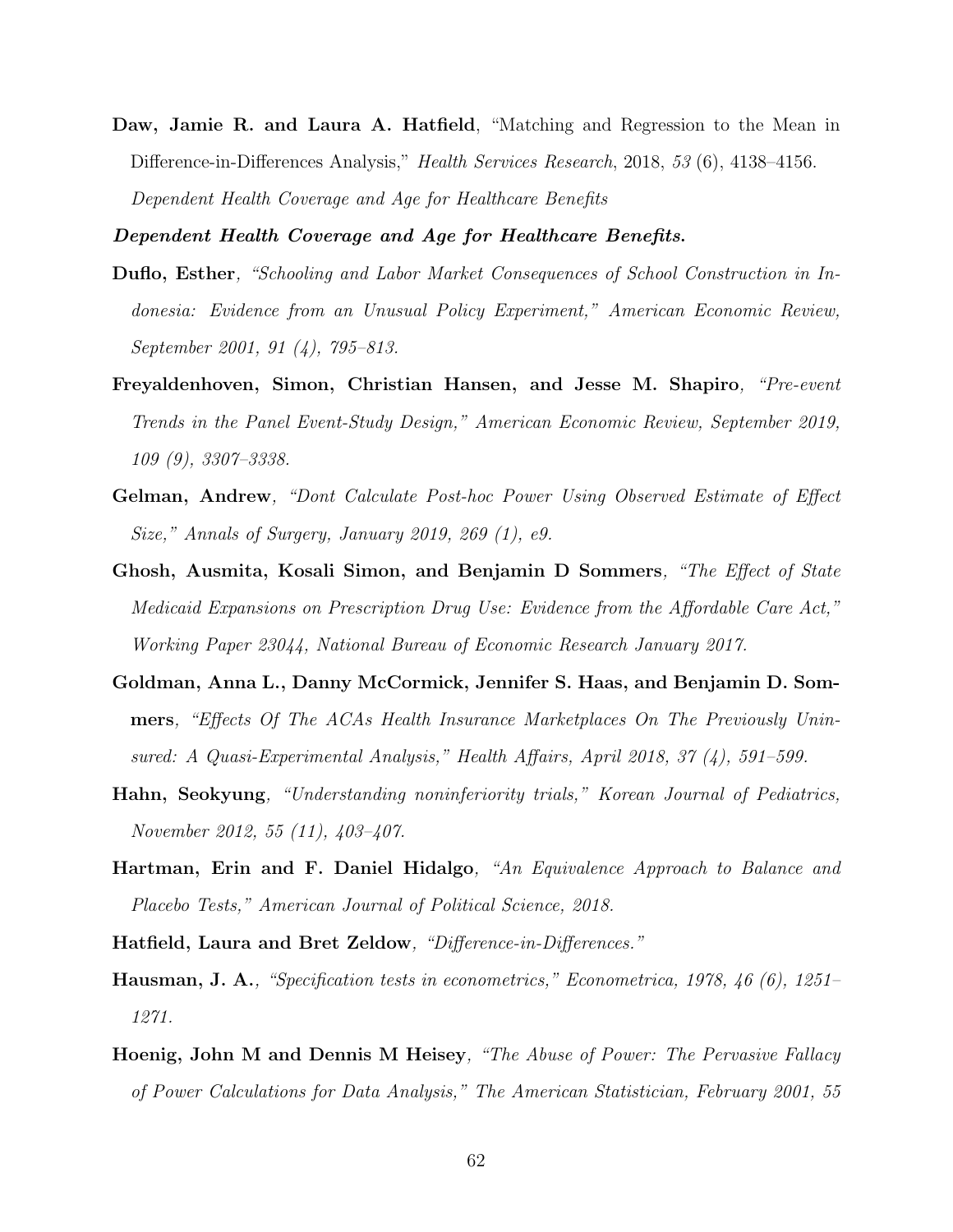$(1), 19-24.$ 

- <span id="page-63-6"></span>Hoynes, Hilary, Diane Whitmore Schanzenbach, and Douglas Almond, "Long-Run Impacts of Childhood Access to the Safety Net," American Economic Review, April 2016, 106 (4), 903–934.
- <span id="page-63-0"></span>Ioannidis, John P.A., T. D. Stanley, and Hristos Doucouliagos, "The Power of Bias in Economics Research," The Economic Journal, October 2017, 127 (605), F236–F265.
- <span id="page-63-2"></span>Kahn-Lang, Ariella and Kevin Lang, "The Promise and Pitfalls of Differences-in-Differences: Reflections on 16 and Pregnant and Other Applications," Working Paper 24857, National Bureau of Economic Research July 2018.
- <span id="page-63-9"></span>Kohn, Sally, "Five reasons Americans already love ObamaCare plus one reason why theyre gonna love it even more, soon," March 2015.
- <span id="page-63-8"></span>Levine, Marc and Mary H. H. Ensom, "Post Hoc Power Analysis: An Idea Whose Time Has Passed?," Pharmacotherapy: The Journal of Human Pharmacology and Drug Therapy, 2001, 21 (4), 405–409.
- <span id="page-63-3"></span>McCrary, Justin, "Manipulation of the running variable in the regression discontinuity design: A density test," Journal of Econometrics, February 2008, 142 (2), 698–714.
- <span id="page-63-4"></span>Mora, Ricardo and Iliana Reggio, "Treatment effect identification using alternative parallel assumptions," 2012.
- <span id="page-63-5"></span>Muralidharan, Karthik and Nishith Prakash, "Cycling to School: Increasing Secondary School Enrollment for Girls in India," American Economic Journal: Applied Economics, July 2017, 9 (3), 321–350.
- <span id="page-63-7"></span>Rokicki, Slawa, Jessica Cohen, Gnther Fink, Joshua A. Salomon, and Mary Beth Landrum, "Inference With Difference-in-Differences With a Small Number of Groups: A Review, Simulation Study, and Empirical Application Using SHARE Data," Medical Care, January 2018, 56 (1), 97.
- <span id="page-63-1"></span>Roth, Jonathan, "Pre-test with Caution: Event-study Estimates After Testing for Parallel Trends?," 2019.